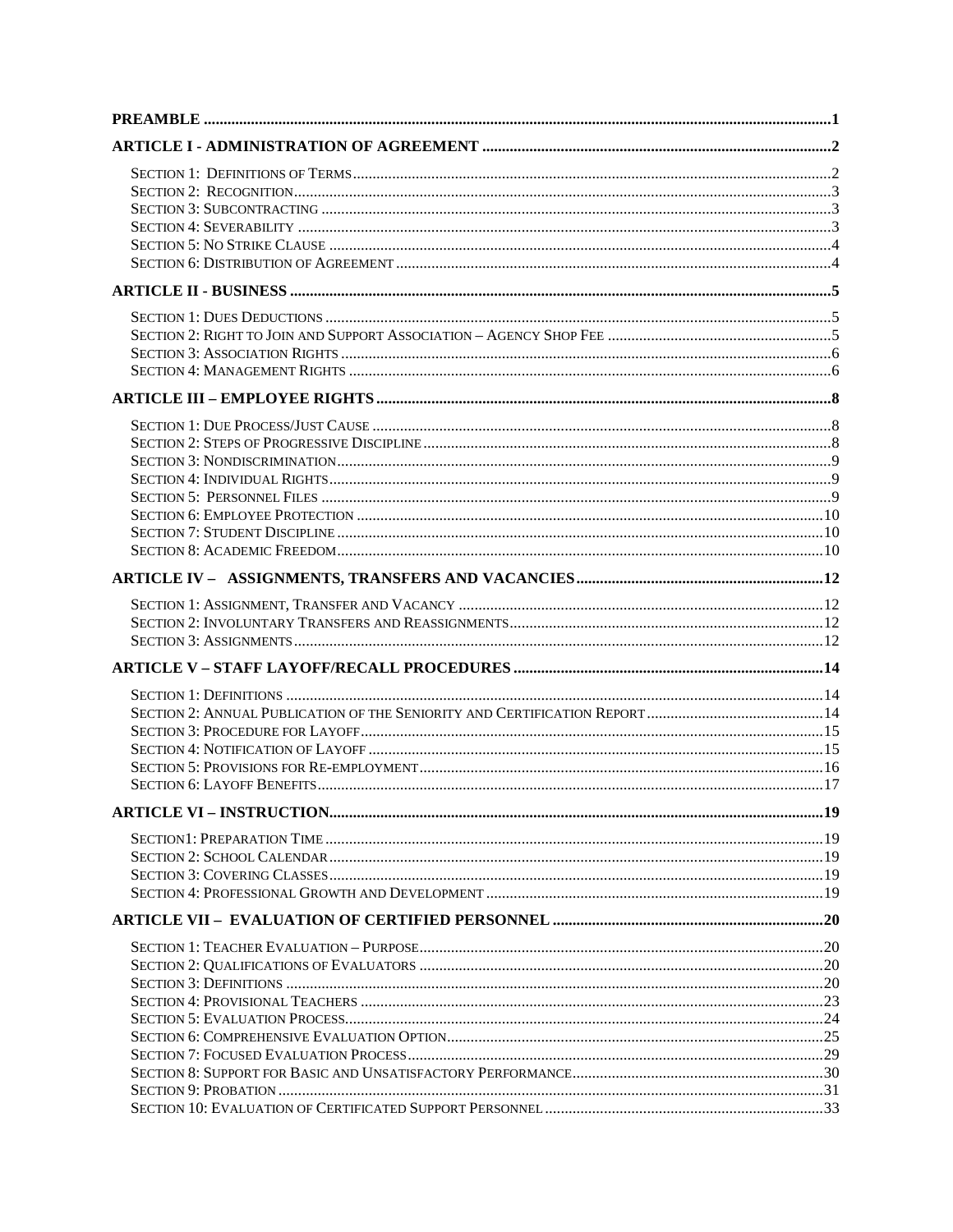| APPENDIX A-1 - EXTRACURRICULAR/INFORMAL INSTRUCTION ACTIVITIES LIST 51 |  |
|------------------------------------------------------------------------|--|
|                                                                        |  |
|                                                                        |  |
|                                                                        |  |
|                                                                        |  |
|                                                                        |  |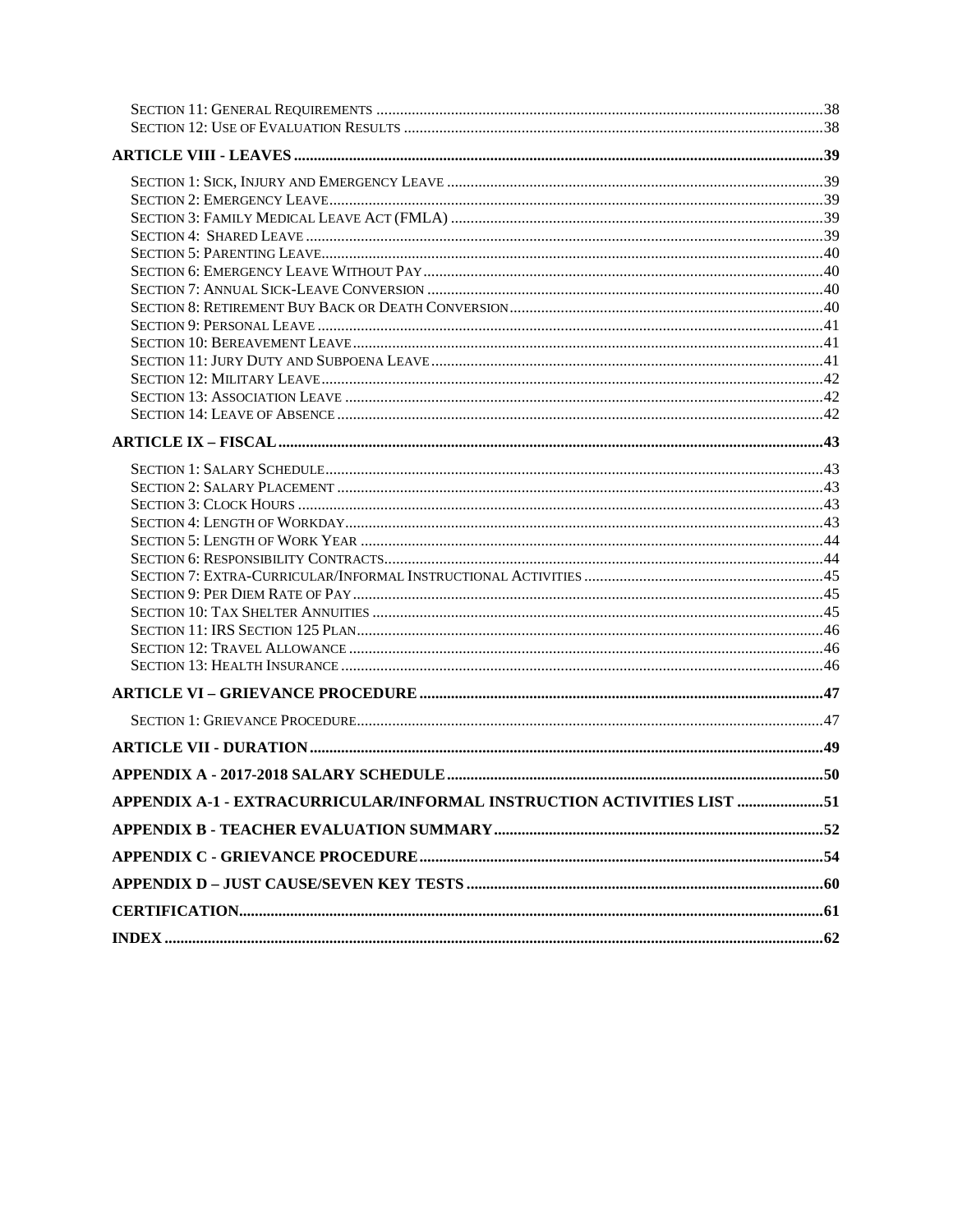#### **PREAMBLE**

<span id="page-4-0"></span>This Agreement is entered into by and between the Wellpinit School District, and the Wellpinit Education Association, pursuant to Chapter 41.59 RCW.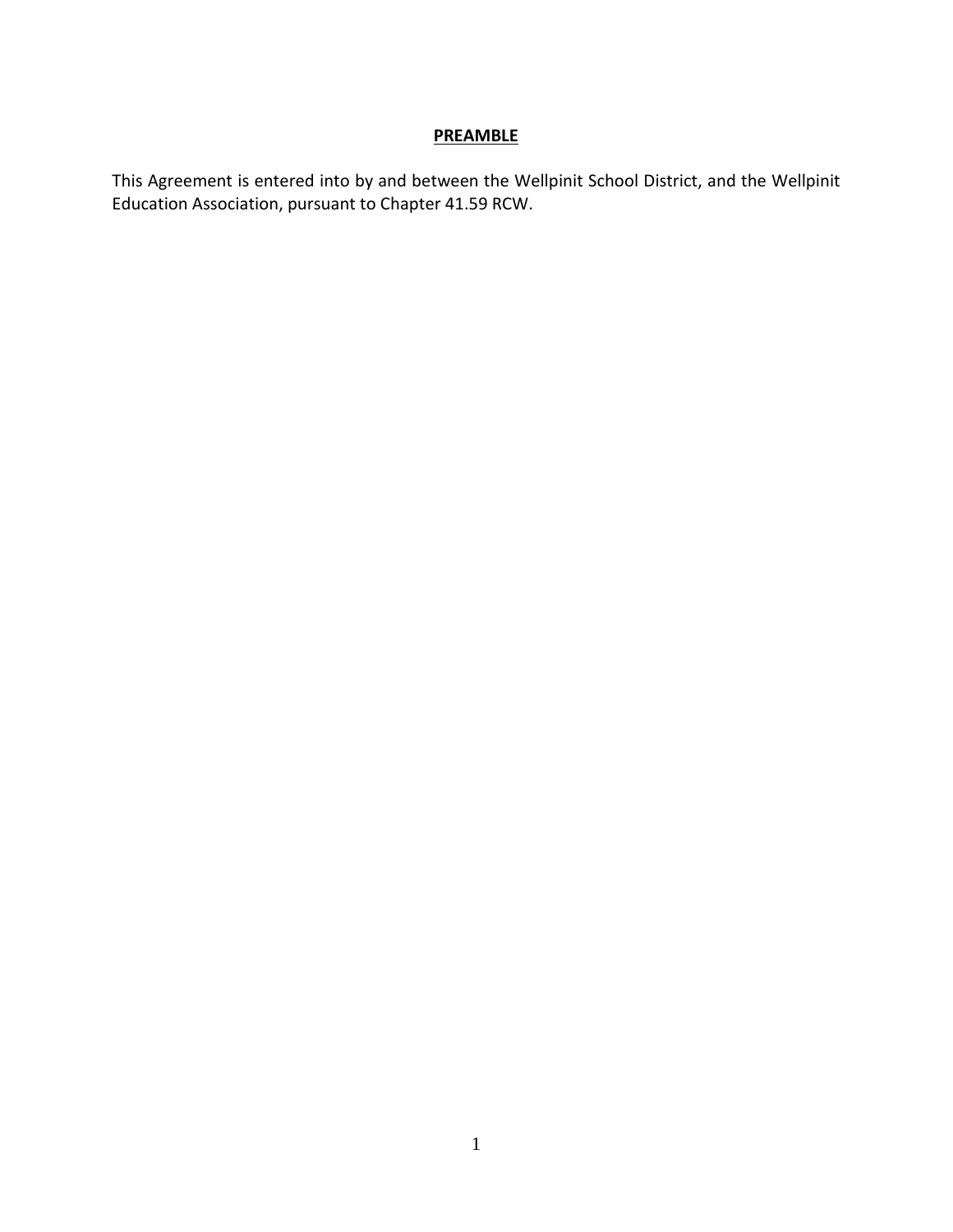#### **ARTICLE I - ADMINISTRATION OF AGREEMENT**

#### <span id="page-5-1"></span><span id="page-5-0"></span>**Section 1: Definitions of Terms**

- A. The term "District" shall mean the Wellpinit School District Number 49, Stevens County, Washington State; or its agents.
- B. The term "Board" shall mean the Board of Directors of the Wellpinit School District.
- C. The term "Association" or "WEA" shall mean the Wellpinit Education Association, which is affiliated with the Washington Education Association, the National Education Association and the WEA-Eastern Washington UniServ Council.
- D. The term "Parties" shall mean the District and the Association.
- E. The term "Agreement" shall mean this collective bargaining agreement, which shall be signed by the parties.
- F. The term "Employee" shall mean any member of the bargaining unit as set out in this Agreement. Unless the context in which they are used clearly requires otherwise, words used in the contract denoting gender shall include both the masculine and feminine.
- G. The term "day" shall mean any day the District business office is open for business with the public, unless specified otherwise in this Agreement.
- H. The term "Superintendent" shall mean the chief administrative officer of the District or his/her designee.
- I. The term "President" shall mean the President of the Association or his/her designee.
- J. The term "contract" shall mean the individual employee's contract issued to and signed by each employee.
- K. The term "supplemental contract" shall mean that contract issued and signed for special and supplemental assignments and shall be in accordance with current statutory provisions.
- L. The term "seniority" shall mean years of certificated experience in the State of Washington unless otherwise specified in this agreement.
- M. The term "RCW" shall mean the Revised Code of Washington.
- N. The term "WAC" shall mean the Washington Administrative Code.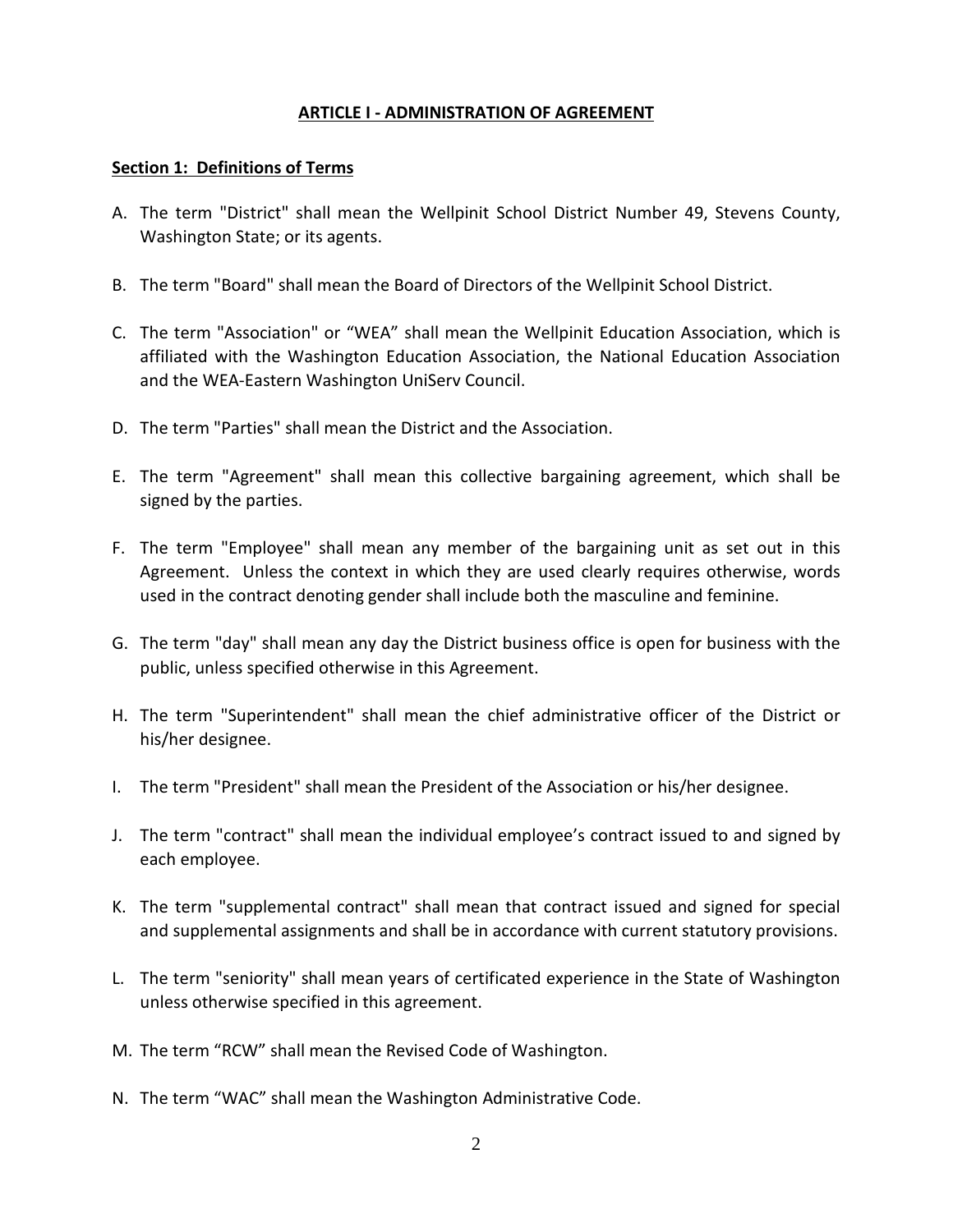- O. The term "SPI" shall mean the Washington State Superintendent of Public Instruction or his/her office.
- P. The term "PERC" shall mean the Washington State Public Employee Relations Commission.

#### <span id="page-6-0"></span>**Section 2: Recognition**

- 1. The Board recognizes the Association as the exclusive bargaining representative for all nonsupervisory full-time and part-time certificated employees including short-term and longterm substitutes. Employees not subject to the terms and conditions of this Agreement include the Superintendent, Business Manager, principals, confidential and/or supervisory employees and substitute employees who do not work more than 20 consecutive or 30 nonconsecutive days in a year as provided for in RCW 41.59.020.
- 2. Long-term Substitute: Substitute certificated employees employed by the district for more than 20 days of continuous service during the current school year, in the same assignment, are included in the bargaining unit and will be placed on the Washington State LEAP salary schedule on the  $21^{st}$  consecutive day of continuous service. Such employees must furnish the District with official college transcripts and verification of experience in order to be placed on the salary schedule. A long-term substitute is except from all other provisions of the agreement.
- 3. Short-term Substitute: A short-term substitute is a person who has been employed in various assignments for more than thirty (30) work days in the current school year. A shortterm substitute shall be paid at the current substitute rate of pay and is exempt from all other provisions of this Agreement.

#### <span id="page-6-1"></span>**Section 3: Subcontracting**

Nothing in the Agreement shall limit in any way the Board's contracting or subcontracting of work for the ESA scores through the ESD or shall require the Board to continue in existence any of its present programs in its present form and or location or any other basis. 1.9.2

#### <span id="page-6-2"></span>**Section 4: Severability**

If any section, subsection, sentence, clause or phrase of this Agreement shall for any reason be held unlawful by a local, state or federal body with the authority to so rule, such decision shall not affect the validity of the remaining sections, sentences, clauses, or phrases of this Agreement, but they shall remain in effect. If being the intent of the parties that this Agreement shall stand notwithstanding the invalidity of any part.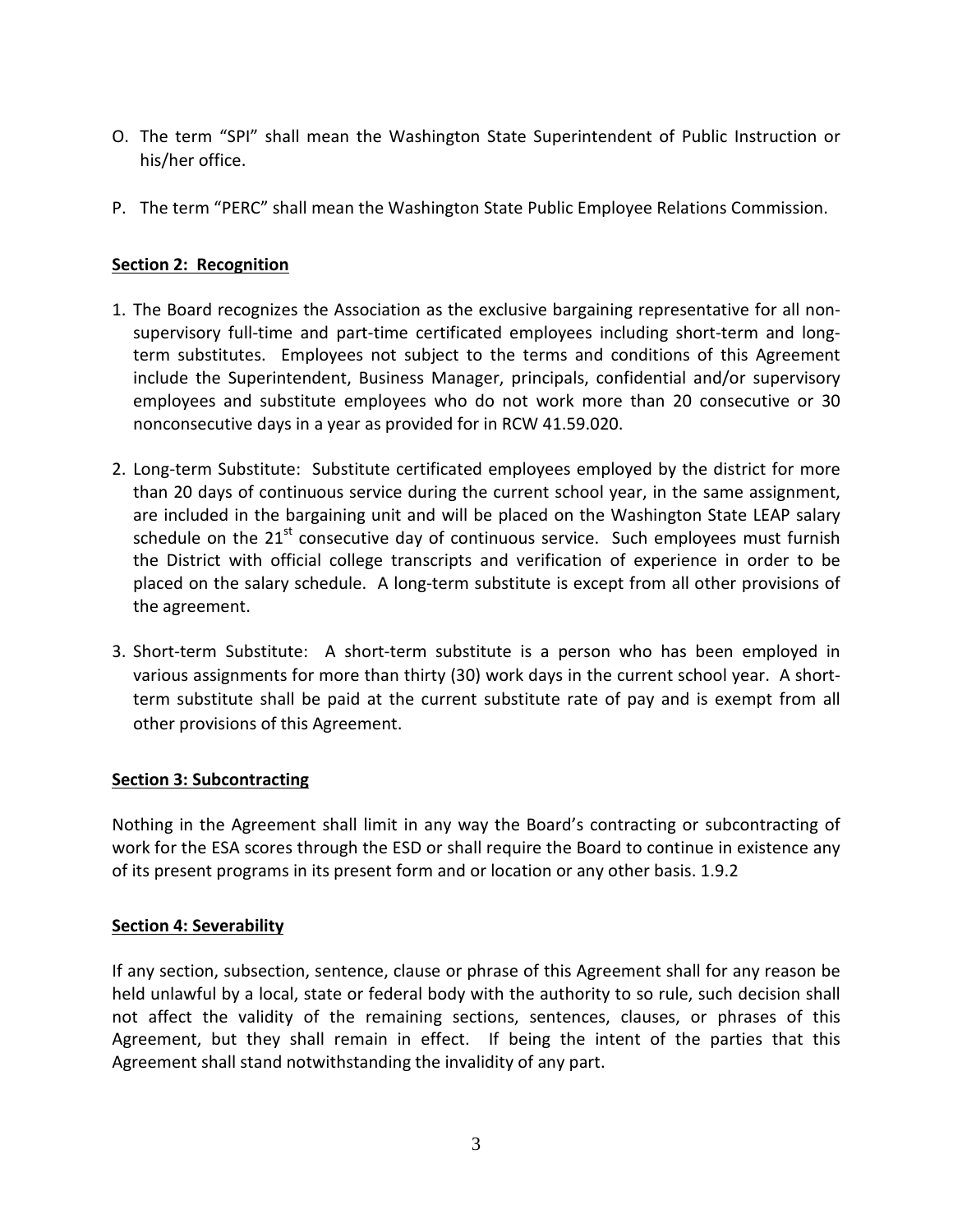#### <span id="page-7-0"></span>**Section 5: No Strike Clause**

The Wellpinit Education Association agrees to abide by the no strike clause as prescribed by RCW 41.56.120. 7.2

#### <span id="page-7-1"></span>**Section 6: Distribution of Agreement**

After both sides ratify and sign this Agreement, the Association shall provide a master copy of the Agreement for electronic distribution. Such agreement shall be made available to all applicants covered by the Association and to the District. Unless otherwise mutually agreed upon by the parties, the Agreement will be distributed electronically. The Agreement shall be posted on the Wellpinit School District website.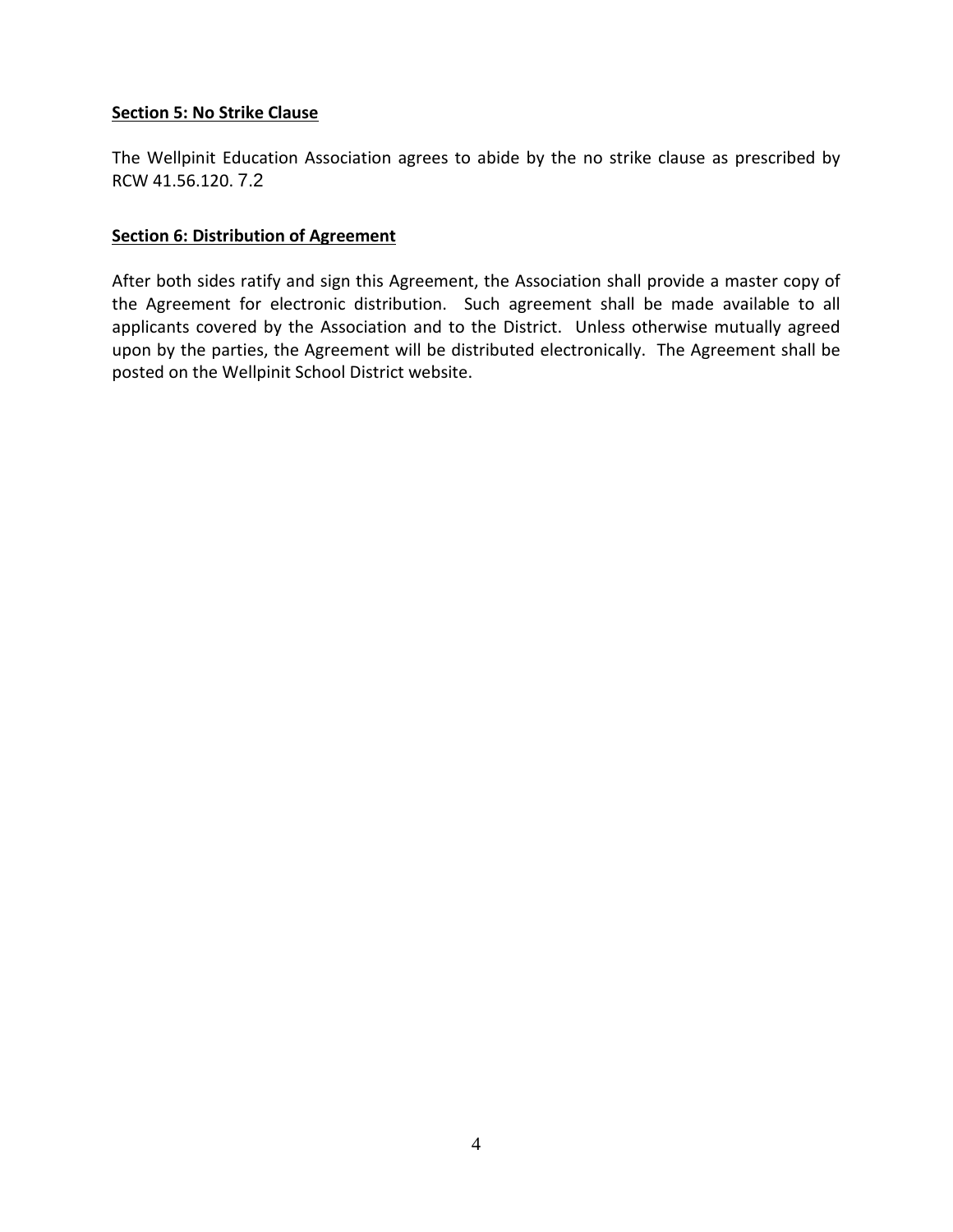### **ARTICLE II - BUSINESS**

#### <span id="page-8-1"></span><span id="page-8-0"></span>**Section 1: Dues Deductions**

- A. The Association and its affiliates (WEA and NEA) shall have the exclusive right of automatic payroll deduction of membership dues, assessments and fees for certificated employees.
- B. Any certificated employee who is a member of the Association, or who has applied for membership, shall sign and deliver an authorization form to the Association. Such membership authorization shall continue in effect from year to year unless revoked in writing and sent to the Association.
- C. The Association shall submit a copy of each signed authorization form or revocation thereof to the District office for processing. Amounts of annual dues deductions, assessments and fees shall be made known by the Association to the District office by October 15 of each year. Dues shall be remitted to WEA or its designee.
- D. Dues deductions for certificated employees employed after the commencement of the school year shall be appropriately prorated and based upon the yearly amount in accordance with WEA dues schedule.

#### <span id="page-8-2"></span>**Section 2: Right to Join and Support Association – Agency Shop Fee**

- A. The Board hereby agrees that every certificated employee shall have the right to freely organize, join and support the Association. As a duly elected body exercising governmental power under the State of Washington, the Board agrees that it will not directly or indirectly discourage or deprive or coerce any certificated employee in the enjoyment of any rights conferred or protected by the statutes and constitutions of the State of Washington and the United States; that it will not discriminate against any certificated employee with respect to any terms or conditions of employment by reason of his/her membership in the Association, his/her participating in any grievances, complaint or proceeding under this agreement, or otherwise with respect to any terms or conditions of employment.
- B. No member of the bargaining unit will be required to join the Association.
- C. This provision safeguards the right of non-association of employees based on bona fide religious tenets or teachings of a church or religious body of which such employee is a member. Such employee shall pay an amount of money equivalent to regular dues and fees to a non-religious charity or to another charitable organization mutually agreed upon by the employee affected and the bargaining representative to whom such employee would otherwise pay the dues and fees. Should such employee and the Association be unable to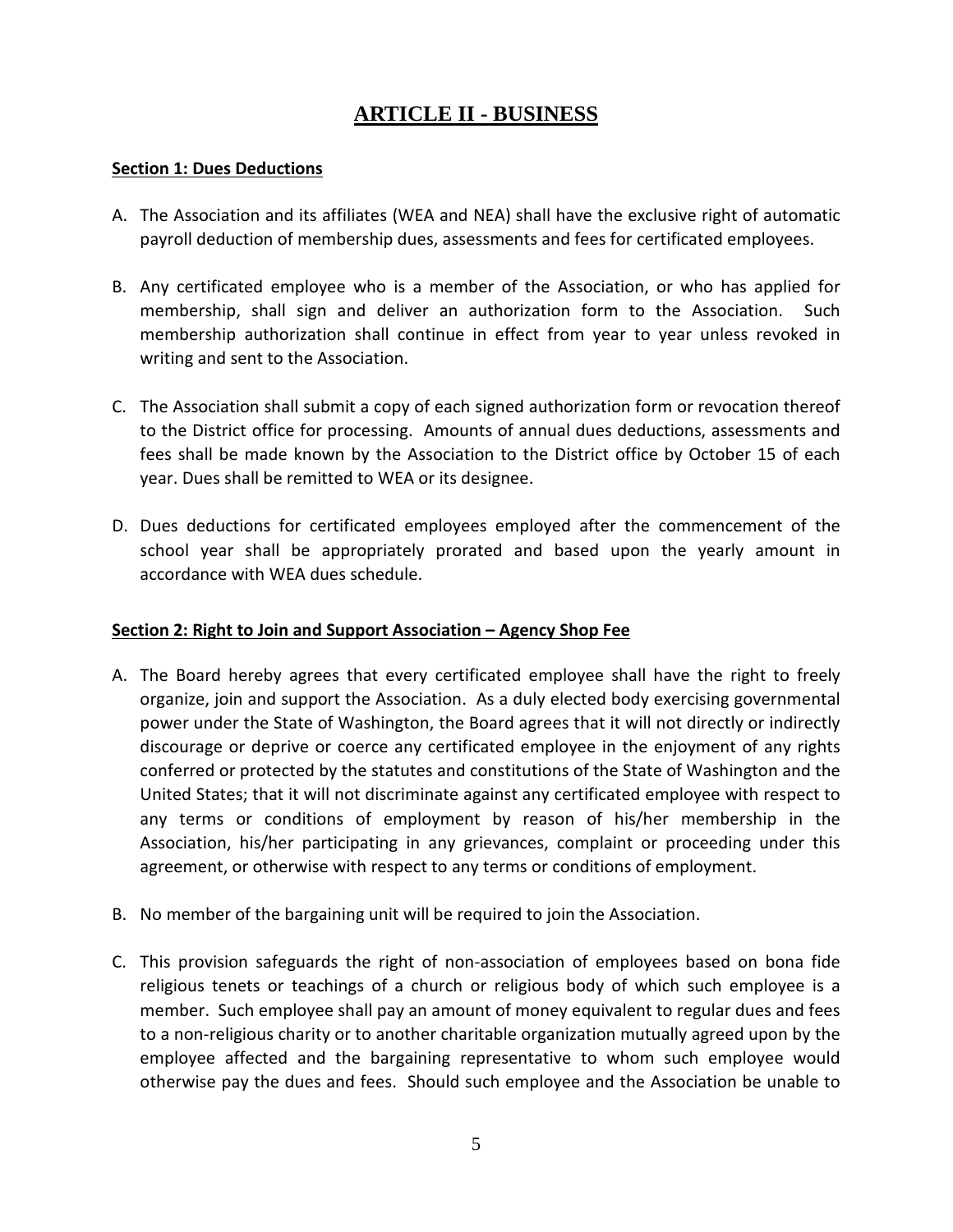reach agreement as to the charity to which payment will be made, the charity will be selected as per RCW 41.59.100.

- D. The employee's request for religious objector status shall be directed to the Association. The Association and employee will notify the District in writing of the amount equal to the dues and assessments to be directed to said charitable organization. The District agrees to remit to the Association a list of employees on behalf of whom charitable deductions have been made.
- E. If the employee deems the representation fee as a violation to non-association, such objections shall be resolved per the provisions of RCW 41.59.100.

#### <span id="page-9-0"></span>**Section 3: Association Rights**

- A. The Association shall have the use of interschool mail boxes and email for distribution of Association communications.
- B. The Association and its members shall have the use of school building facilities for Association meetings at reasonable times provided that such meetings do not interfere with the normal school operation.
- C. Materials and equipment may be used provided such use is not in violation of RCW 42.17A.555 or other applicable laws. The Association shall reimburse the District for expendable materials. Usage of equipment for Association business shall be outside of regular school hours. The Association shall have the use of space on a bulletin board in the staff lounge of each building in the District.
- D. Any officer or authorized representative of the Association so designated by the Association shall have the right to visit District buildings, individual educators, or groups of educators represented by the Association. Such visitations shall neither interfere with, nor interrupt normal school operations, and shall be accomplished outside the school day.
- E. Upon request, the District will provide the Association with a copy any information of public record inclusive of information pertinent to the processing of a pending grievance or the representation of the Association and its members unless an appropriate exemption from disclosure exists.

#### <span id="page-9-1"></span>**Section 4: Management Rights**

A. It is recognized that the Board acting on behalf of the District and its electorate retains all powers, all rights, powers and authority vested in it by the laws and constitution of the state of Washington and of the United States of America. The Board has and will continue to retain the rights and responsibilities to operate and manage the school system and its programs, facilities, properties, and activities of its employees, except as limited by the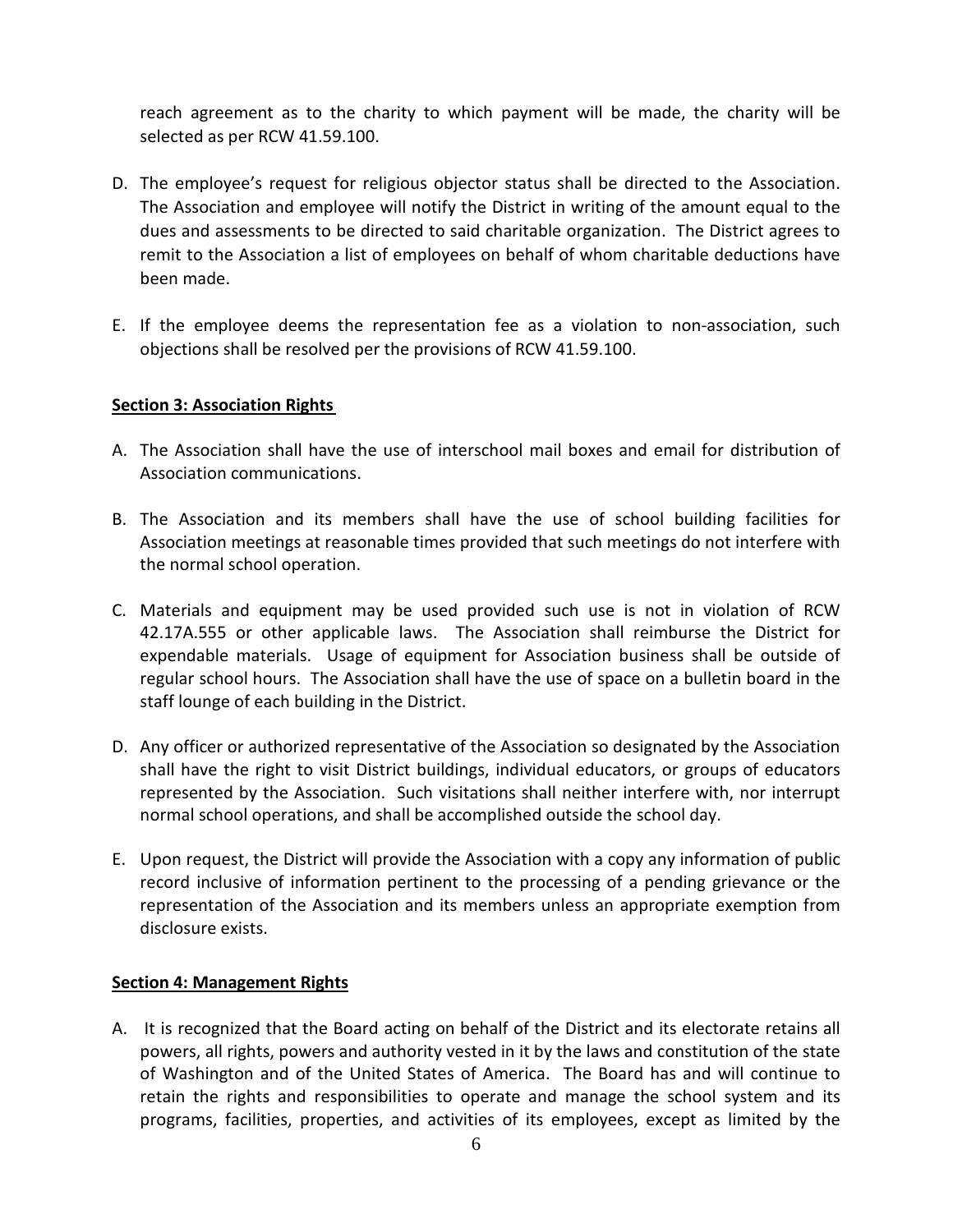specific terms of this Agreement and applicable Federal, State and Local laws as well as Executive Orders of the United States of America and without limiting the generality of the above it is expressly recognized that the Board's operational and managerial rights include:

- 1. The determination of subjects to be taught. The Board will take action on curriculum.
- 2. The right to establish class schedules, class size and assignment of employees with respect hereto. The certified employees can input their requests before assignment is made. The District still retains the right to make the final decision.
- 3. The right to select textbooks, teaching aids and materials.
- 4. The right to make assignments for all programs of an extra-curricular nature.
- 5. The right to determine policies and procedures related to public relations and communication.
- 6. The right to establish courses of instruction including special programs and to provide for athletic, recreational and social events for students as deemed necessary or advisable by the District through the Board.
- 7. The right, along with one (1) non-voting representative from the Association, to hire a superintendent. The Association may only provide a recommendation to the Board in the hiring of a Superintendent.
- B. The exercise of the foregoing powers, rights, duties and responsibilities by the Board and the adoption of policies, rules, regulations and practices in the furtherance thereof shall be the exclusive prerogative of the Board. The foregoing enumeration of the rights of the Board is not all inclusive and shall not exclude, with the exception of negotiable issues with the Wellpinit Education Association, other rights of the Board not specifically set forth regardless of whether or not such rights have been exercised by the Board in the past.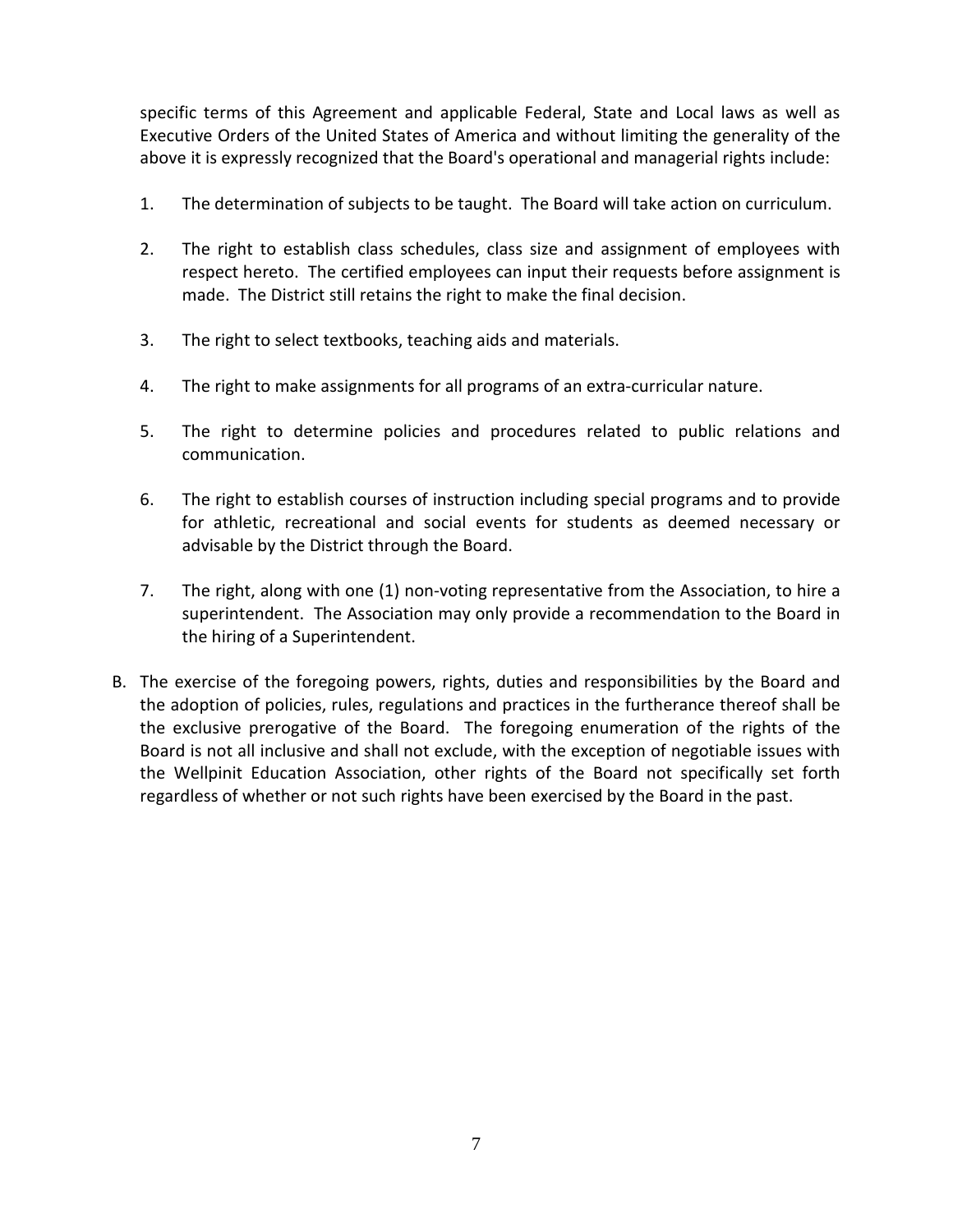#### **ARTICLE III – EMPLOYEE RIGHTS**

#### <span id="page-11-1"></span><span id="page-11-0"></span>**Section 1: Due Process/Just Cause**

- A. No employee shall be disciplined (including nonrenewal or discharge for disciplinary reasons) without just and sufficient cause (see Appendix X). Causes leading to disciplinary action shall be reduced to writing and delivered to the employee.
- B. An employee shall have the right to have present a Union/Association representative in any meeting where disciplinary action is being discussed or considered. Any administrator shall be entitled to have a representative of their choosing during any disciplinary action
- C. The District agrees to follow progressive discipline. Any disciplinary or other adverse action taken against an employee shall be appropriate to the behavior or situation that precipitates the action. Progressive Disciplinary Steps may include the following: Oral Warning, Written Warning, Written Reprimand, Suspension without pay, and Discharge. Non-disciplinary measures may include: Oral Instruction/Counseling and Written Instruction/Counseling.
- D. Each employee formally disciplined shall be served with a written notice, which shall include the reasons and clarification of future expectations.
- E. The evaluation procedure is not a form of disciplinary action.

#### <span id="page-11-2"></span>**Section 2: Steps of Progressive Discipline**

Circumstances surrounding the incident and the conduct involved will affect the step chosen.

- A. Steps of Discipline
	- 1. Oral warning
	- 2. Written warning
	- 3. Suspension with pay
	- 4. Suspension without pay
	- 5. Dismissal
- B. Guidelines for administering the policy, in an instance where a step of discipline is imposed, the employee's supervisor will: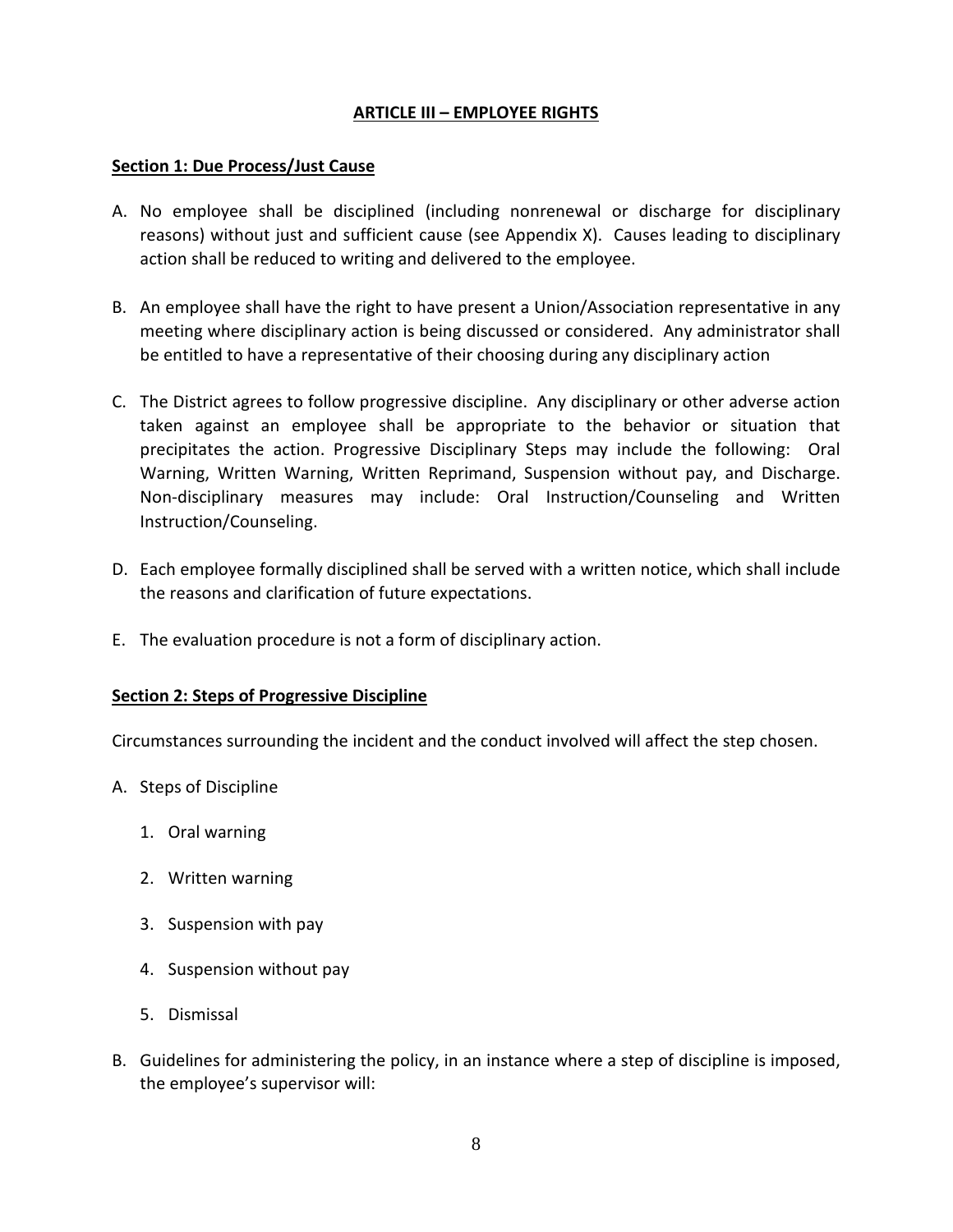- 1. Clearly and fully advise the employee of the inadequacy, deficiency, or conduct that is the cause of the discipline, either orally, or in writing, and provide suggestion, assistance, or a plan of action that would aid the employee to improve to a satisfactory level.
- 2. Forward copies of all warning to the personnel office for file and to the Superintendent.
- 3. Allow a reasonable period of time for the employee to improve to a satisfactory level of performance.
- 4. The Superintendent will impose all steps of discipline and will provide notice of such action to the employee as per Washington State law.

#### <span id="page-12-0"></span>**Section 3: Nondiscrimination**

There shall be no discrimination against any employee for certificated employment by reason of age, sex, marital status, sexual orientation, including gender expression or identity, race, creed, color, national origin, honorably discharged veteran or military status, or the presence of any sensory, mental or physical disability or the use of a trained dog guide or service animal by a person with a disability.

Employees shall have the right to self-organization, to bargain collectively through representatives of their own choosing; and shall have the right to refrain from any and all such activities. There shall be no discrimination against any employee because of their membership status in any employee organization or in the exercise of their rights under RCW 41.59 in accordance with RCW 41.59.

#### <span id="page-12-1"></span>**Section 4: Individual Rights**

The private life of an employee is not within the appropriate concern or attention of the District, provided those actions do not interfere with the performance of their duties or the interests of the district and are not contrary to the Code of Professional Conduct (WAC 181/87 and WAC 181.88).

#### <span id="page-12-2"></span>**Section 5: Personnel Files**

- A. Employee's District personnel file shall be available for review by employees at any time. The employee shall not remove, alter, or destroy anything in the file. Letters of discipline will be removed after 3 years unless there has been subsequent discipline or as otherwise provided by law.
- B. College or University credentials, which are retained by the District, (which are not specified as being confidential), shall be subject to review by the employee.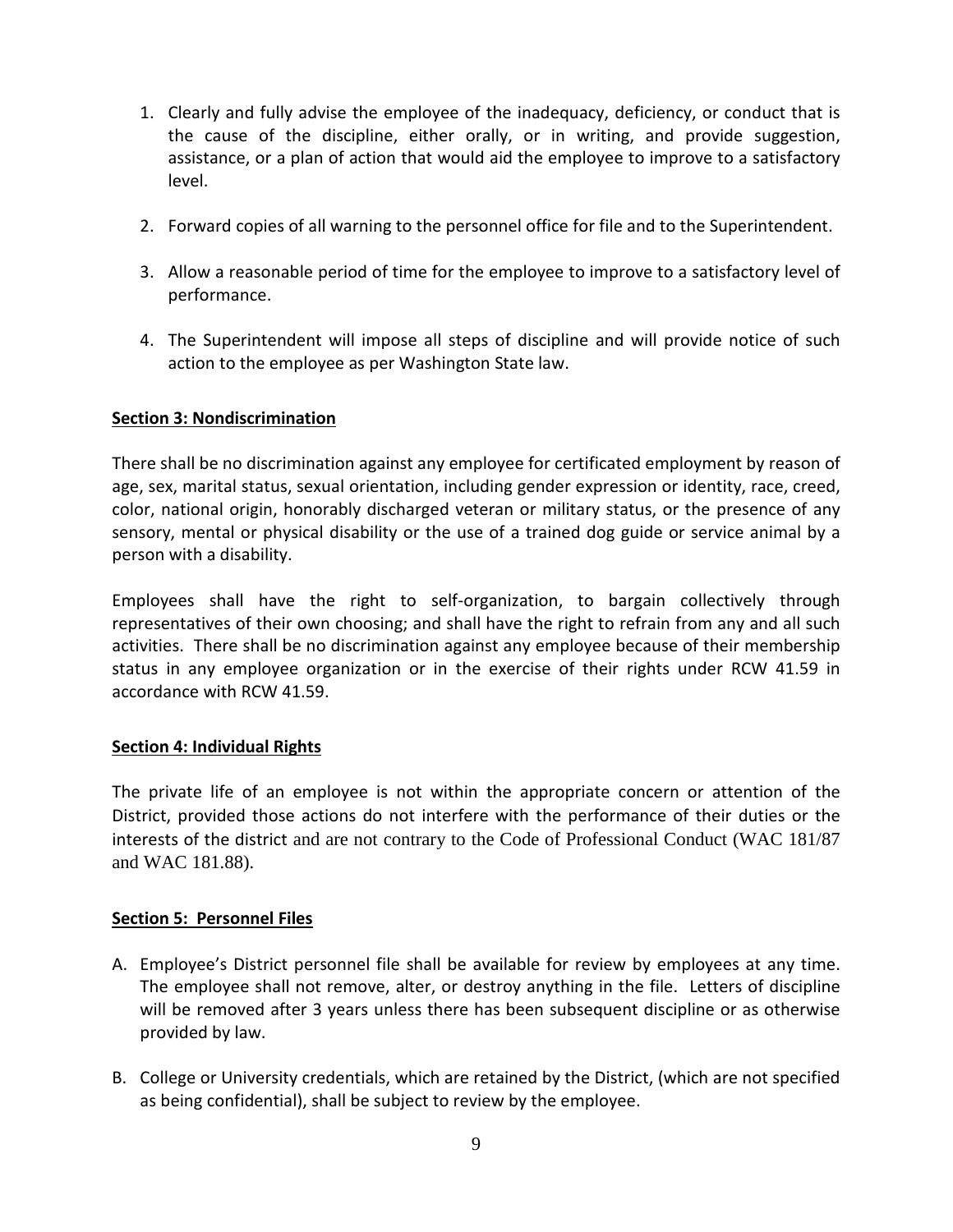- C. The District shall maintain a single personnel file for each District employee covered by this Agreement. This shall not prohibit the principal or primary evaluator the use of anecdotal material in preparation of employment evaluations.
- D. Materials reviewed by an employee and judged by him/her to be derogatory to his/her conduct, service or character may be answered and/or refuted by him/her in writing. Such written response shall become a part of his/her written personnel records.
- E. Each employee will be notified of the inclusion of information into his/her personnel file.
- F. An employee may request that any document be removed from his/her personnel file. If the employee and the Administrator don't agree that a given item should be removed from a personnel file, then they can approach the Board for approval or denial of this action.
- G. Any derogatory material not shown within five (5) working days after the report is finalized to a certificated employee shall not be allowed as evidence in any grievance or in any disciplinary action against such employee.

#### <span id="page-13-0"></span>**Section 6: Employee Protection**

- A. The District shall reimburse employees for replacement of any clothing or personal property damaged or destroyed in accordance with RCW 28A.400.370, provided that such loss or damage was incurred while the employee was engaged in the maintenance of order and discipline and the protection of school personnel and students.
- B. The District shall also provide liability insurance to protect employees against personal or bodily injuries and property damage in accordance with RCW 28A.58.423. District liability is limited to/by the policies and terms of the specific insurance carrier involved.

#### <span id="page-13-1"></span>**Section 7: Student Discipline**

- A. In accordance with RCW 28A.58.101 and WAC 180-44-020 employees shall maintain good order and discipline in their classrooms at all times.
- B. The Board and Administration shall support and uphold employees in their efforts to maintain good order and discipline.

#### <span id="page-13-2"></span>**Section 8: Academic Freedom**

A. The parties agree that the Board of Directors, under Washington State Law, has final authority and responsibility in connection with the development and adoption of courses of study and lists of instructional material. The parties adhere to the principle of employee's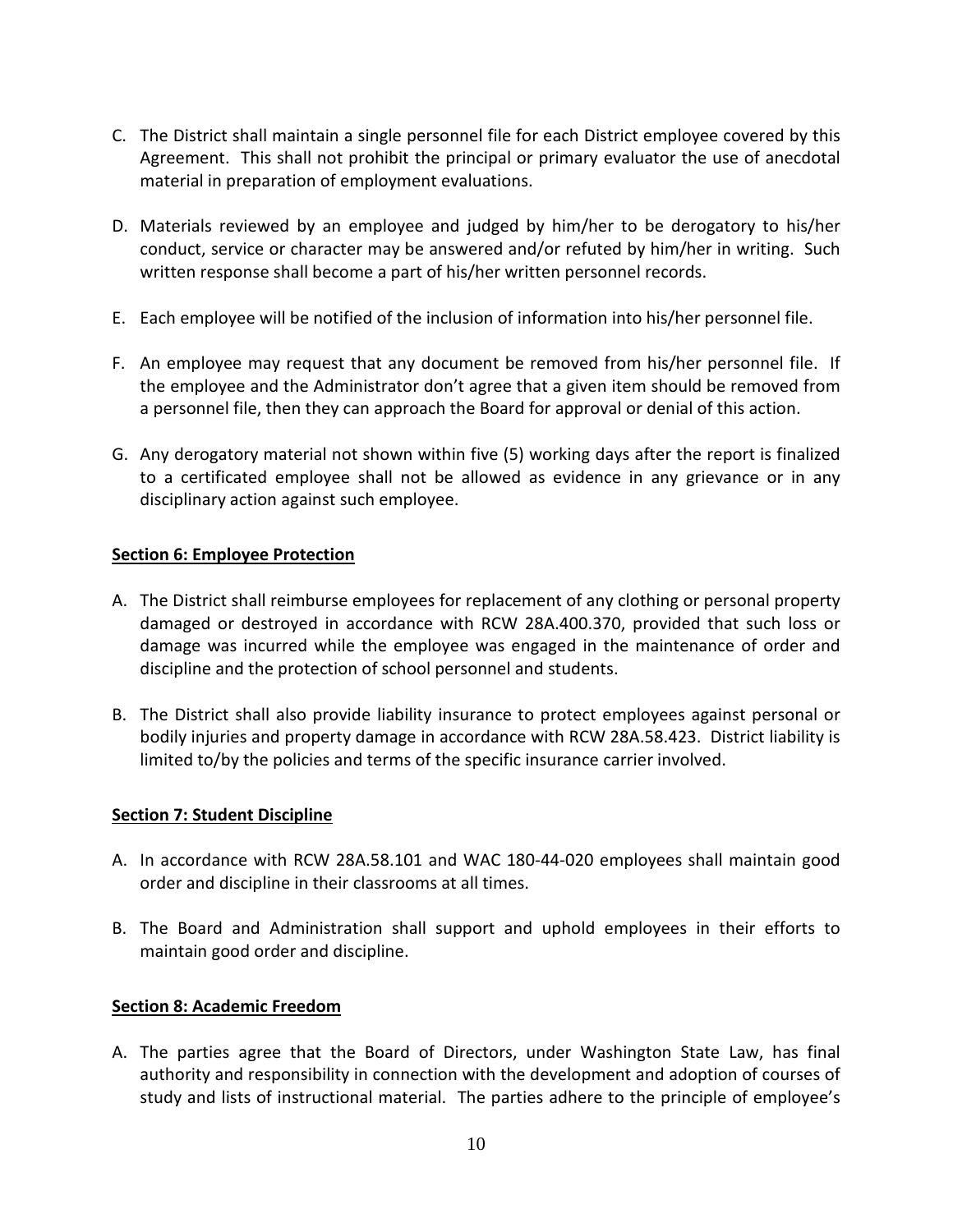freedom to think and express ideas and concepts on issues, including controversial issues, when such are germane to the District's instructional program, and when related subject matter in a given grade level. This freedom also includes the right of employees to utilize supplemental materials. Employees will use professional judgment in determining the appropriateness of the issues presented, taking into consideration the maturity level of students and with full cognizance that District schools are not the appropriate forum for personal causes or points of view held by an employee.

B. Questionable matters and materials (example: movies of a PG13 or R rating) shall be referred to the Principal/Designee in advance of presentation for decision by the Principal/Designee on their uses.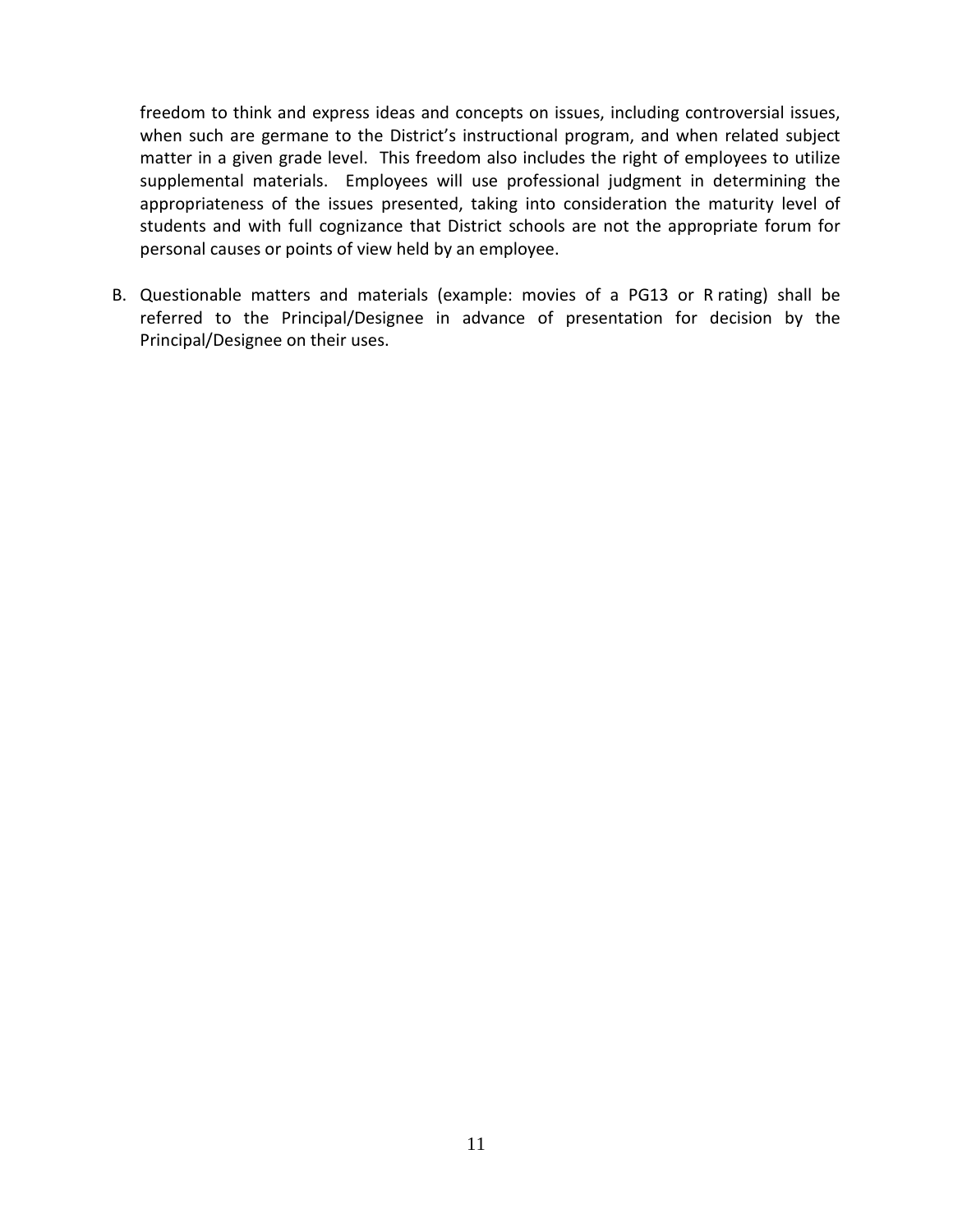### <span id="page-15-0"></span>**ARTICLE IV – ASSIGNMENTS, TRANSFERS AND VACANCIES**

#### <span id="page-15-1"></span>**Section 1: Assignment, Transfer and Vacancy**

- A. The assignment and transfer of an employee directly affects his/her satisfaction effectiveness. Assignment and transfer decisions shall consider the employee's qualifications in the areas of training, experience, personal preference, and the best interests of the District in accordance with Appendix D. The District shall retain the sole authority to assign and transfer employees.
- B. The Superintendent or his/her designee is responsible for all assignments and transfers. In the determination of assignment and transfers, the superintendent or his/her designee shall consider the employee's training, experience, personal preference, and the best interests of the District.
- C. All open certified positions will be opened to qualified in-house staff prior to advertising the position.

#### <span id="page-15-2"></span>**Section 2: Involuntary Transfers and Reassignments**

Notice of involuntary transfer or reassignment will be given to employees as soon as possible. However, in the event that an employee is reassigned after the school year begins that employee will be given time to prepare themselves, classroom and curricular needs. The amount of time allowed will be negotiated, up to a maximum of three (3) school days, between the employee, Association representative, if requested, and the Administrator.

#### <span id="page-15-3"></span>**Section 3: Assignments**

- A. The Superintendent or designee shall assign all newly appointed employees to their specific positions in accordance with the regulations of the State Board of Education within their major or minor fields of study and/or qualifications in their specialty area. The Superintendent or designee will give notice of assignments to newly appointed employees as soon as possible.
- B. All employees presently employed shall be given notice of their tentative assignments for the forthcoming year no later than August  $15<sup>th</sup>$  of that school year.
- C. The Superintendent and/or designee shall give notice to employees regarding acquisition of additional duties.
- D. The adding of additional duties to the employee who has a class below the minimum required amount. Duties shall consist of, but not limited to the following: providing remedial assistance to other students, additional supervisory duties, an agreed upon special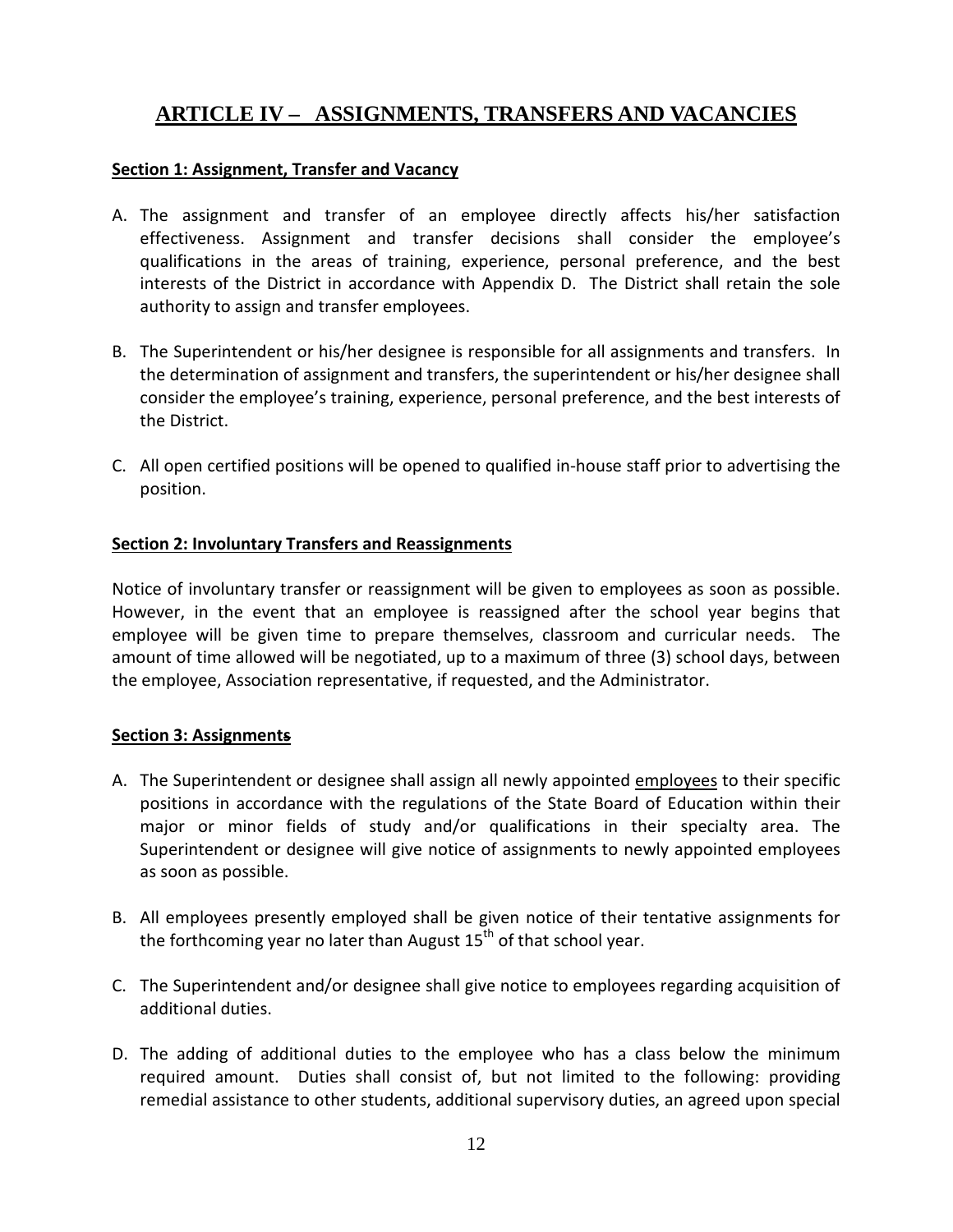project, and support in an area of need. The additional duties will not exceed the contracted time, and will not infringe upon the contacted 200 minutes of prep time.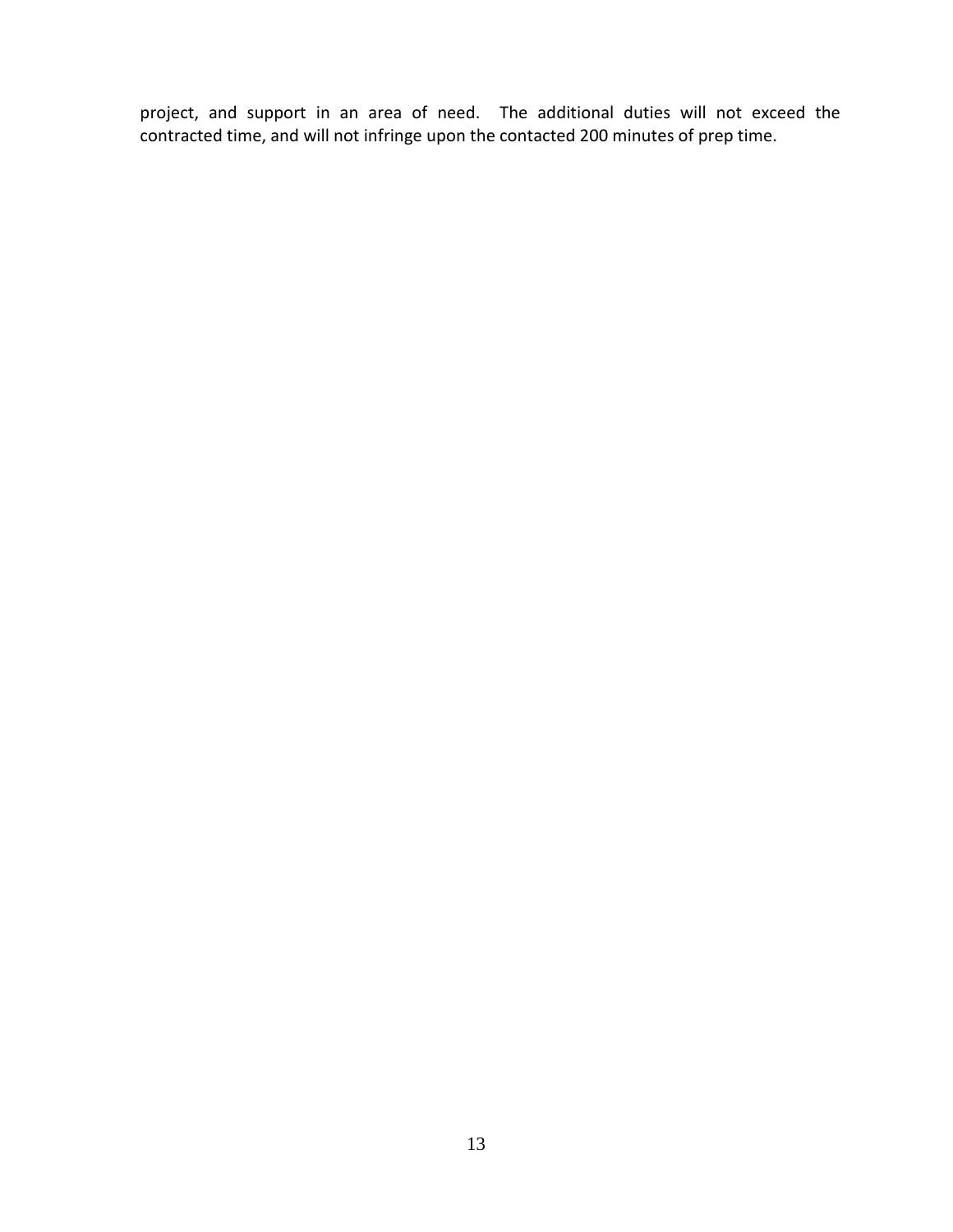### **ARTICLE V – STAFF LAYOFF/RECALL PROCEDURES**

#### <span id="page-17-1"></span><span id="page-17-0"></span>**Section 1: Definitions**

- A. The term "layoff" as used herein refers to action by the District reducing the number of employees in the District due to economic reasons only; it does not refer to decisions to discharge or non-renew an individual employee for cause.
- B. "Seniority" shall mean the total amount of regularly contracted (base contract) and Longterm substitute certificated experience in Washington State public schools, pro-rated by actual FTE worked, provided by the employee.
- C. Qualifications the appropriate Washington State certificate for the subject and/or grade level to which the employee will be assigned.

#### <span id="page-17-2"></span>**Section 2: Annual Publication of the Seniority and Certification Report**

- A. "Seniority" shall mean the total amount of regularly contracted (base contract) and longterm substitute certificated experience in Washington State public schools, pro-rated by actual FTE worked. No employee may earn more than 1.0 FTE in any given contracted year. It is expressly understood that employment as an administrator in a public school setting is not recognized for seniority within the unit. Employees on paid leave will continue to accrue seniority. Employees on unpaid leave will have the seniority accrued at the time they discontinued active service to the District credited to them.
- B. Prior to December 1<sup>st</sup> of each year, the District will provide all certificated employees with a statement of each employee's areas of certification, education and work experience within the district and in Washington state, as recorded in District personnel records.
- C. Each certificated employee shall, prior to February  $1<sup>st</sup>$ , return such statement to the business office certifying that the statement is correct or incorrect. If incorrect, the employee must provide to the Superintendent proof verifying such employee's public school service. If the statement is not returned by February  $1<sup>st</sup>$  of the current year, the seniority list shall be deemed correct.
- D. The final seniority list (including seniority and certificates) will be published and distributed to employees and the Association by March  $15^{th}$ .

By law, long-term substitute teaching experience is included in the seniority calculation.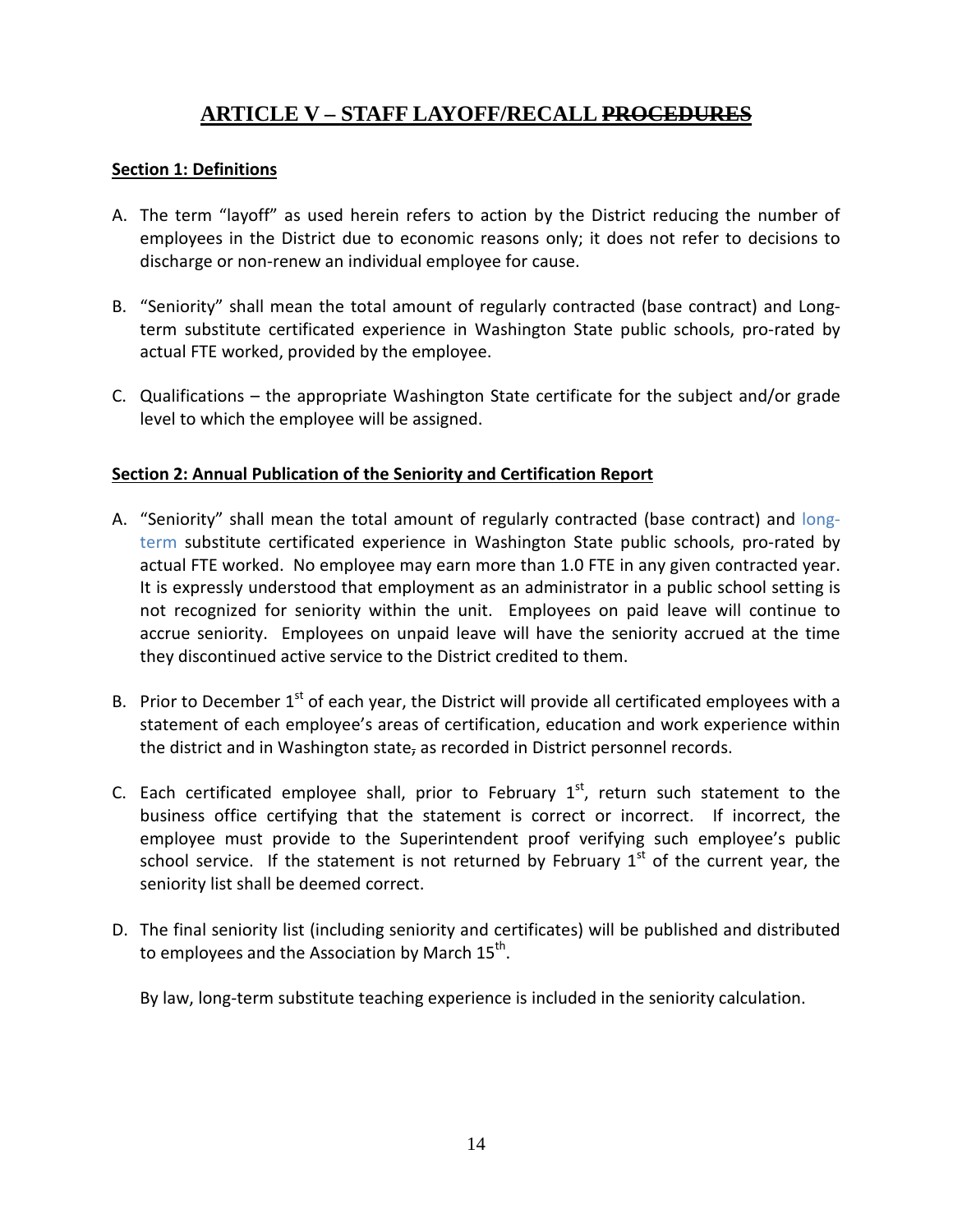#### <span id="page-18-0"></span>**Section 3: Procedure for Layoff**

- A. Prior to the implementation of a layoff, the District agrees to meet and confer with the Association regarding the necessity for reduction in force and to jointly explore alternatives. The District agrees to make good faith effort to consider all other funding sources available prior to laying off employees.
- B. In the event of financial emergency such as loss of local school levy, decrease in school attendance, or other serious revenue loss, which necessitates reduction in program and corresponding reduction of staff, the following principles and procedures shall be applied:
	- 1. The professional integrity of all the certificated staff members who are non-renewed because of District finances shall be protected.
	- 2. Such non-renewal of certificated staff members from contract status shall not in any way reflect on their professional competency or ethics.

#### <span id="page-18-1"></span>**Section 4: Notification of Layoff**

- A. Contingent on the State Appropriation regular session approval, The Board on or before May 1st, acting on the advice of the Superintendent concerning the financial resources of the District shall determine the extent of the modified program of educational services to be provided for the ensuing school year and the positions to be eliminated. A copy of the modified plan will be shared with the Association upon adoption. The parties may mutually agree to a later date.
- B. Employees with valid contracts will not be laid off during any school year.
- C. In an effort to eliminate the necessity of involuntary terminations, a reasonable effort shall be made to ascertain the number of certificated positions which will be open for the following year by reason of natural attrition as outlined below:
	- 1. Leaves of absence
	- 2. Nonrenewal of rehire/retire and leave replacement employees
	- 3. Transfer of employees within the District
- D. Before the implementation of the reduction in force procedure, the entire certificated staff will be offered the opportunity to make written application for a year's leave of absence without pay. The Board may grant such leave of absence if the granting of such leave would eliminate the necessity for involving termination of such certificated employee. Such permission shall not be withheld if such leave of absence in the Board's opinion will not further impair the modified programs retained.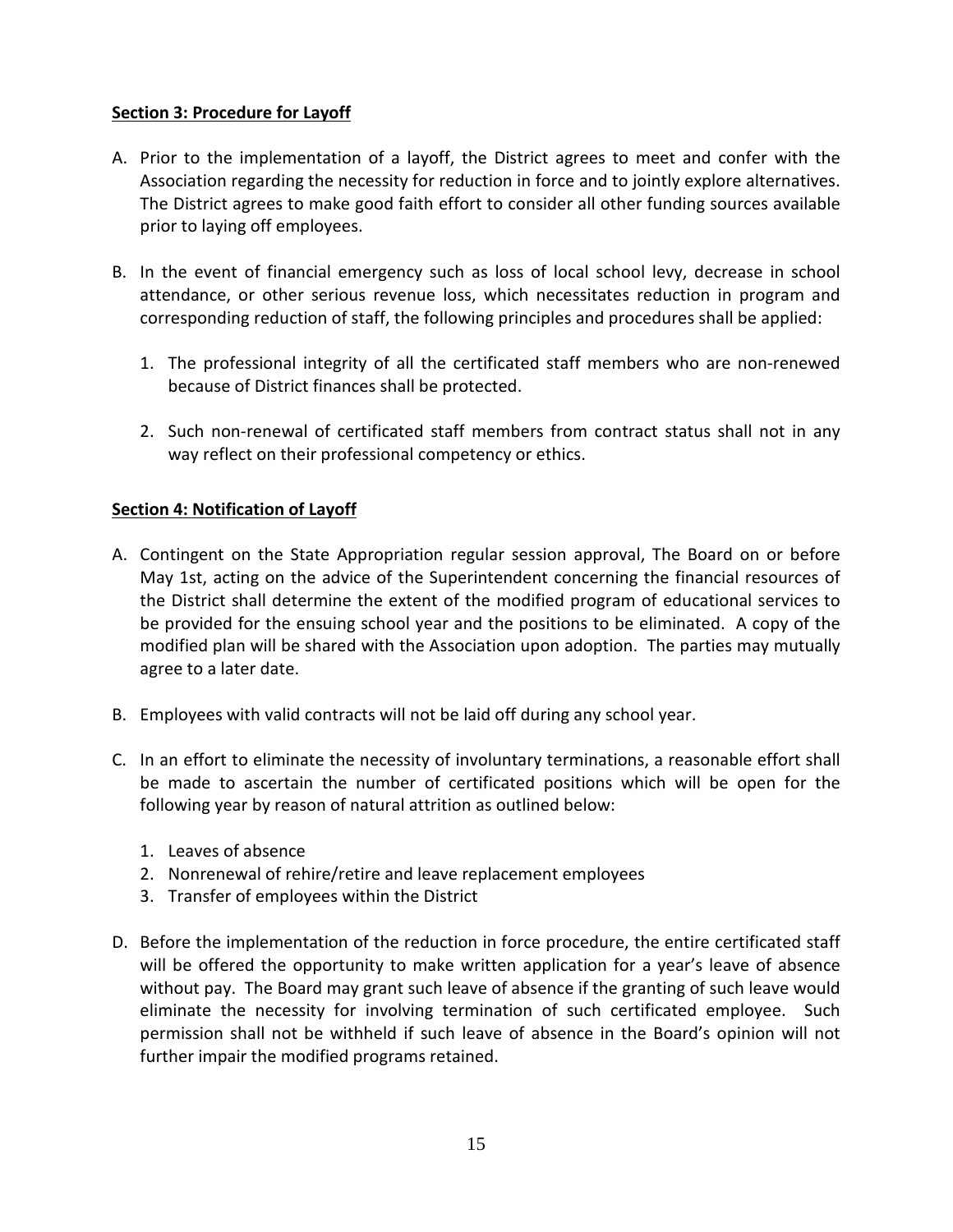- E. The determination of those certificated staff to be retained shall be made on the basis of seniority and certification, in that order. Specifically, the District shall reduce from the lowest point on the seniority list first, as long as any person with more seniority can be reassigned in such a manner as to fill open positions. All reassignment and transfer language applies in such an instance.
- F. Vacant positions will be filled by transferring currently employed certificated employees within the District subject to the provisions of this Agreement and state law and state regulations unless no qualified person is available.
- G. All retained employees shall meet the following qualifications:

Valid Washington State Certificate as required by the Superintendent of Public Instruction. Certification shall be determined by the District based upon Washington State law. An employee shall be deemed qualified for a position if he/she holds the required certificate.

- H. No later than May  $15<sup>th</sup>$  or in accordance with applicable legal time lines, the District will identify the names of certificated employees to be non-renewed under the District's reduced program and services, provide a list of said employees to the Association, and provide appropriate notification to affected employees in accordance with the current RCW.
- I. In the case of equality of seniority, the determining factor will be seniority within the District.
- J. In the event that a tie still exists, all employees so affected shall participate in a lottery to determine position on the seniority list. The Association and all employees so affected shall be notified in writing of the date, place, and time of the drawing. The drawing shall be conducted openly and at a place which will allow all affected employees and the Association representative to be in attendance.

#### <span id="page-19-0"></span>**Section 5: Provisions for Re-employment**

- A. All certificated employees who are not recommended for retention in accordance with these procedures shall be terminated from employment and placed in an employment pool for possible re-employment. Employment pool personnel shall be given the opportunity to fill open positions for which they are qualified on a seniority basis as defined herein.
- B. In the event that programs are restored, or positions are available, the Board shall follow the following procedures when recalling employees:
	- 1. Employment pool personnel will be offered positions for which they are certified in the reverse order of the layoff, i.e., the last layoff shall be the first recall.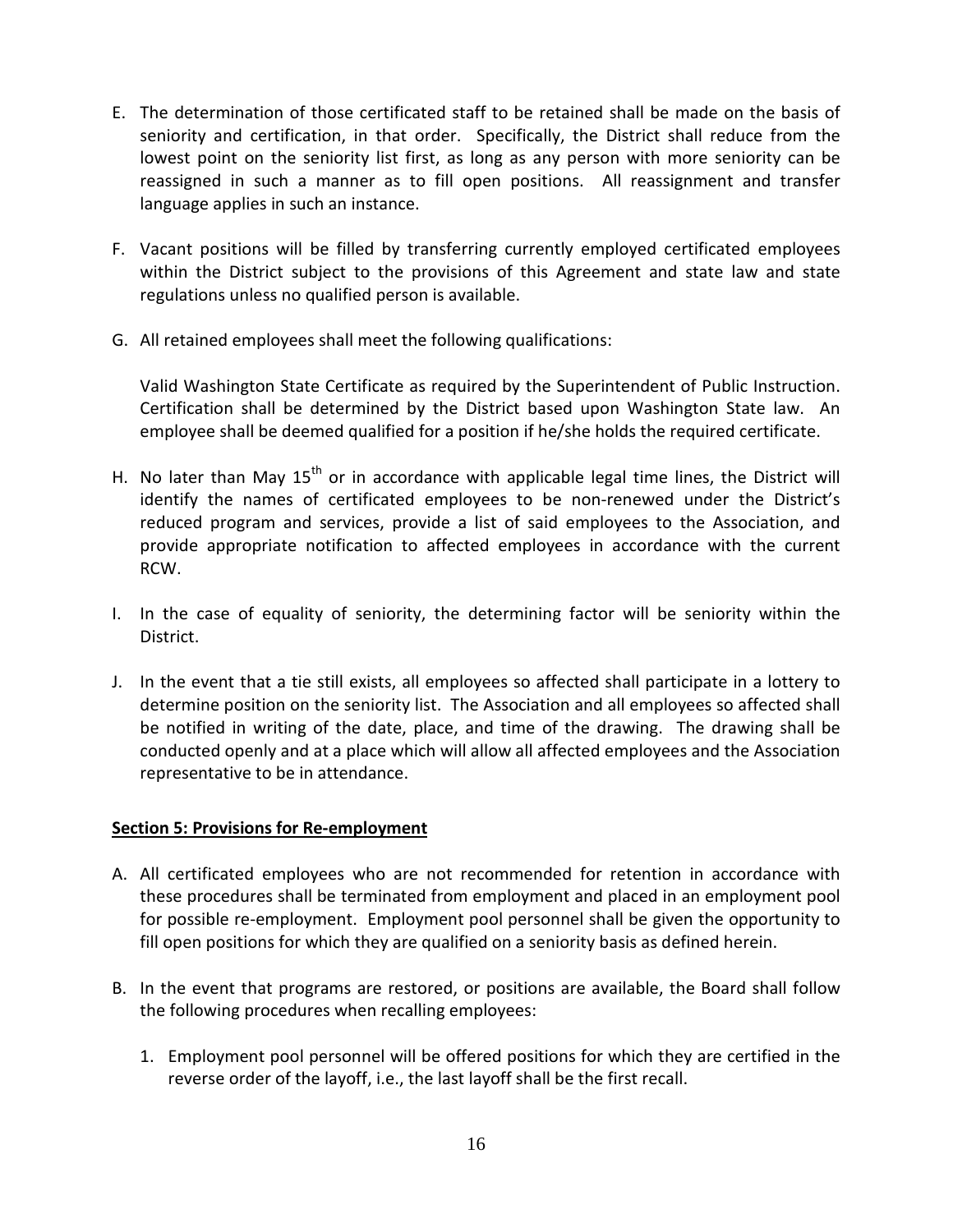- 2. Certificated employees who were previously assigned to full-time positions shall be recalled to full-time positions provided that certificated employees shall have the option of accepting any part-time position that may exist without jeopardizing his/her recall status for any full-time position. It is expressly understood that the failure of an employee to accept a position of less FTE than the position held prior to the layoff shall not remove an employee from the employment pool.
- 3. When a vacancy occurs for which there will be a recall, the employee to be recalled will receive notification from the Superintendent or his/her designee in writing. Such individual shall have ten (10) days from date of notification to accept the position.
- 4. It shall be the obligation of the individual in the employment pool to keep the Superintendent's office notified as to where they can be reached. If an employee cannot be reached with another job offer within a period of fifteen (15) days after the first job offer is made, the District is under no obligation to retain that employee in the employment pool.
- 5. An individual in the employment pool must accept an offered position for which he/she is eligible, pursuant to this Article, or risk being removed from the employment pool at the Superintendent's option, except where noted. An employee assigned out of his/her usual teaching assignment will have first opportunity at a position similar to his/her previous teaching assignment at the time of layoff when such a position becomes available.
- 4. In the case that an employee who had previously earned continuing status with the District is being recalled into what would otherwise be a leave replacement contract, the continuing status of that employee shall be maintained, and a continuing contract shall be offered.
- 5. All employees who have been placed in the employment pool shall be recalled if they hold that appropriate certification, as defined above, for available positions before the Board employs or assigns any additional personnel to fill teaching assignments.
- 6. At the end of the school year in which any modified educational program is implemented, certificated employees remaining in the employment pool shall be offered contracts for available certificated positions for which they are qualified in accordance with the policy. In the event that there are insufficient vacant positions to offer contracts to all employment pool personnel, the employment pool shall be reestablished.

#### <span id="page-20-0"></span>**Section 6: Layoff Benefits**

A. Provided the carrier permits, the Board shall allow the individual to pay the full cost of the insurance benefit programs.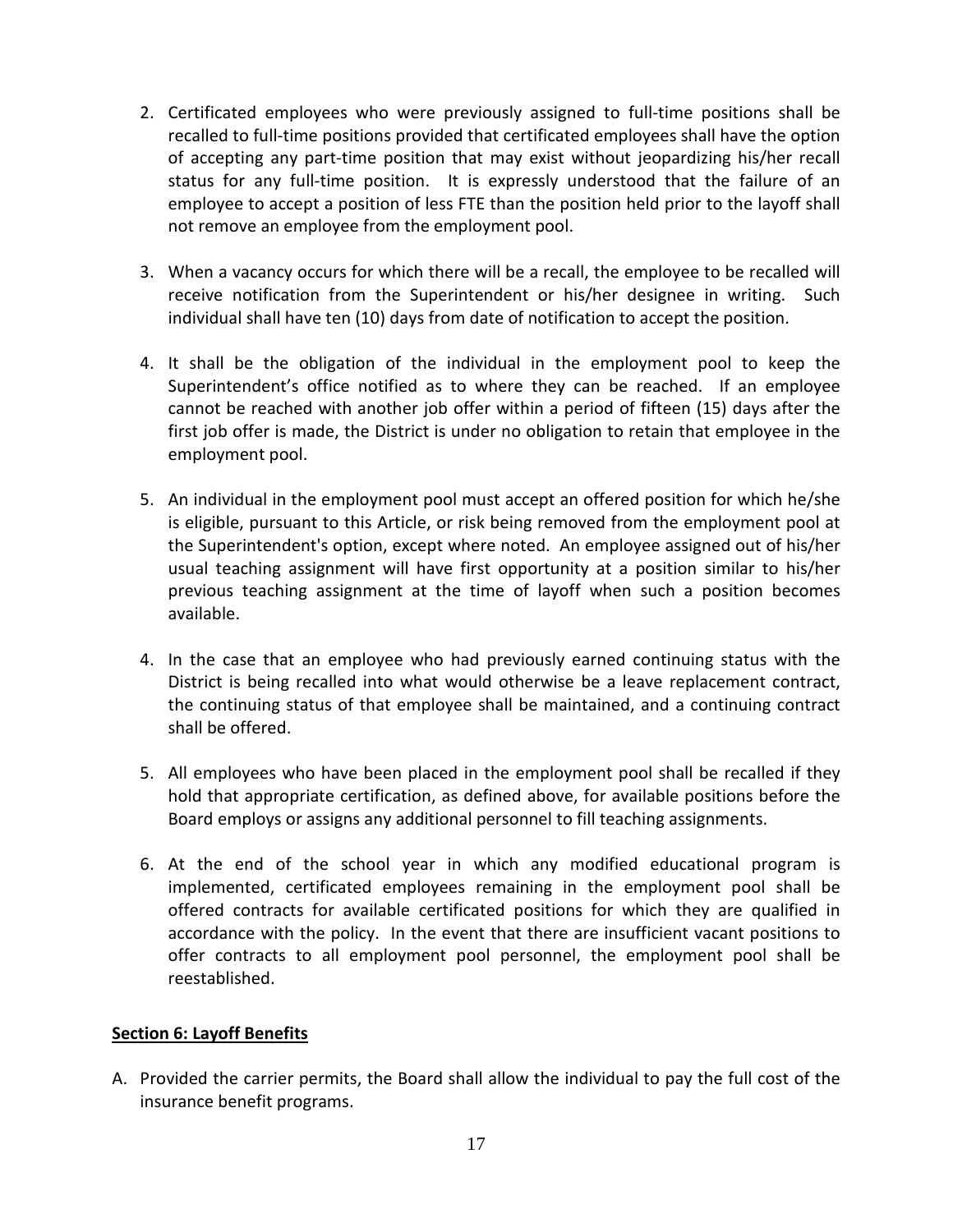- B. Substitute positions shall be offered to interested employees before any other person is offered such a position.
- C. All benefits to which an employee is entitled will be restored starting upon his/her return to active employment (not substitute employment) and the employee will be placed on the proper step of the salary schedule for the employee 's current position according to the employee 's experience and education.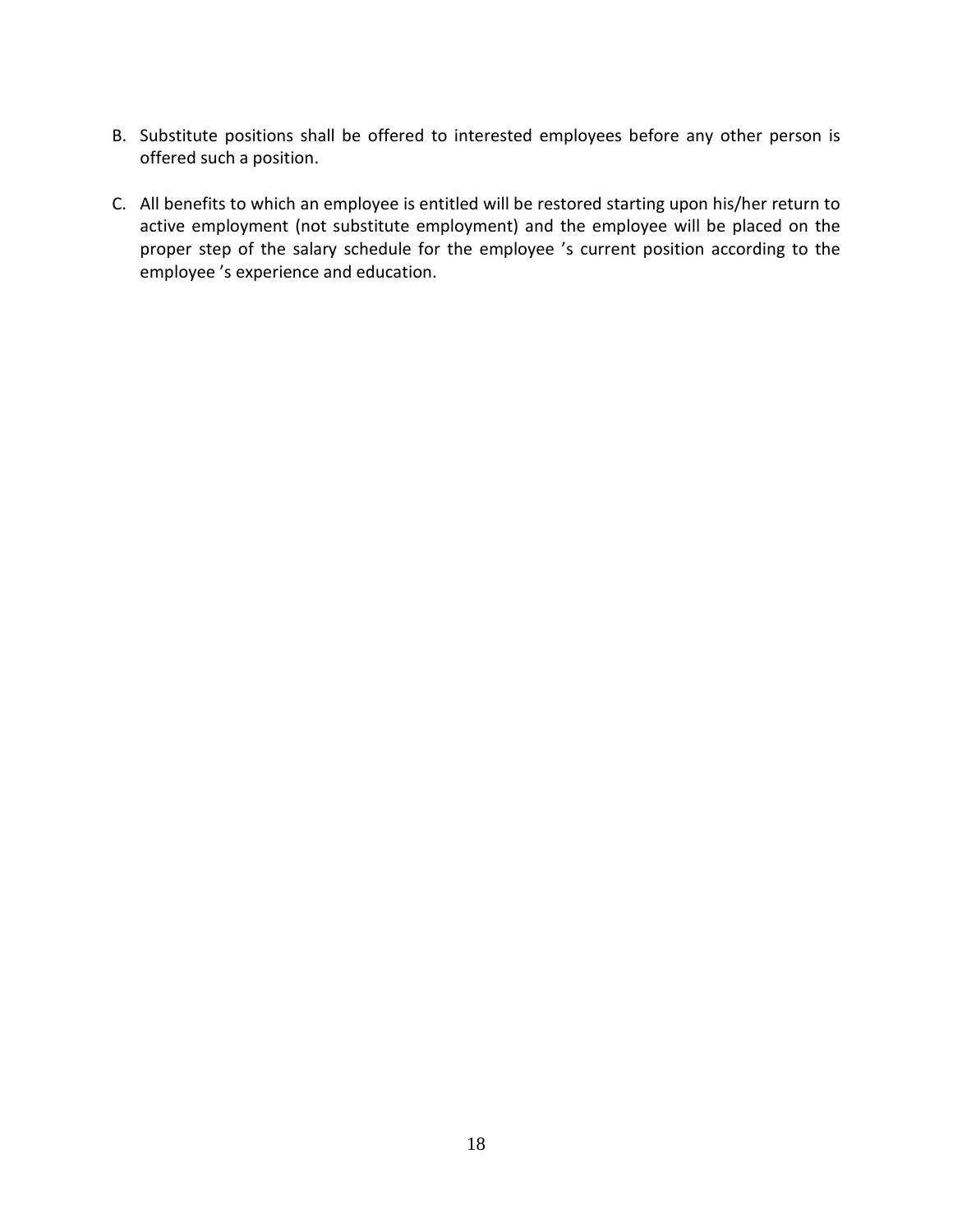#### **ARTICLE VI – INSTRUCTION**

#### <span id="page-22-1"></span><span id="page-22-0"></span>**Section1: Preparation Time**

- A. Each instructional classroom employee will receive, during student contact time, an average of two hundred (200) minutes per week of scheduled preparation time during a normal school week. Employees shall not leave their building during preparation time without the permission of their building Principal/Designee. Preparation time shall be devoted to instructional duties such as, but not limited to, the following; instructional program, conferring with parents, pupils, supervisors, and the maintenance of records.
- B. Near the end of each quarter, students will be released at 12:30 so employees will receive three (3) hours, or ½ day, to complete grading and report cards.
- C. Employees have the option to complete reports on or off site.

#### <span id="page-22-2"></span>**Section 2: School Calendar**

A calendar committee composed of an administrator, two (2) members of WEA and two (2) members of the PSE will meet to propose three (3) calendars which will be voted on by WEA and PSE members. The recommended calendar from the vote will be submitted to the School Board. The final adoption of the school calendar shall remain the sole responsibility of the School Board

#### <span id="page-22-3"></span>**Section 3: Covering Classes**

- A. The Building Principal/Designee is responsible to see that all classes are covered at all times. The employees are responsible to assure students are supervised at all times when assigned a classroom.
- B. In some cases, it may be necessary to use other staff members to cover classrooms if substitutes are not available or accessible for assignment. The District will make an effort to make sure that the same employee is not repeatedly covering classes during his/her prep time.

#### <span id="page-22-4"></span>**Section 4: Professional Growth and Development**

The Association can approach the Board for items of professional growth and development.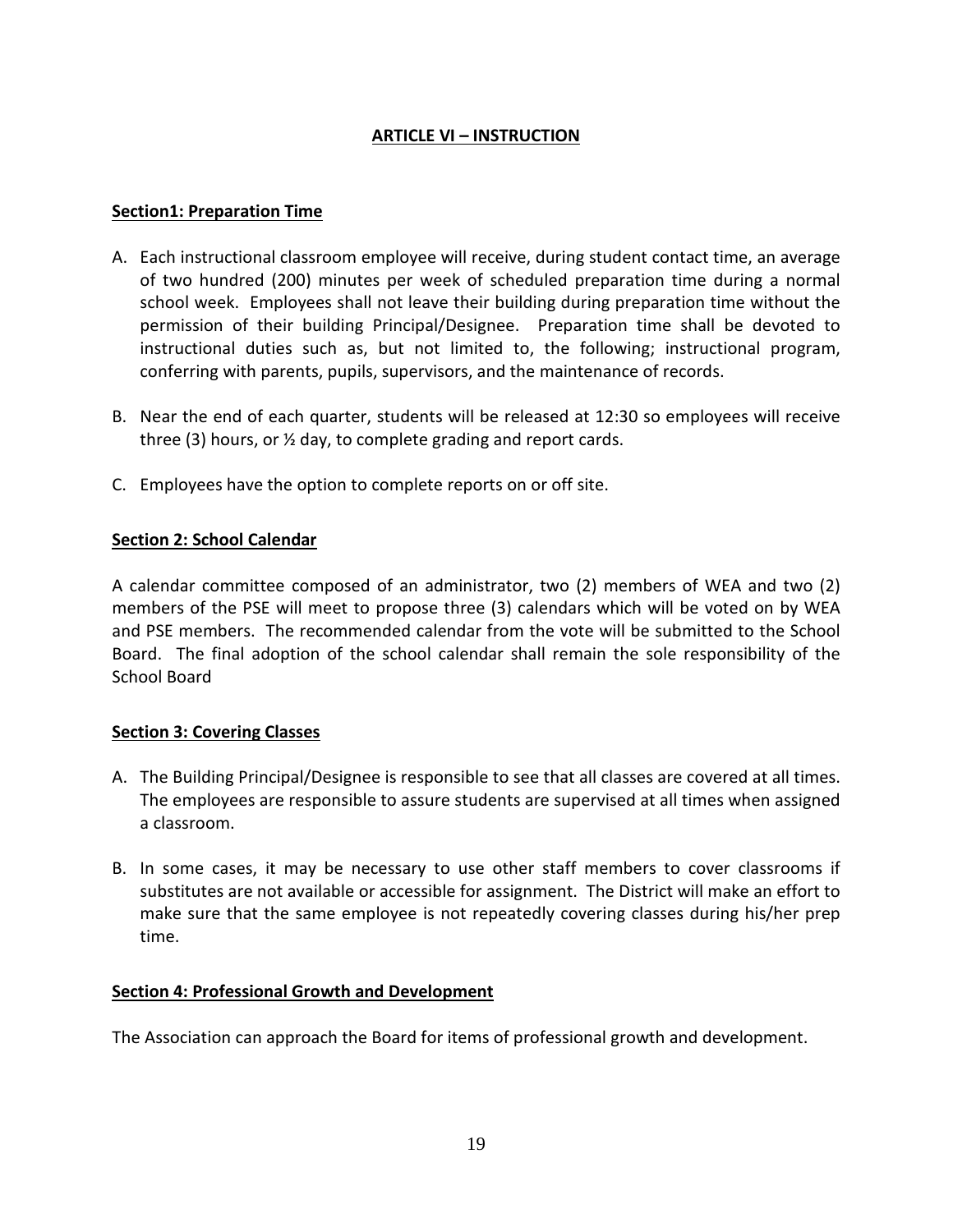### <span id="page-23-0"></span>**ARTICLE VII – EVALUATION OF CERTIFIED PERSONNEL**

#### <span id="page-23-1"></span>**Section 1: Teacher Evaluation – Purpose**

The parties agree that the following evaluation system for all classroom teachers in the bargaining unit is to be implemented in a manner consistent with good faith and mutual respect, and, as defined in WAC 392-191A-050:

- 1. To acknowledge the critical importance of teacher quality in impacting student growth and support professional learning as the underpinning of the new evaluation system.
- 2. To identify, in consultation with classroom teachers, particular areas in which the professional performance is distinguished, proficient, basic or unsatisfactory, and particular areas in which the classroom teacher, needs to improve his/her performance.
- 3. To assist classroom teachers who have identified areas needing improvement in making those improvements.

#### <span id="page-23-2"></span>**Section 2: Qualifications of Evaluators**

- A. The term "Evaluator" shall mean the building principal or assistant principal of the classroom teacher being evaluated. The evaluator shall be made known to the classroom teacher within fifteen (15) working days of the beginning of the school year or within fifteen (15) working days of the first day of employment. In the event the teacher being evaluated does not work under the direct supervision of a building principal or assistant principal, a certificated administrator as designated by the Superintendent shall serve as evaluator. A classroom teacher who is assigned to two (2) or more schools shall be assigned a primary evaluator.
- B. If a teacher is transferred to another position, not under the supervisor's jurisdiction, the final evaluation shall be made by the supervisor at the time of transfer or by the new supervisor. If an employee resigns during the school year, a final evaluation shall be completed prior to the resignation date.
- C. Principals and administrators who have evaluation responsibilities shall engage in professional development designed to implement the evaluation system and maximize rater agreement. No teacher shall be evaluated by an administrator who has not been trained in the use of the specific instructional framework and rubrics contained in this agreement and any relevant state or federal requirements. RCW 28A.405.120.

#### <span id="page-23-3"></span>**Section 3: Definitions**

a. The term **"Artifacts"** shall mean anything in physical or virtual form that provides data. Artifacts could include notes from observed practice and products or results of a classroom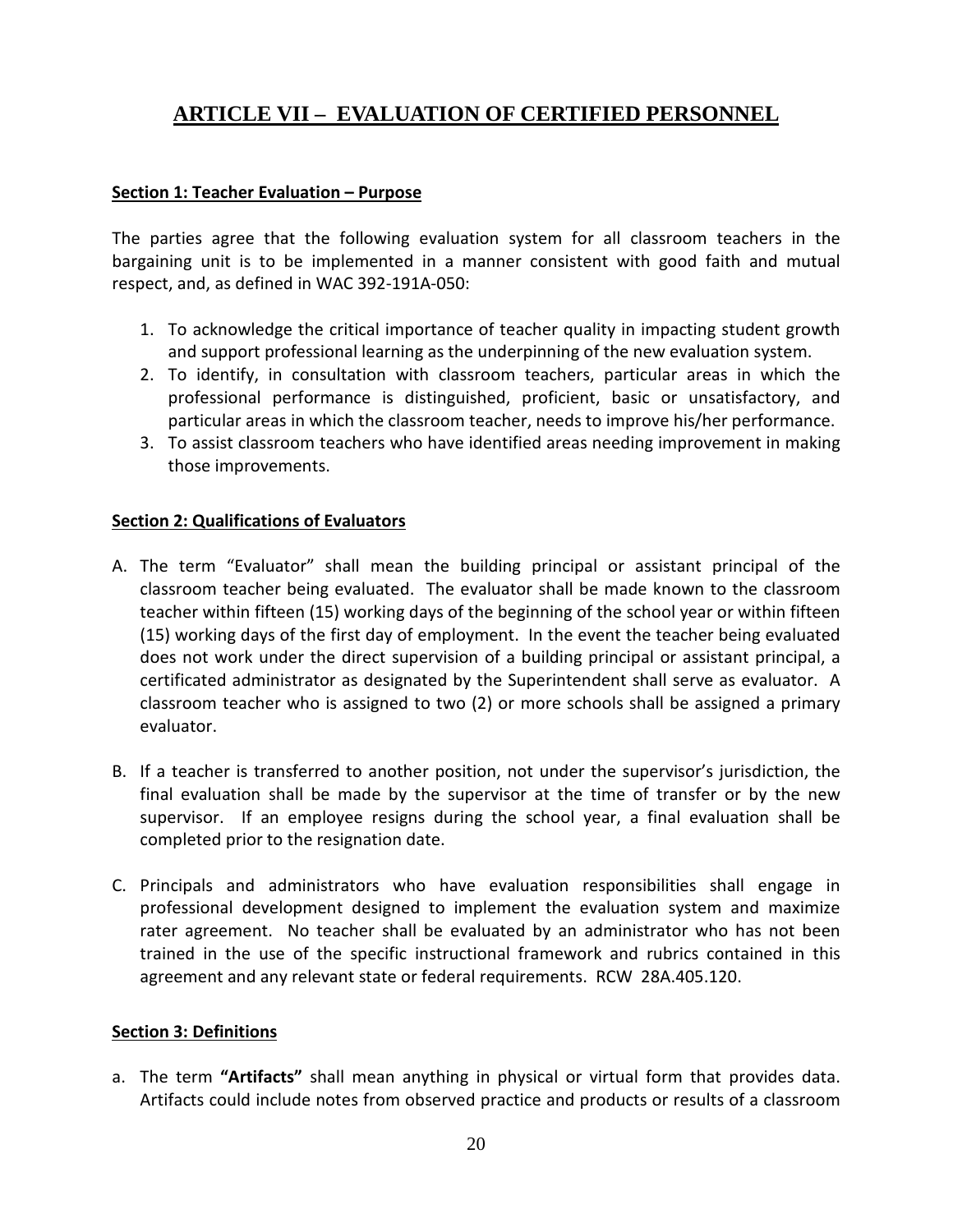teacher's work that demonstrates knowledge and skills of the educator with respect to the four-level rating system. Artifacts should not be created specifically for the evaluation system.

B. The term **"Certificated Support Personnel"** shall mean counselors, librarians, instructional coaches, TOSAs, Educational Staff Associates (e.g. Speech Language Pathologists, OT, PT, nurses, or school psychologists), and other bargaining unit members who do not meet the definition of Classroom Teacher. Certificated support personnel will be evaluated using the evaluation process as written in Article VII, Section 12 of this agreement.

The term **"Classroom Teacher"** shall mean certificated staff with an assigned group of students for whom they provide academically focused instruction and/or grades. The term "classroom teachers" does not include: counselors, librarians, instructional coaches, education specialists, Educational Staff Associates (e.g. Speech Language Pathologists, OT, PT, nurses, or school psychologists), and other bargaining unit members who do not meet this definition. Employees who do not meet the definition of classroom teacher will be evaluated using the evaluation requirements, as per state law and Section 5 "Evaluation of Certificated Personnel Not on TPEP Evaluation".

- C. The term **"Component"** shall mean the sub-section of each criterion.
- D. The term **"Evaluation"** shall mean the ongoing process of identifying, gathering and using information to improve professional performance, and assess total job effectiveness.
- E. The term **"Evaluation Criteria"** shall mean the minimum eight (8) evaluation criteria for classroom teachers to be scored as specified in WAC 392-191-006.
- F. The term **"Evaluation Report"** shall mean that document which becomes a part of the teacher's personnel file.
- G. The term **"Evidence"** shall mean any artifact, observed practice or results of the classroom teacher's work that demonstrates the teacher's ability and skills in relation to the instructional framework rubric. Evidence is not intended to be a portfolio collection of evidence but rather a sampling of data used to demonstrate the classroom teacher's level of performance. It should be gathered from the normal course of employment.
- H. The term **"Instructional Framework"** shall mean the adopted instructional framework pursuant to RCW 28A.405.100. The parties have agreed to the Danielson Teacher Evaluation Model Rubrics by State Criteria with Scales and Possible Evidence as the basis of the evaluation process.
- I. The term **"Not Satisfactory"** shall mean: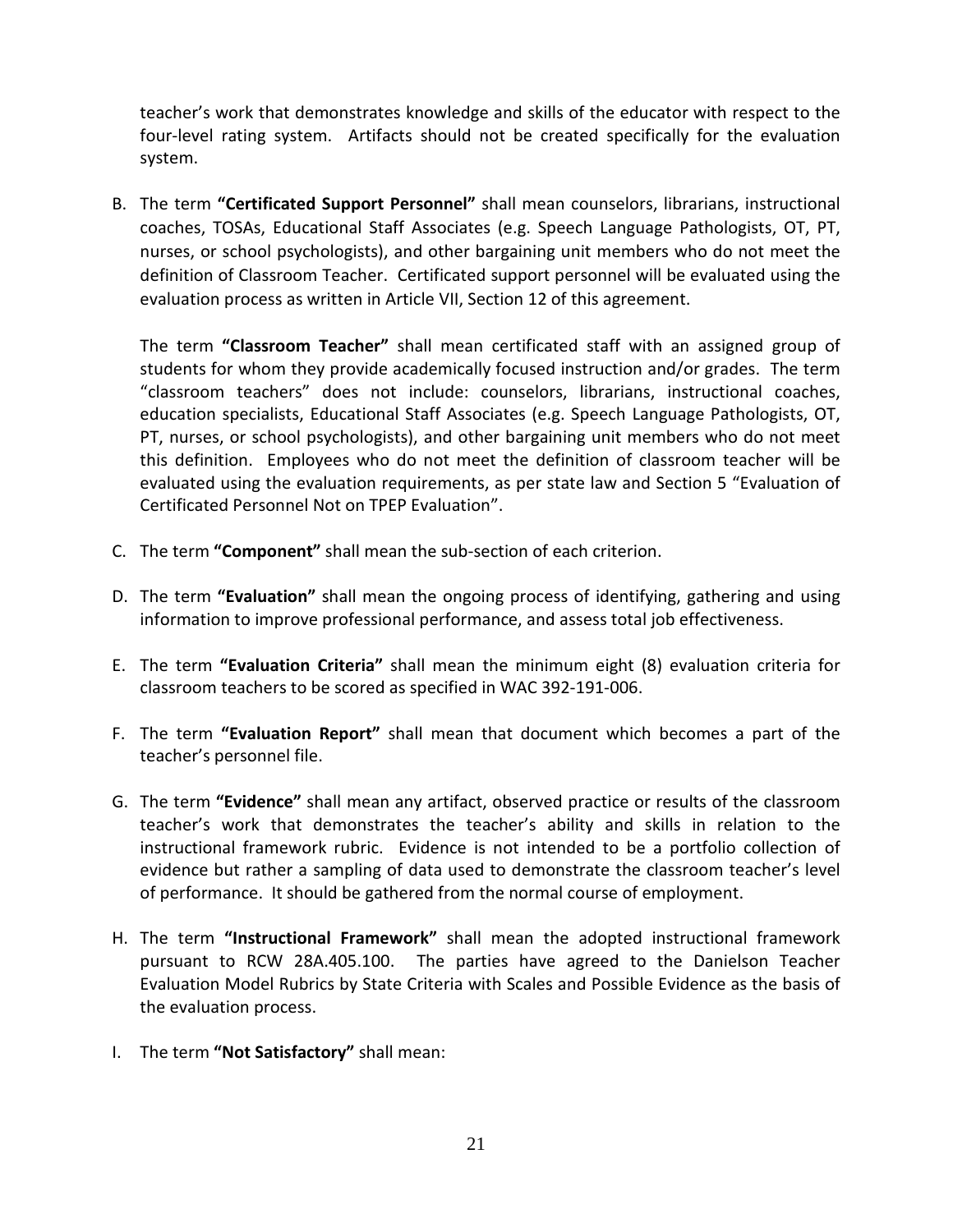- 1. Provisional and continuing contract teachers: Receiving a summative score of Unsatisfactory or Level 1 is not considered satisfactory performance.
- 2. Continuing contract teachers with more than five (5) years teaching experience in the state of Washington: Receiving a summative score of Basic or Level 2 for two (2) years in a row or two (2) years within a consecutive three-year period, is not considered satisfactory performance.
- J. **Provisional Teachers and Non-provisional Teachers with five (5) years or less teaching experience** in the State of Washington
	- a. Receiving a summative score of one (1) is not considered satisfactory performance.
- K. **Non-provisional Teachers** with more than five (5) years teaching experience in the State of Washington.
- i. Receiving a summative score of Unsatisfactory one (1) is not considered satisfactory performance.
- b. Receiving a summative score of Basic two (2), for two years in a row or two years within a consecutive three-year period, is not considered satisfactory performance.
- L. The term **"Observation"** shall mean the gathering of evidence made through classroom or worksite visits for the purpose of viewing instruction and examining evidence over time based on the district adopted teacher evaluation model. No observation shall take place outside of the classroom setting unless the evaluator has provided the teacher with notification at least one (1) full working day in advance. Such notification shall include the time, place, context and duration of the observation and the specific criteria being considered.
- M. A **"Formal Observation"** shall mean a documented observation that is pre-scheduled.
- N. An **"Informal Observation"** shall mean a documented observation that is not required to be pre-scheduled.
- O. The term **"Rubrics"** shall mean the descriptions of practice used to capture evidence and data and classify teaching and student growth using the evaluation criteria and the fourlevel rating system.
- P. The term **"Scoring Band"** shall mean the State adopted range of scores used to determine the final comprehensive evaluation summative score for a certificated classroom teacher.
- a. Level 1 Unsatisfactory  $=$  8-14
- b. Level 2 Basic  $=$  15-21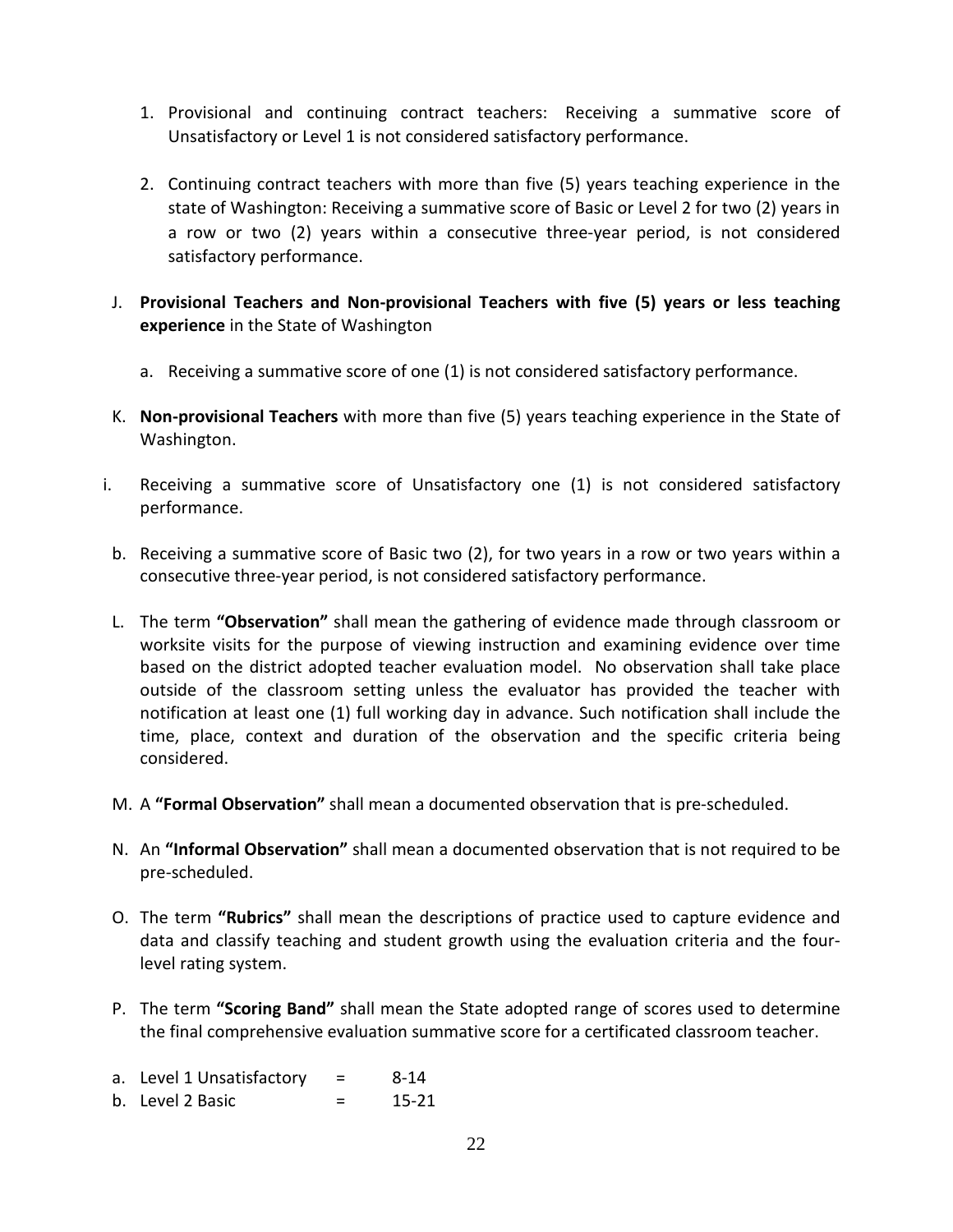| c. Level 3 Proficient |  | $22 - 28$ |
|-----------------------|--|-----------|
|-----------------------|--|-----------|

- d. Level 4 Distinguished  $=$  29-32
- Q. Component scores within a criterion will be averaged and rounded to reach a final criterion score. When a final criterion score includes a fractional number (for example 2.33), all scores with fractions below .50 will be rounded down and all fractions .50 or above will be rounded up, for example, a score of 2.33 would receive a final criterion score of 2 and a score of 2.50 would receive a final criterion score of 3.
- R. The term **"Student Growth"** shall mean the change in student achievement in subjectmatter knowledge, understandings, and/or skill between two points in time, in context of meeting standards/course requirements.
- S. The term **"Student Growth Data"** shall mean data that is relevant to the teacher and subject matter. Student growth data must be a factor in the evaluation process and be based on multiple measures.
- T. Assessments used to demonstrate student growth shall be appropriate, relevant and initiated by the classroom teacher. Evaluation of student progress may include formative and summative measures. Evaluation of student progress may include formative measures, summative measures, school-wide and district-wide assessments.
- U. The term "Summative Performance Ratings" shall mean the four performance levels applied using the four-level rating system: Level  $1 =$  Unsatisfactory, Level  $2 =$  Basic, Level  $3 =$ Proficient and Level 4 = Distinguished.

#### <span id="page-26-0"></span>**Section 4: Provisional Teachers**

- 1. Definition: The term **"Provisional Teacher"** shall mean any teacher in a teaching or other nonsupervisory certificated position. Provisional teachers shall be subject to nonrenewal of employment contract as provided in RCW 28A.405.220 during the first three years of employment, unless: (a) the teacher has previously completed at least two (2) consecutive years of certificated employment in another school district in the state of Washington, in which case the teacher shall be subject to nonrenewal of employment contract pursuant to RCW 28A.405.220 during the first year of employment; or (b) the teacher has received an evaluation rating below level two (2) on the four-level rating system established under RCW 28A.405.100 during the third  $(3^{rd})$  year of employment, in which case the teacher shall remain subject to the nonrenewal of the employment contract until the teacher receives a level two (2) rating. This shall include any teacher who is re-employed with the District after a break in service.
- 2. Evaluation Option: Provisional Teachers shall be evaluated on a comprehensive evaluation in accordance with provisions listed in section 3.12.6 Comprehensive Evaluation Option.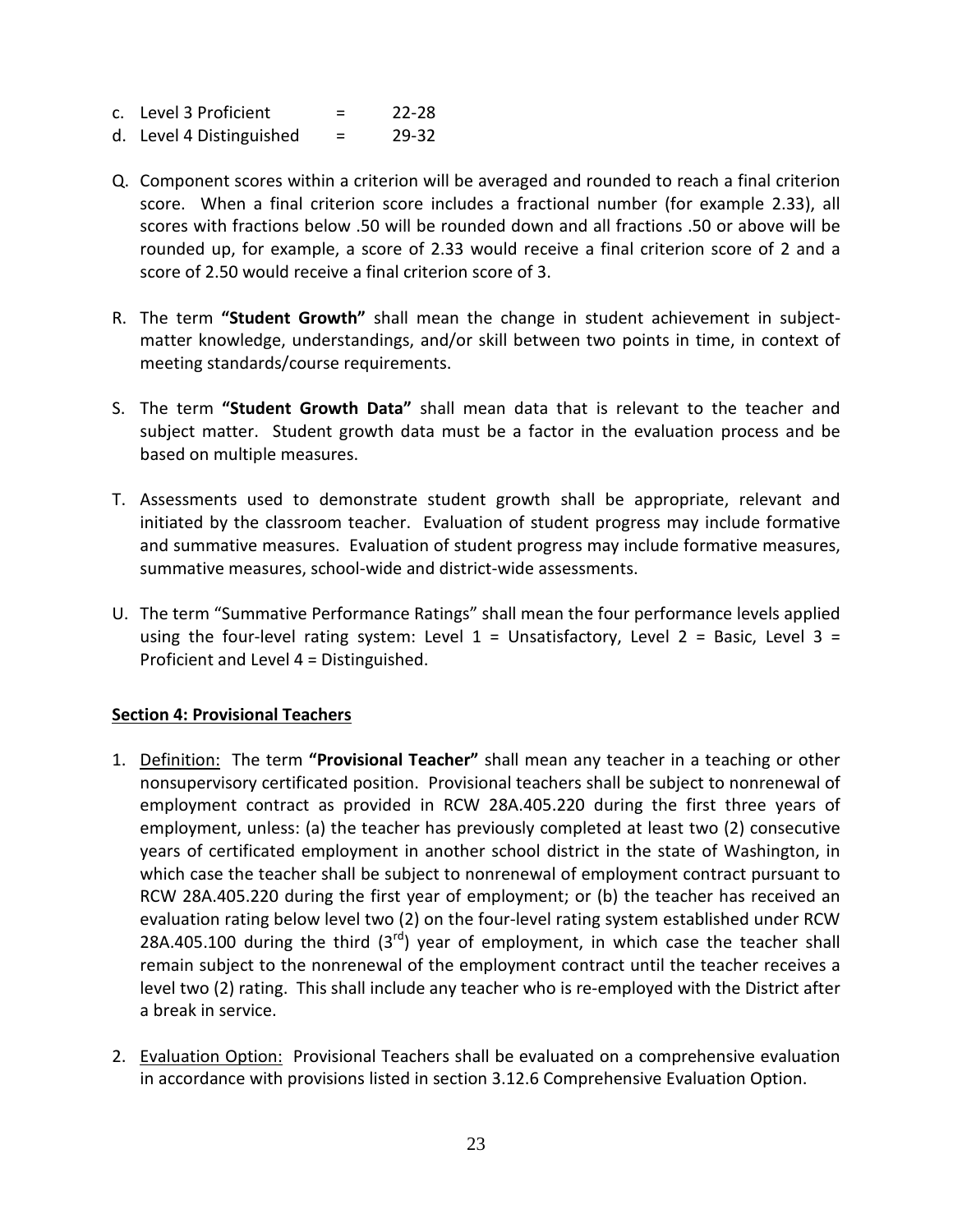- 3. Ninety (90) day Observation: Provisional teachers shall be observed for thirty (30) minutes in the first ninety (90) calendar days.
- 4. Additional Observations: In the third year of provisional status, teachers shall be observed for a minimum of ninety (90) minutes during the evaluation year.

#### <span id="page-27-0"></span>**Section 5: Evaluation Process**

- 1. Notification Within the first fifteen (15) days of each school year, or within fifteen (15) working days of the first day of employment, the classroom teacher will be notified whether the teacher will be evaluated using the comprehensive or focused evaluation system. When appropriate, evaluators may use group meetings for this purpose.
- 2. Teacher Self-Assessment All teachers will complete either a self-assessment on all eight (8) criteria and the components therein or use the results of their prior year's comprehensive evaluation in lieu of a self-assessment, prior to setting professional goals. No teacher shall be required to share the self-assessment form with his/her evaluator.

#### 3. Artifacts and Evidence

- a. The evaluator will collect and share artifacts and evidence necessary to complete the evaluation.
- b. The teacher may provide additional artifacts and evidence to aid in the assessment of the teacher's professional performance against the instructional framework rubric, especially for those criteria not observed in the classroom. The evidence provided by the teacher may be incorporated at the time of the post-observation conference, and be used to determine the final evaluation score.
- c. Artifacts should not be created specifically for the evaluation process, but should be "a natural harvest" of products generated in the course of the teacher's practice.
- d. Emphasis should be placed on the collection of a small number of high quality artifacts demonstrating teacher performance, rather than quantity of artifacts submitted.

#### 4. Documentation

The District shall adhere to the following:

- a. A copy of the final evaluation and teacher's written comments, if applicable, shall be placed in the teacher's personnel file and removed after three years.
- b. Classroom teachers shall have access to their data collection account in subsequent years as long as they remain employed in the District. Upon separation of employment from the District this account shall be closed and no longer maintained by the District.
- c. Evaluators shall notify the teacher of any additional evidence submitted to data collection account within three (3) days.
- d. Teachers shall not be required to use the data collection system; an acceptable alternative will be made available.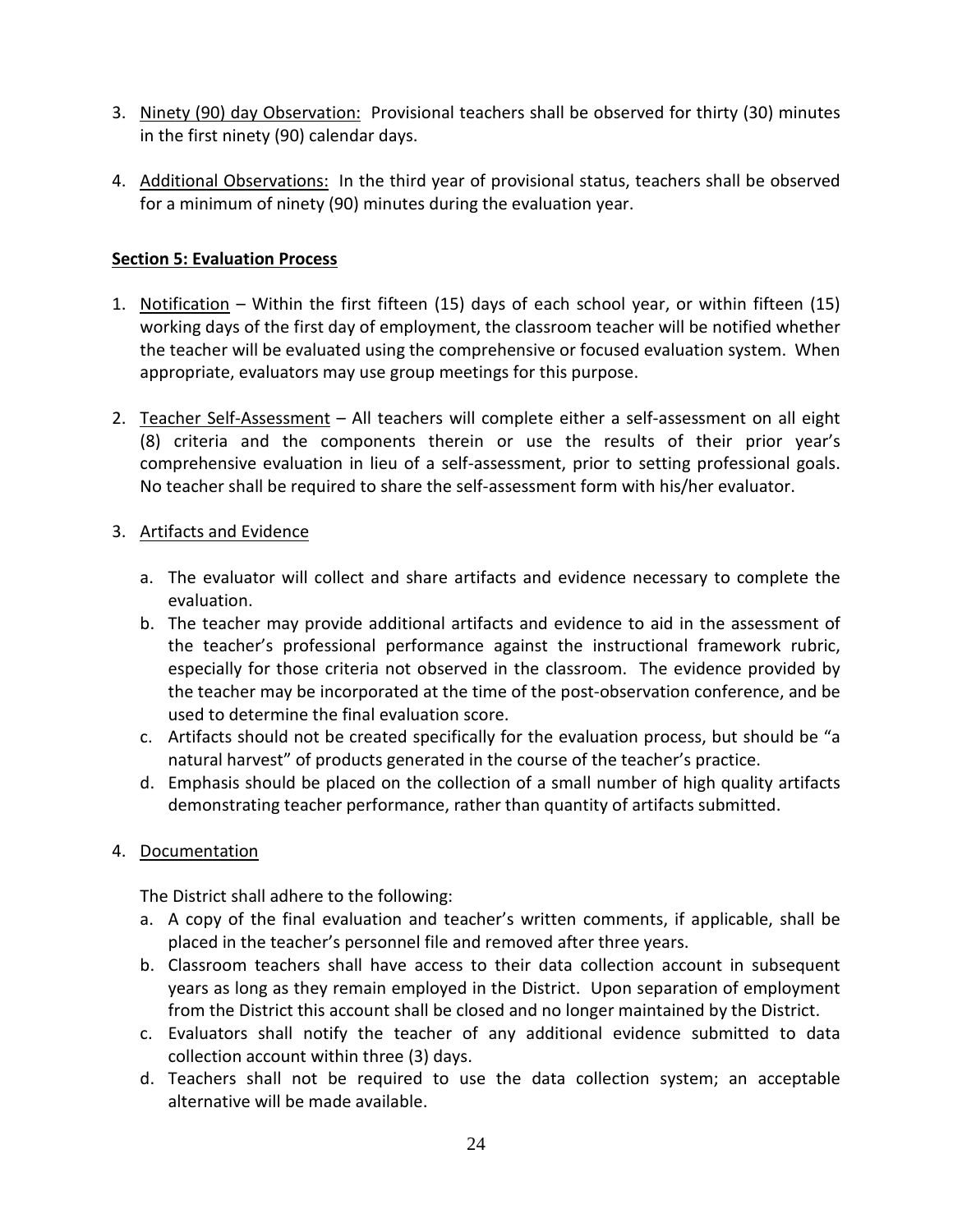- e. Any and all data entered into the data collection system shall be considered confidential, and not be subject to public disclosure.
- 5. Electronic Monitoring

All observations shall be conducted openly. Mechanical or electronic devices shall not be used to listen to or record the procedures of any class, unless it is initiated and submitted by the teacher or mutually agreed to by the evaluator and the teacher. Such recordings shall be used for evaluation purposes only and will not be shared without the teacher's written consent. Recordings of observations shall not be used in disciplinary matters.

#### <span id="page-28-0"></span>**Section 6: Comprehensive Evaluation Option**

A comprehensive evaluation will be required for all teachers who are provisional teachers or who have received a level 1 or level 2 rating in the previous year. All continuing classroom teachers will be required to complete a comprehensive evaluation once every five (5) years.

#### 1. Professional Goals – Comprehensive Evaluation

Teachers on a comprehensive evaluation will develop professional goals and timelines, will monitor their progress, and make adaptations as needed. The plan will be guided by the teacher's self-assessment or the prior year's comprehensive evaluation and must include the three (3) student growth goals (3.1, 6.1, and 8.1) and one (1) instructional goal. The evaluator and teacher shall mutually agree on the professional growth and development plan and goals for the year.

#### 2. Pre-Observation Conference – Formal Observation

A pre-observation conference shall be held prior to a formal observation or series of observations. The teacher and evaluator will mutually agree when to conference. The purpose of the pre-observation conference is to discuss the teacher's goals, establish a date for the formal observation(s), and to discuss such matters as the professional activities to be observed, their content, objectives, strategies, and possible observable evidence to meet the scoring criteria.

#### 3. Formal Observations

a. At least one formal observation shall be conducted within the first ninety (90) calendar days for provisional teachers. Non-provisional teachers shall be formally observed within the first ninety (90) workdays of the school year. The first formal observation for both provisional and non-provisional teachers shall be prearranged. The total annual observation time cannot be less than sixty (60) minutes.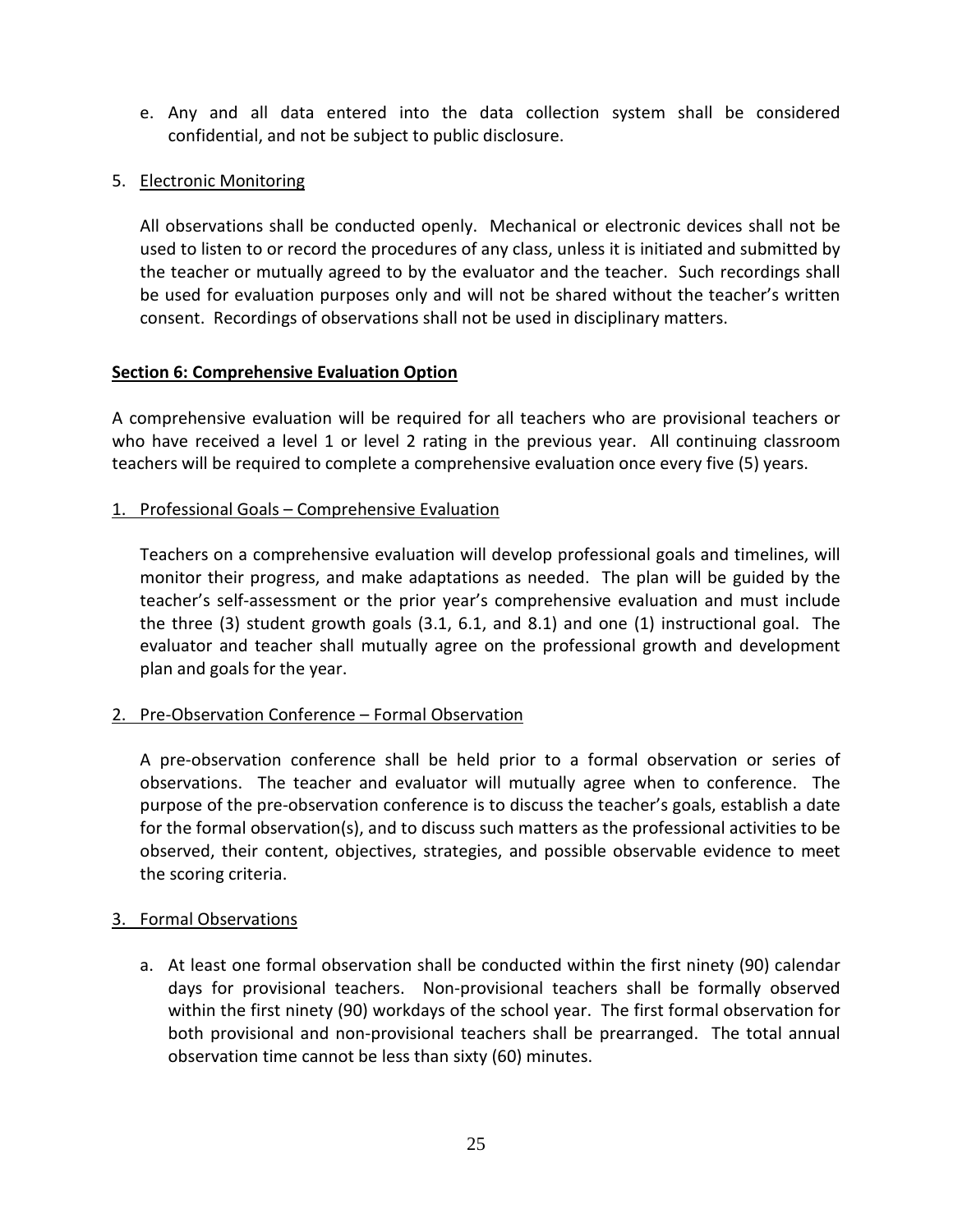- b. If mutually agreed upon, the second thirty (30) minutes of required observation time may be broken into smaller time increments. Only one pre-observation conference will be required for that series of observations.
- c. As defined in RCW 28A.405.220, teachers in the third year of provisional status must be observed for an additional thirty (30) minutes, for a total observation time of no less than ninety (90) minutes.
- d. Observations will not take place on half, early release, or late start days, the day before winter or spring break, on the day following an absence of the teacher, and on days of an assembly or a modified schedule, unless mutually agreed upon by the teacher and the evaluator.
- e. Within five (5) working days after completion of the formal observation or series of informal observations the evaluator shall provide the teacher with a written summary and feedback of the observation(s). Documentation shall be made using the instructional framework.
- f. The teacher may provide additional evidence to aid in the assessment of the teacher's professional performance against the instructional framework rubric, especially for those criteria not observed in the classroom. The evidence provided by the teacher shall be incorporated on the observation document prior to or during the postobservation conference and be used to determine the final evaluation score.
- g. The final formal observation shall occur prior to May  $1<sup>st</sup>$ , or when student growth data is available.

#### 4. Post-Observation Conference – Formal Observation

The purpose of the post-observation conference is to review the evaluator's and teacher's evidence related to the criteria during the observation and to discuss the teacher's performance.

A post-observation conference shall be held within five (5) days following a formal observation or series of observations. If the teacher and evaluator have mutually agreed to break the remaining thirty (30) minutes of observation into shorter time increments, only one post-observation conference will be required for that series of observations.

If there is an area of concern, the evaluator will identify specific concerns for the applicable criteria and provide suggestions to remedy the concern in writing. The teacher has the opportunity to attach written comments to the observation notes.

#### 5. Informal Observations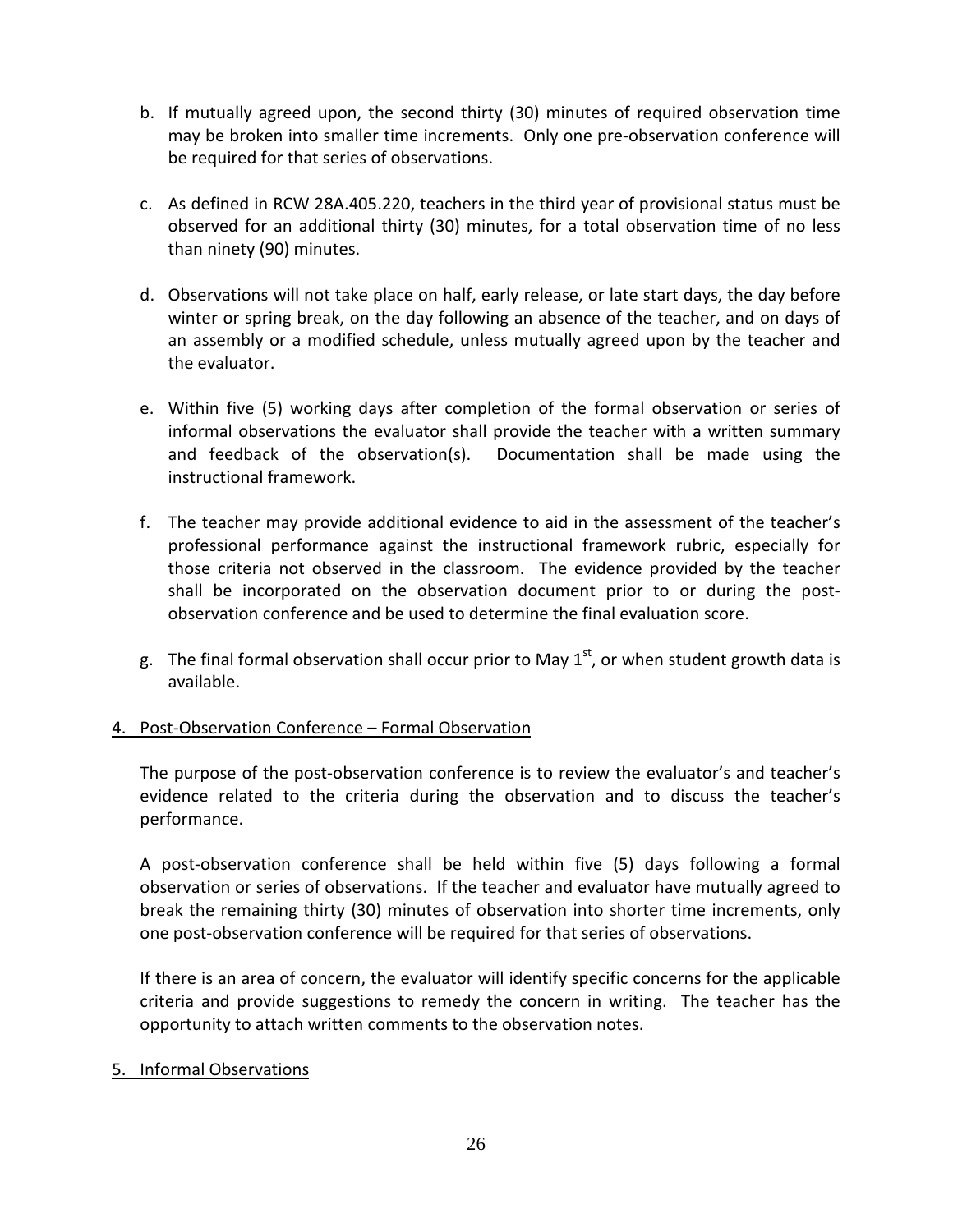- a. Informal observations do not have to be in the classroom. Department or collegial meetings may be used for informal observations.
- b. If the evidence is to be used in the evaluation process, the teacher will be notified in writing.
- c. The evaluator is encouraged to engage in coaching cycles, walkthroughs, and support of professional growth of teachers, which shall not be used as the basis for teacher evaluations.
- d. Walkthroughs will be based on teachscape CWT standard "look for's".

#### 6. Non-classroom observations

Except for pre- or post-observation conferences and other private meetings between the teacher and evaluator, no teacher will be required to create or participate in a meeting, conference or other event for the purpose of providing an opportunity for a non-classroom observation.

#### 4. Final Summative Evaluation Conference

- a. Prior to May  $15<sup>th</sup>$  the evaluator and teacher shall meet to discuss the teacher's final summative score. The final summative score, including the student growth score, must be determined by an analysis of evidence. This analysis will take a holistic assessment of the teacher's performance over the course of the year.
- b. The classroom teacher has the right to provide additional evidence for each criterion to be scored. Evidence must be submitted to the evaluator by May  $1<sup>st</sup>$ , unless the evaluator and teacher mutually agree to a later date.
- c. If the evaluator judges the teacher be below Proficient the evaluator must articulate multiple points of evidence that deemed the score less than Proficient.
- d. When a final summative score is below Proficient and the teacher believes certain teacher evaluator evidence was not considered and/or the criteria were not objectively scored the teacher and evaluator shall have the opportunity to mutually agree on one of the following:
	- a. An additional formal observation by June  $1<sup>st</sup>$ .
	- b. An alternative evaluator scoring the evidence. The alternative evaluator will be mutually agreed upon by the Association and the District.
	- c. Assignment of a new evaluator for the ensuing school year.
	- d. An additional observation by a different evaluator.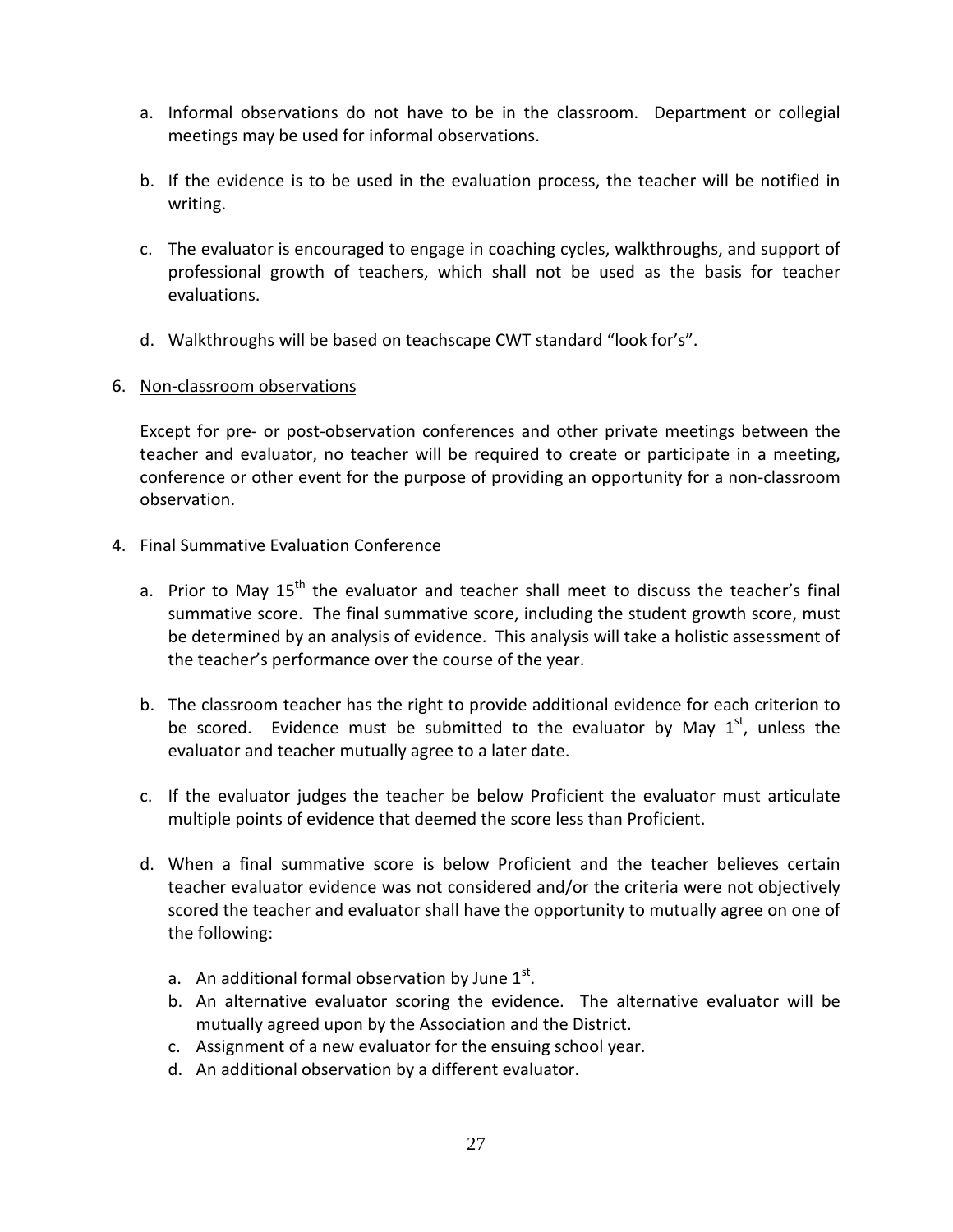- e. Nothing prohibits an evaluator from evaluating any or all teachers as Distinguished based on the evidence within a school year.
- f. All evidence, measures and observations used in developing the final summative evaluation score must be a product of the school year in which the evaluation is conducted.
- g. Upon completion of an evaluation by the principal or other evaluator, the employee shall be provided with a copy of the summative evaluation report within three (3) days.
- h. The teacher will sign two (2) copies of the Final Summative Evaluation Report. The signature of the teacher does not, however, necessarily imply that the teacher agrees with its contents. The teacher shall have the right to attach any comments to the evaluation report. This may be done at the time the employee receives a copy of the report and prior to the report being forwarded to the District Personnel Office; or the comments may be forwarded to the Personnel Office within seven (7) school days following the evaluation conference.
- 5. Comprehensive Evaluation Summative Score

A classroom teacher shall receive a summative performance rating for each of the eight (8) state evaluation criteria. Each teacher's criterion scores are established using at least 50% of the components from each criterion and 100% of the student growth components as per RCW 28A.405.100, WAC 392-191A-080 and WAC 392-191A-090.

The Summative Criteria Score is the sum of the eight criterion scores and is rated based on the summative scoring band, as follow:

| $\equiv$ | 8-14      |
|----------|-----------|
| $=$      | $15 - 21$ |
| ⋍        | $22 - 28$ |
| $=$      | 29-32     |
|          |           |

#### 6. Student Growth Impact Rating

Embedded in the instructional framework are five (5) components designated as student growth components. These components are embedded in criteria as SG 3.1, SG 3.2, SG 6.1, SG 6.2, and SG 8.1. Evaluators add up the raw score on these components and the teacher is given a score of low, average, or high based on the scores below.

Upon completion of the overall summative scoring process, the evaluator will combine only the student growth rubric scores to assess the classroom teacher's student growth impact rating.

The following scoring band will be used to determine the student growth impact rating.

| $\sim$ | __ |
|--------|----|
|        |    |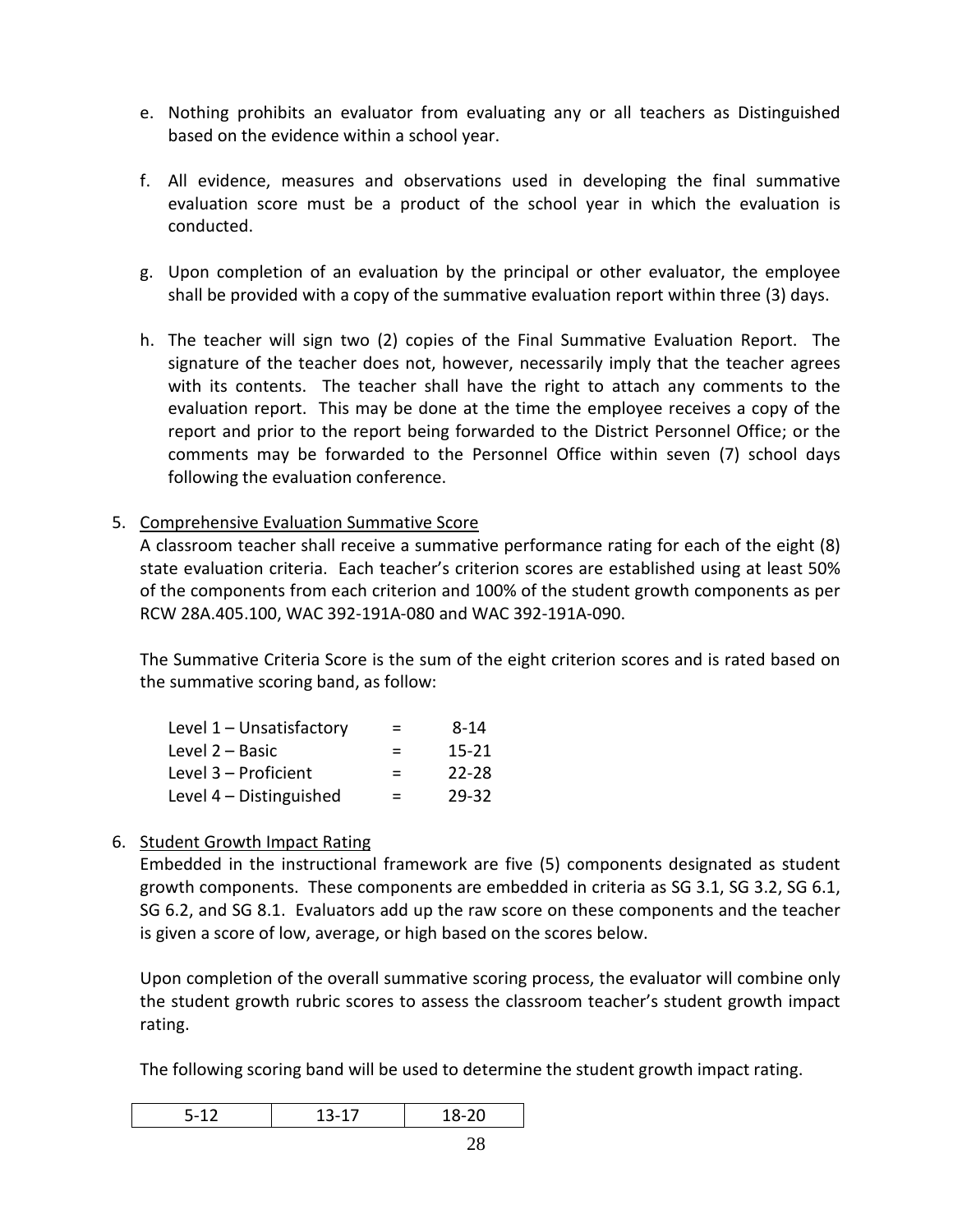| -0W | Average | High |
|-----|---------|------|
|-----|---------|------|

#### 7. Impact of Low Student Growth Score

A student growth score of "1" in any of the student growth rubrics (SG 3.1, SG 3.2, SG 6.1, SG 6.2, and SG 8.1) will result in an overall low student growth impact rating.

A classroom teacher with a preliminary rating of distinguished and with a low student growth rating will not receive an overall rating of higher than Proficient.

Classroom teachers with a low student growth rating will engage, with the evaluator, in a student growth inquiry.

#### 8. Student Growth Inquiry

Within two months of the certificated classroom teacher receiving the low student growth score or at the beginning of the following school year, whichever is later, the evaluator will initiate the following steps.

The evaluator will examine additional student growth data in conjunction with the other student growth evidence previously provided. If the examination still results in a low student growth score, the evaluator will examine extenuating circumstances, which may include one or more of the following: goal setting process, content and expectations, student attendance, and/or extent to which standards, curricula, and assessments are aligned.

If after the above tow examinations, the classroom teacher still has a low student growth rating, the evaluator will create and implement a professional development plan to address student growth areas, a copy of which will be given to the teacher. This plan may include monthly conferences focused on improving student growth to include one or more of the following topics: student growth goal revision, refinement and progress, and/or best practices related to student growth data collection and interpretation.

#### <span id="page-32-0"></span>**Section 7: Focused Evaluation Process**

- A. If a non-provisional teacher has scored at Proficient or higher the previous year, they may choose to be evaluated using the Focused Evaluation. The teacher may remain on the Focused Evaluation for four (4) years before returning to the Comprehensive Evaluation.
- B. The criterion area to be evaluated shall be proposed by the teacher prior to, or at the first pre-observation conference and must be approved by the evaluator. The criterion may be an area of expertise to be further developed or a criterion that would benefit from additional attention unless other requirements are imposed by OSPI.
- C. The teacher will develop a plan based on a self-assessment of the selected criteria, develop written professional goals and timelines, monitor progress and make adaptations as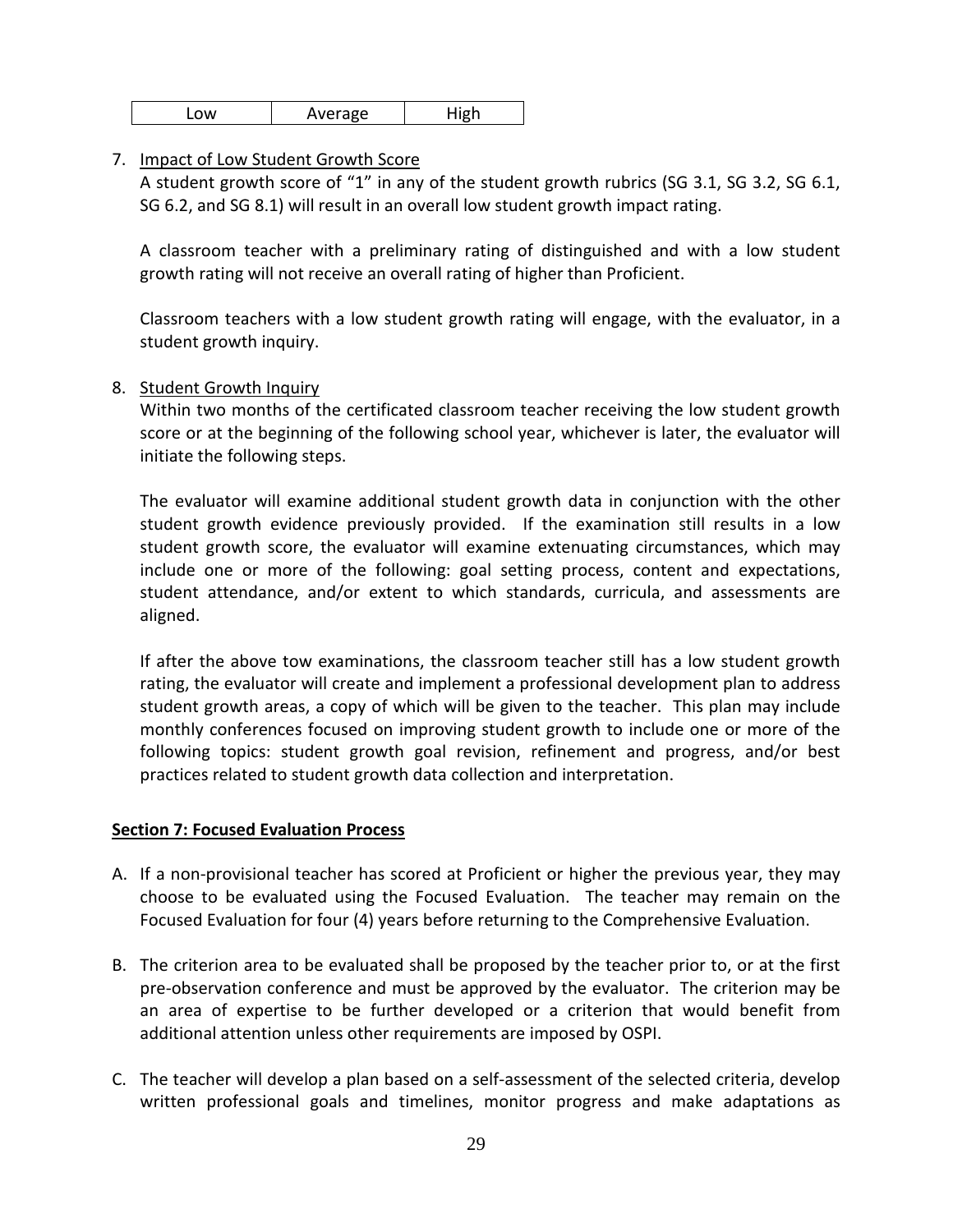needed. The evaluator and teacher shall mutually agree on the teacher's professional goal(s) for the year.

- D. The teacher or the evaluator can initiate a move from the Focused to the Comprehensive Evaluation. The District must inform the teacher of the move from a Focused to a Comprehensive Evaluation, in writing, any time on or before December 15. A change to comprehensive evaluation must be preceded by a least one (1) meeting to discuss the need to change, an opportunity for response and the decision.
- E. Observations and Conferences: Observations and conferences for the focused evaluation shall follow the process set forth in Section 6, 2-5 (with the exception of 3.c – provisional employees).
- F. Final Summative Score Focused Evaluation: A teacher on a Focused evaluation will receive the same summative rating as given in the most recent Comprehensive evaluation. This will, in no case, be less than Proficient. If the teacher has provided evidence of exemplary practice on the chose focused criterion, the teacher will receive a summative score of Distinguished.

#### <span id="page-33-0"></span>**Section 8: Support for Basic and Unsatisfactory Performance**

- A. Prior to the start of school, the employee will be notified if a continuing contract teacher with five (5) or more years of teaching, is judged below Proficient (-3).
- B. When a teacher's summative score falls below Proficient, at least one of the following conditions and provisions shall be granted, by mutual agreement between the teacher and the evaluator, to support the teacher's professional development:
	- 1. The teacher may be granted up to five (5) days of district funded release time to observe colleagues' instruction.
	- 2. The teacher may be granted an additional/alternative certificated employee evaluator.
	- 3. The teacher will be assigned to only one (1) work location, i.e., one classroom.
	- 4. A mentor will be assigned.
	- 5. The teacher may choose to participate in a voluntary structured support plan.
	- 6. Additional supports may include, but are not limited to: peer coaching, reading material, and District or ESD staff development courses. The District will provide and pay for any required in-service training and any required mentor (RCW 28A-405-140).
	- 7. Any of these support activities shall be compensated through RAD funding sources at the employee's per diem rate of pay for any time that occurs outside the normal work day/year. The use of RAD funds will be reviewed on an annual basis. This will sunset at the end of RAD.
- B. In such cases that a teacher with more than five (5) years of experience receives a summative evaluation score below Proficient, the teacher must be formally observed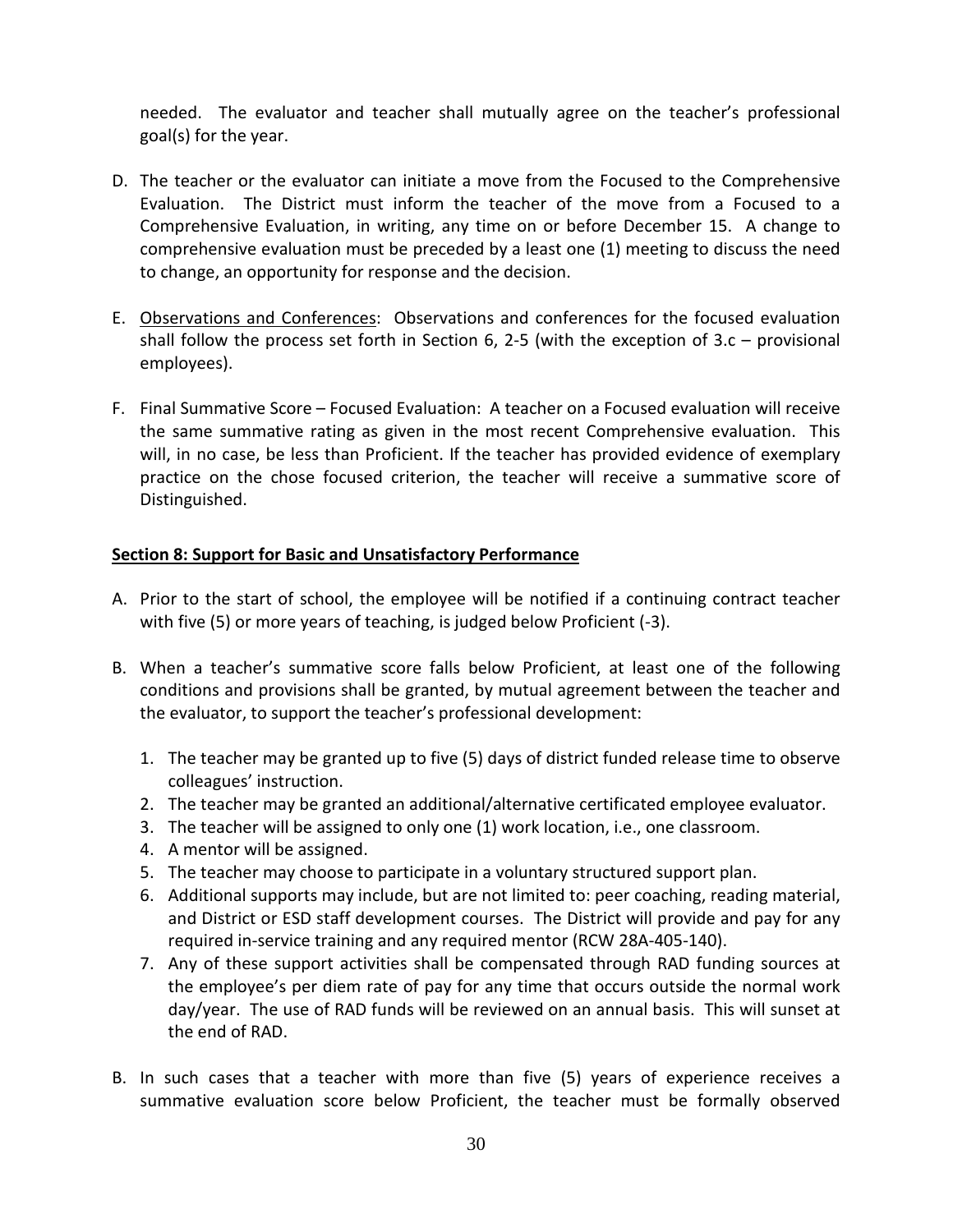before October 15<sup>th</sup> the following year. If the 1<sup>st</sup> Formal Observation in that following year results in ongoing and specific performance concerns, a structured support plan will be mutually developed by the evaluator and teacher within five (5) days following the  $1<sup>st</sup>$  Post-Observation Conference and will be completed prior to completion of the comprehensive evaluation.

#### <span id="page-34-0"></span>**Section 9: Probation**

A. **Purpose:** The purpose of the probationary period is to give the non-provisional teacher an opportunity to demonstrate improvement(s) in his/her areas of deficiency. The establishment of a probationary period does not adversely affect the contract status of a teacher within the meaning of RCW 28A.405.200.

#### B. **Not Satisfactory:**

- 1. Continuing contract teachers with four (4) or more years of teaching experience in the state of Washington receiving a summative score of one (1) are considered not satisfactory.
- 2. Continuing contract teachers with five (5) or more years of teaching experience in the state of Washington receiving a summative score of two (2) for two years in a row or two (2) years within a consecutive three-year period are considered not satisfactory.
- 3. In such cases that a teacher with more than five (5) years of experience receives a summative evaluation score below Proficient, the teacher must be formally observed before October 15<sup>th</sup> the following year. If the 1<sup>st</sup> Formal Observation in either of the two (2) following years results in specific performance concerns, a structured support plan will be completed prior to completion of the comprehensive evaluation.
- 4. Teachers may only be placed on probation from the Comprehensive Evaluation Process.
- C. **Notice:** At any time after October 15<sup>th</sup>, a teacher whose work is not judged satisfactory based on district evaluation criteria shall be placed on probation and notified in writing of the specific areas of deficiency and provided with a written reasonable program for improvement no later than January  $20<sup>th</sup>$  of the academic year. The notice to the teacher shall be signed by the Superintendent/Designee.
- D. **Probationary Period:** A probationary period of sixty (60) school days shall be established. Days may be added if deemed necessary to complete a program for improvement and evaluate the probationer's performance as long as the probationary period is concluded before May  $1<sup>st</sup>$  of the same school year.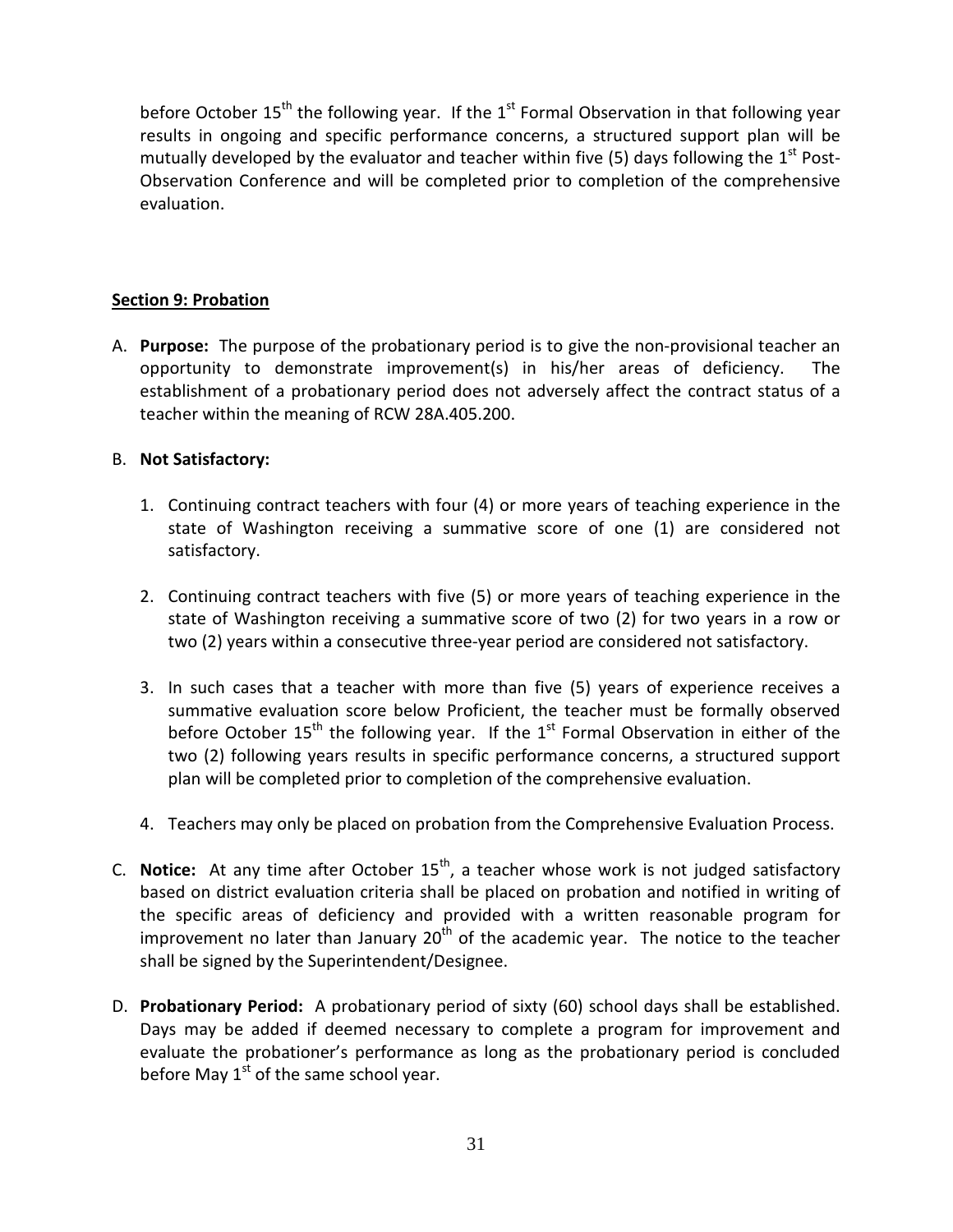#### E. **Regular Meetings and Assistance:**

- 1. During the probationary period, the evaluator shall meet with the teacher twice monthly to supervise and make written evaluations of the progress made by the teacher.
- 2. The principal or supervisor may authorize one additional certificated administrator to evaluate and assist the teacher in improving his or her areas of deficiency. Should the evaluator or supervisor not authorize an additional evaluator, the probationer may request that an additional certificated evaluator become part of the probationary process. This request must be implemented by including an additional experienced evaluator assigned by the ESD in which the school district is located and selected from a list of evaluation specialists compiled by the ESD, if available.
- 3. A teacher on probation may authorize an Association representative to accompany him/her at all conferences required in this section.
- F. **Transfers:** The teacher may not be transferred from the supervision of the original evaluator during the period of probation. Improvement of performance or probable cause for nonrenewal must occur and be documented by the original evaluator before any consideration of a request for transfer or reassignment as contemplated by either the individual or the school district may occur.
- G. **Removal from Probationary Status:** The teacher must be removed from probation if he/she has demonstrated improvement that results in a new comprehensive summative evaluation performance rating of Level 2 or above for a continuing contract teacher with five or fewer years of experience or of Level 3 or above for a continuing contract teacher with more than five years of experience. If the evaluator is satisfied that the teacher should be removed from probation, the teacher shall be notified in writing no later than May 15.

#### H. **Failure to Improve:**

- 1. If the probationary teacher has not demonstrated satisfactory improvement in the area(s) of deficiency, the teacher shall be notified in writing on or before May  $15<sup>th</sup>$  of the lack of improvement along with specific documentation. Lack of necessary improvement constitutes ground for finding probable cause for non-renewal pursuant to RCW 28A.405.210 or RCW 18A.405. 300.
- 2. Immediately following the completion of a probationary period that does not produce the required comprehensive summative evaluation performance ratings specified under item above, the teacher may be removed from his or her assignment and placed into an alternative assignment for the remainder of the school year. This reassignment may not displace another teacher nor may it adversely affect the probationary teacher's compensation or benefits for the remainder of the teacher's contract year. If such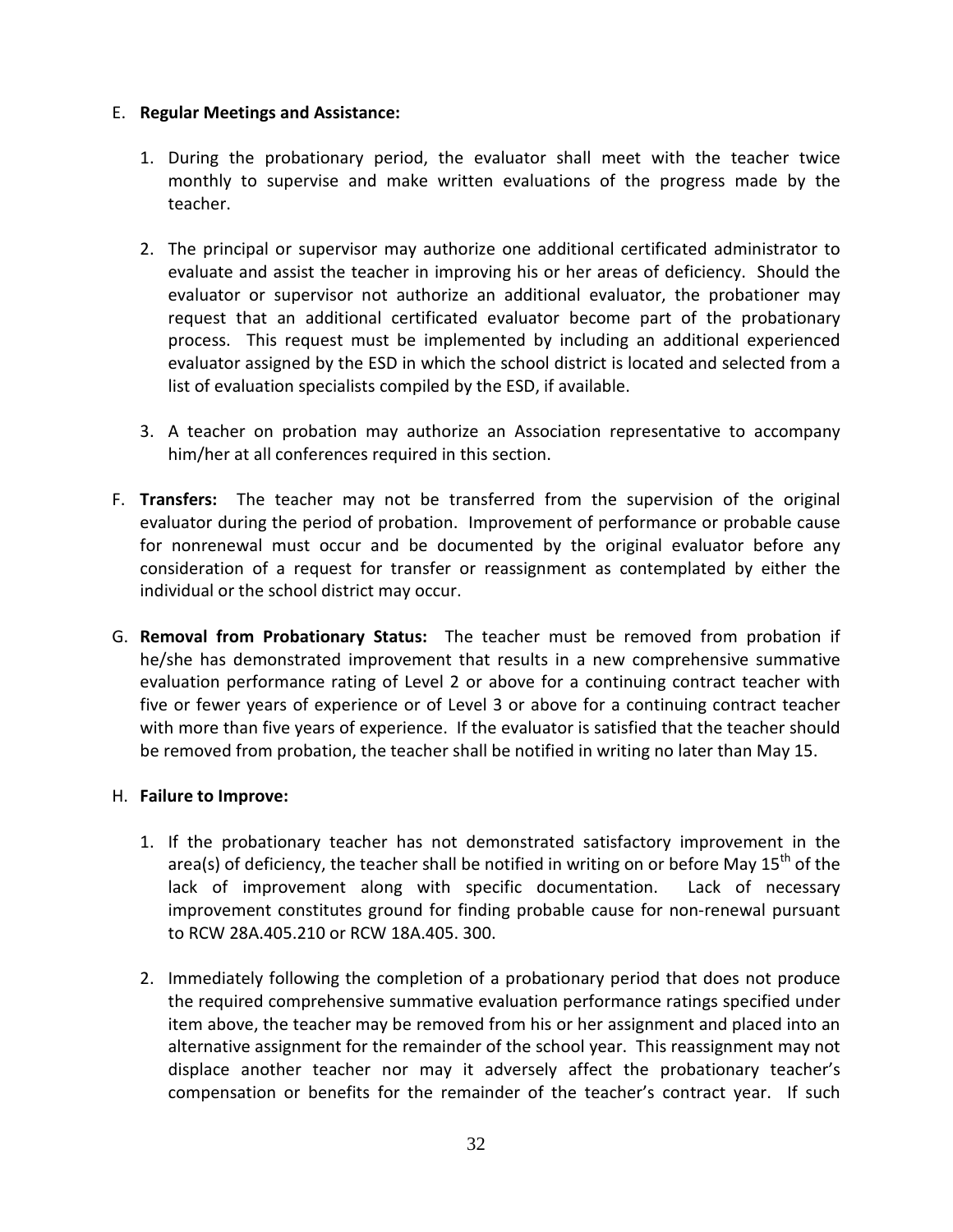reassignment is not possible, the district may, at its option, place the teacher on paid leave for the balance of the contract term.

- I. **Procedural Errors:** If a procedural error occurs in the implementation of a program for improvement, the error does not invalidate the probationer's plan for improvement or evaluation activities unless the error materially affects the effectiveness of the plan or the ability to evaluate the probationer's performance.
- J. **Provisional Teachers:** Provisional Teachers whose performance is deemed unsatisfactory shall be placed on probation. If nonrenewed, a provisional teacher shall have access to the grievance process only up through Step III.

#### <span id="page-36-0"></span>**Section 10: Evaluation of Certificated Support Personnel**

- A. Certificated support personnel shall be evaluated in accordance with the appropriate criteria set forth in the evaluation forms attached to this Agreement in Appendix C. Employees shall be evaluated annually, such evaluations to be completed no later than May 1st of the year in which the evaluation takes place, date may be extended to account for student growth data.
- B. Responsibility for Evaluation: A school administrator or designee shall be responsible for evaluations of non-classroom employees. All support personnel will be evaluated by the same Administrator/Designee over the course of the school year.
- C. Evaluation Criteria. All certificated employees may mutually agree upon be evaluated on at least one of the following criteria:
	- 1. Instructional skill
	- 2. Classroom management.
	- 3. Professional preparation and scholarship.
	- 4. Knowledge of subject being taught.
	- 5. Handling of student discipline and attendant problems.
	- 6. Interest in teaching pupils.
	- 7. Effort toward improvement when needed.
- D. No evaluation other than the evaluation authorized may be used as a basis for determining that an employee's work is unsatisfactory or as probable cause for the nonrenewal of an employee's contract under RCW 28.A.405.210 unless an evaluation process developed under chapter 41.59 RCW determines otherwise.
- E. Evaluation Options. The two evaluation options available include:
	- 1. Long-form evaluation
	- 2. Short-form evaluation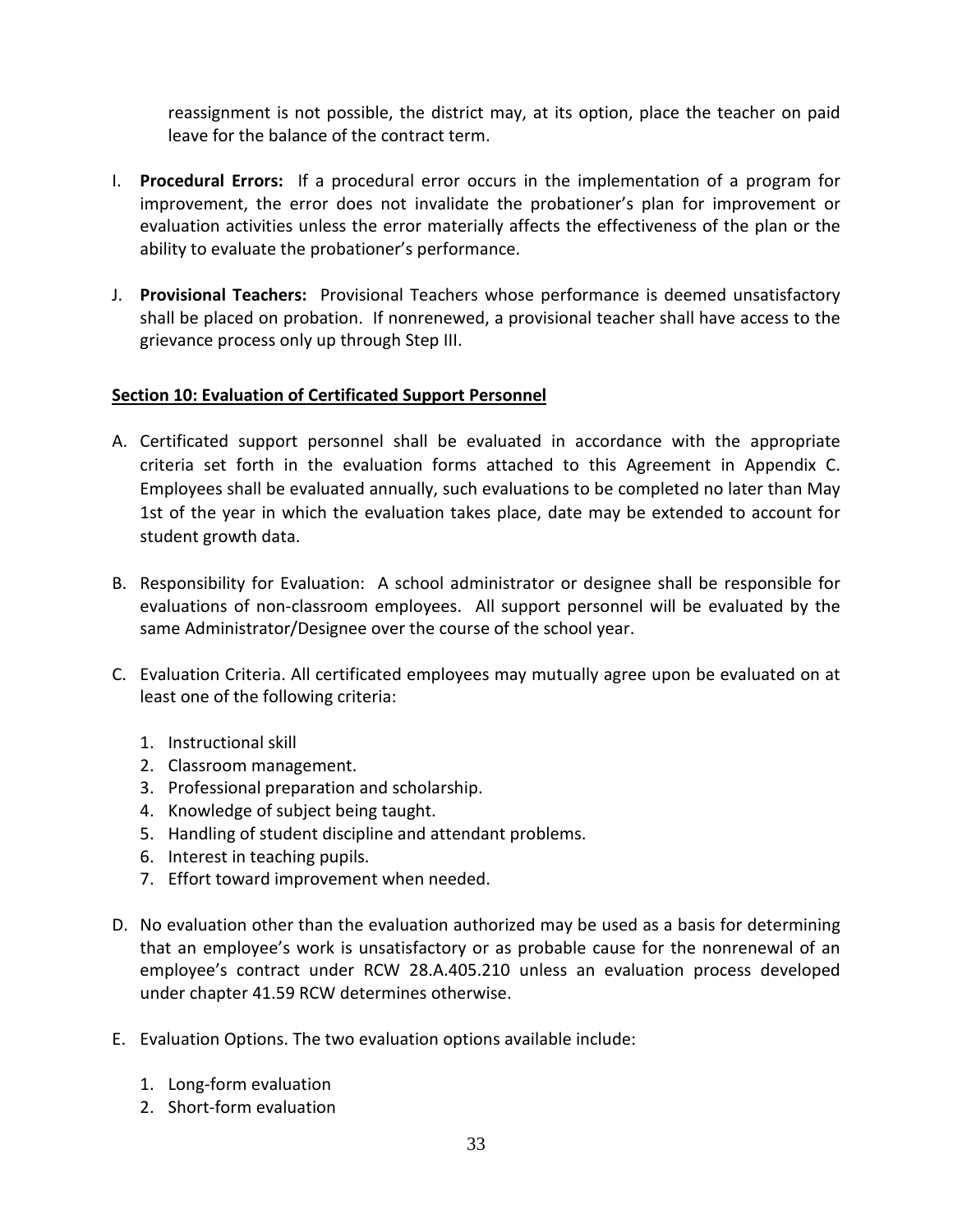- F. Employees who meet the following criteria may choose to be evaluated using the shortform evaluation process:
	- 1. The staff member has had four (4) years of satisfactory evaluations in the district or:
	- 2. An employee transferring to the Wellpinit School District with at least two (2) years of satisfactory long-form evaluations in their previous district and two (2) years of satisfactory long-form evaluation in the Wellpinit School District.
- G. Evaluation Process Long-form
	- 1. Each certificated employee shall be observed at least twice during each school year in the performance of assigned duties.
	- 2. At least one observation shall be completed by May  $15^{th}$ .
- H. The evaluator shall meet with the staff member in a pre-conference for at least one observation within ten (10) working days of an observation. During the conference, the evaluator and the staff member shall discuss lesson plans and identify items to be observed.
- I. Observation time shall total not less than sixty (60) minutes during each year.
- J. Employees newly employed by the District shall be observed at least once during the first ninety (90) calendar days of their employment period for a total observation time of not less than thirty (30) minutes.
- K. Evaluation Process Short Form
	- 1. A thirty (30)-minute observation will take place during the school year with a written summary or a final annual written evaluation.
	- 2. Employees on the short-form evaluation process must be observed using the long-form evaluation process at least once every four (4) years. A year of satisfactory observations means that the employee shall be returned to the short-form process the following year.
- L. Additional Evaluation Provisions:
	- 1. Following each required evaluation observation, the principal/designee shall promptly document the results thereof using the appropriate evaluation report form (Appendix C). The employee shall be provided with a copy of the evaluation report within three (3) days after such report is prepared.
	- 2. The evaluation must clearly indicate when any information other than specific observations of the evaluator has been used and clearly identify the source of the information.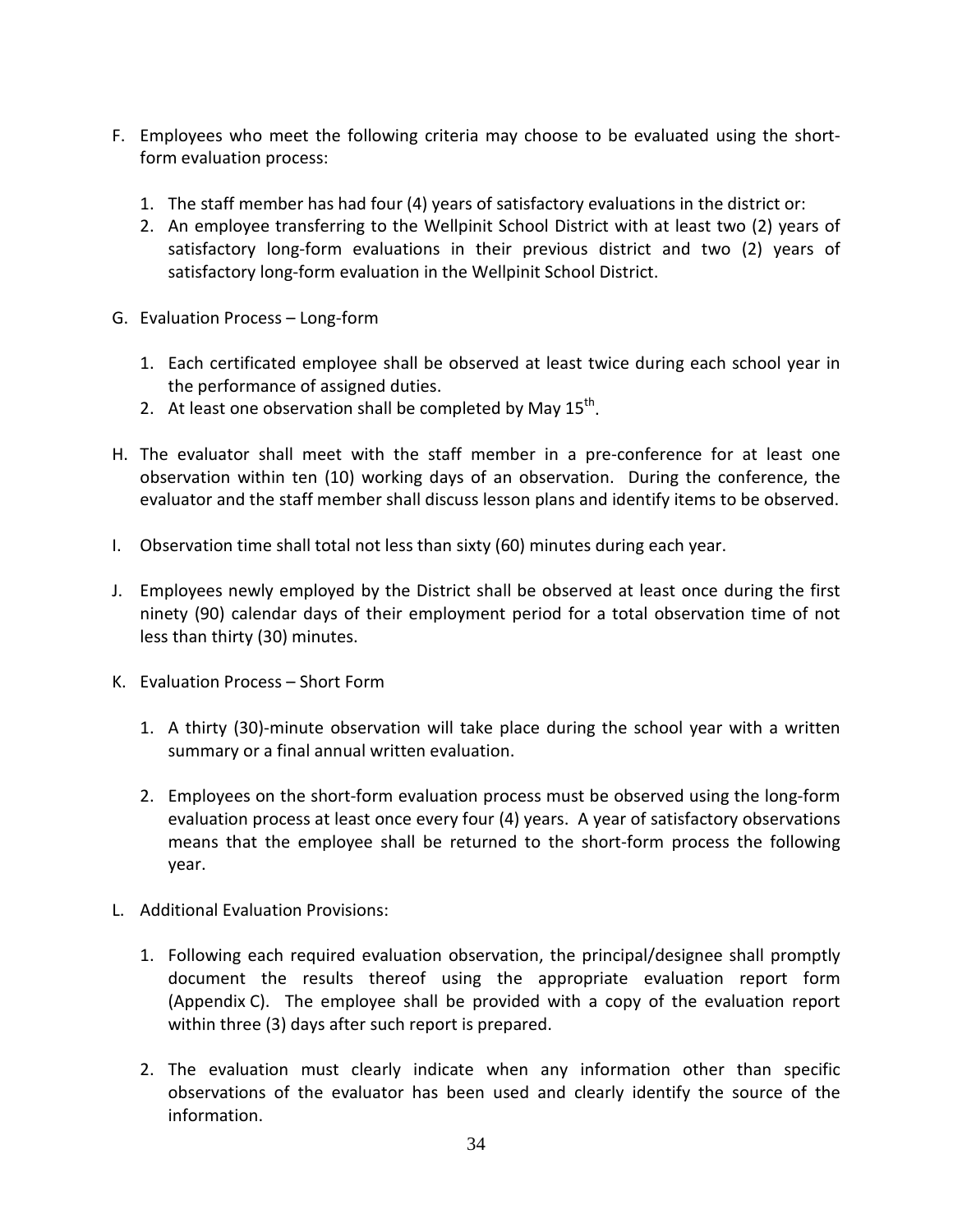- 3. The employee shall sign the District's copy of the evaluation report to indicate receipt of a copy, provided, however, the signature of the employee does not indicate agreement with or approval of the report.
- 4. If the employee disagrees with the report, the employee shall be entitled to add comments or explanations, as he/she deems necessary that will be attached to the evaluation in the employee's personnel file.
- 5. All evaluation reports shall be promptly forwarded to the District's personnel office.
- 6. In the event that an evaluation report indicates that the employee has performance deficiencies in one or more areas defined in the evaluation criteria the principal/designee and the employee shall attempt to develop a mutually agreeable written plan designed to improve the employee's effectiveness in the deficient areas. In connection with the development of such plan, consideration shall be given to utilizing the services of available resource personnel to observe the employee's performance and make recommendations for improvement (Appendix C).
- 7. If the supervisor contemplates recommending that an employee be placed on probation, an evaluation shall be made on or before January 15.
- 8. Certificated support personnel may request an additional observation by a District Administrator.
- 9. Principals/Designees authorized to make evaluations may make evaluations other than those specifically required at any time during the school year. When such evaluations are made in report form it shall be identified in the evaluation report both as to date, time and length of observation and shall be discussed with the employee within the reasonable time.
- M. Probation shall be completed in accordance with RCW 28A.405.100
	- 1. Evaluator's Report

Starting after October  $15<sup>th</sup>$ , in the event the principal/designee determines that, based on the evaluation criteria, the performance of a non-provisional employee is unsatisfactory, the principal/designee shall report the same to the Superintendent on or before January 30. The report shall include:

- a. The evaluation report on which unsatisfactory performance has been based.
- b. Identification of specific areas of deficiency.
- c. A specific and reasonable program designed to assist the employee in improving his/her performance and remedying his/her deficiencies.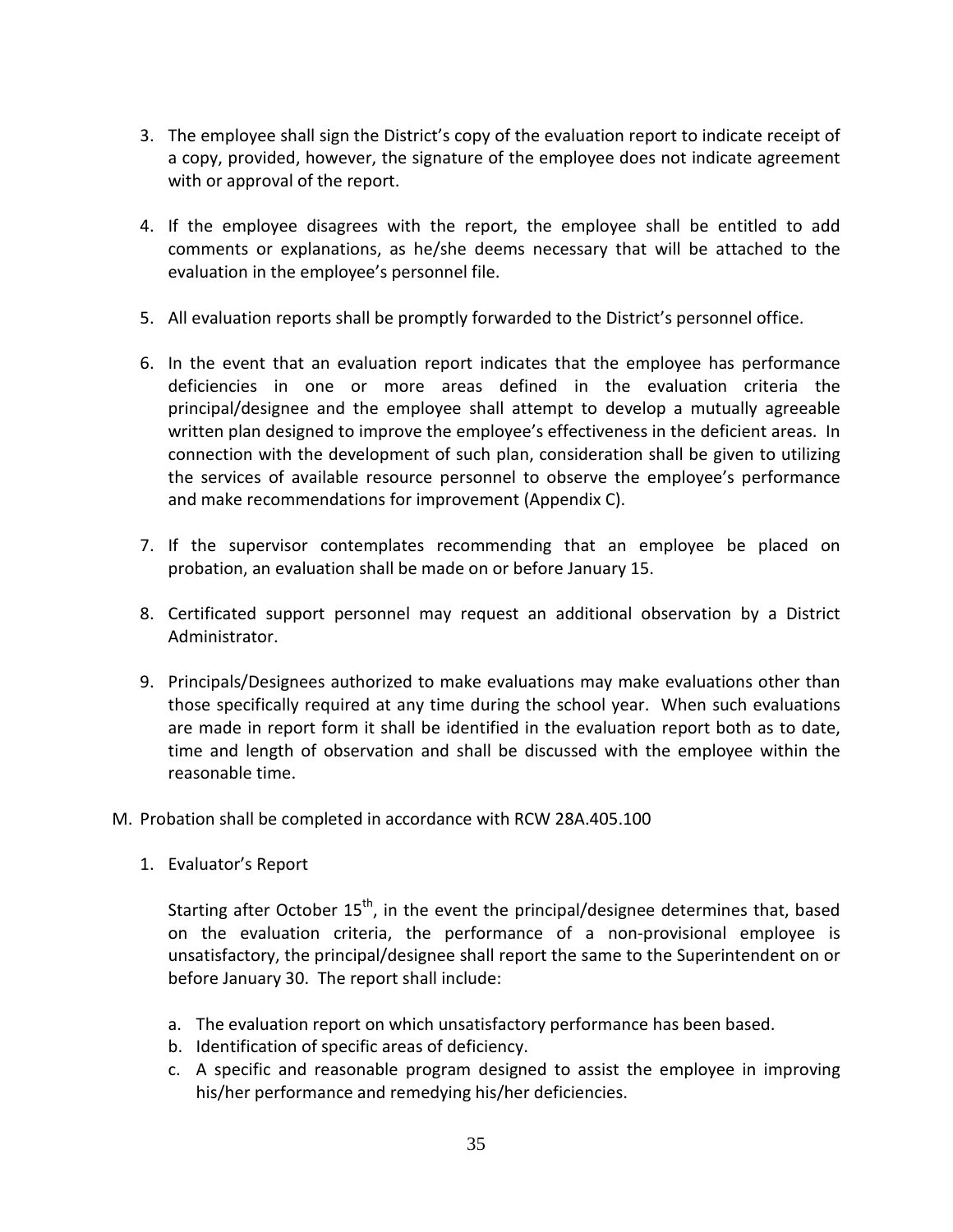- d. A statement outlining the areas of assistance that will be provided by the supervisory staff.
- 2. Probationary Period
	- a. If the Superintendent concurs with the evaluator's judgment that the performance of the non-provisional employee is unsatisfactory, the Superintendent shall place the non-provisional employee in a probationary status beginning on or before February 1 and consist of sixty school days. On or before February 1, the employee shall be given written notice of the action of the Superintendent, which notice shall contain the following information:
		- i. Specific area of performance deficiencies.
		- ii. A suggested reasonable program for improvement.
		- iii. A statement indicating the duration of the probationary period and the purpose of the probationary period is to give the employee the opportunity to demonstrate improvement in his/her area or areas of deficiency.
		- iv. A statement outlining the areas of assistance that will be provided by the supervisory staff.
- b. During the probationary period, the employee may not be transferred from the supervision of the original evaluator.
	- 3. Evaluation During Probation
		- i. Within five (5) working days after the delivery of the probationary letter, the principal/designee shall schedule a personal conference with the probationary employee to discuss performance deficiencies and the remedial measures to be taken.
		- ii. During the probationary period, the probationary employee will be observed at least twice monthly by the evaluator to supervise and make a written evaluation of the progress made by the employee. Such evaluations shall be documented using the long evaluation form (Appendix C), in accordance with the procedures set out in Section 3 and 7 of the Evaluation Procedures.
		- iii. The probationary employee shall be removed from probation if the criteria has been met in those areas specifically set forth in the notice of probation.
	- 4. Probation Conclusion/Recommendation
		- i. If the probationary employee has not been removed from probation, the evaluator shall submit a written report to the Superintendent not later than the first working day of May. The written report shall indicate the employee's performance during the probationary period and contain a recommended course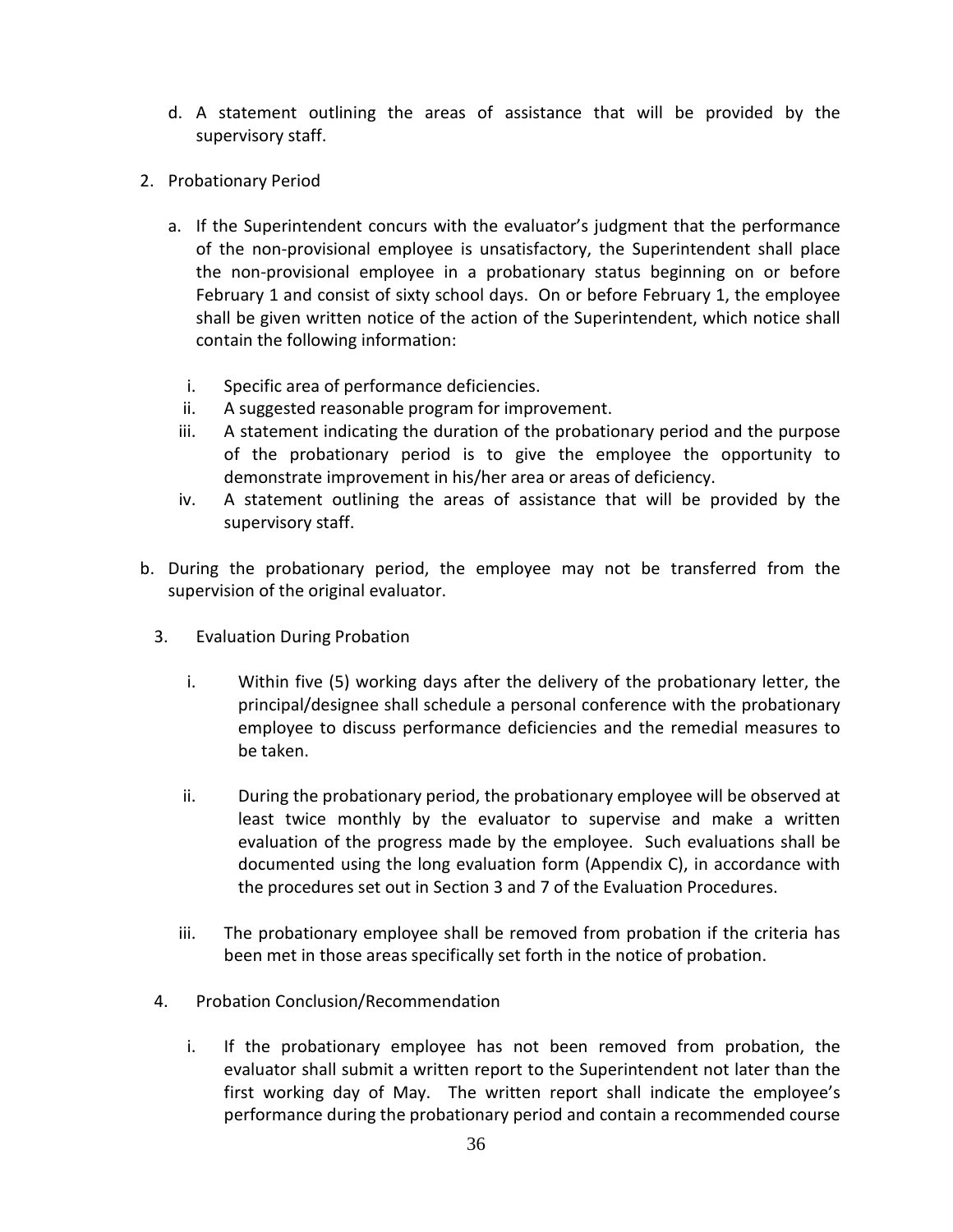of action to be taken by the Superintendent. The probationary employee shall be given a copy of said report.

ii. If the Superintendent believes there is probable cause to non-renew the probationary employee, notice must be provided to the employee on or before May  $15<sup>th</sup>$  and state the reason(s) for the non-renewal. The employee has ten days from receipt of the notice to file a hearing request with the Board and is entitled to hearing before a hearing officer as outlined by RCW 28A.405.210.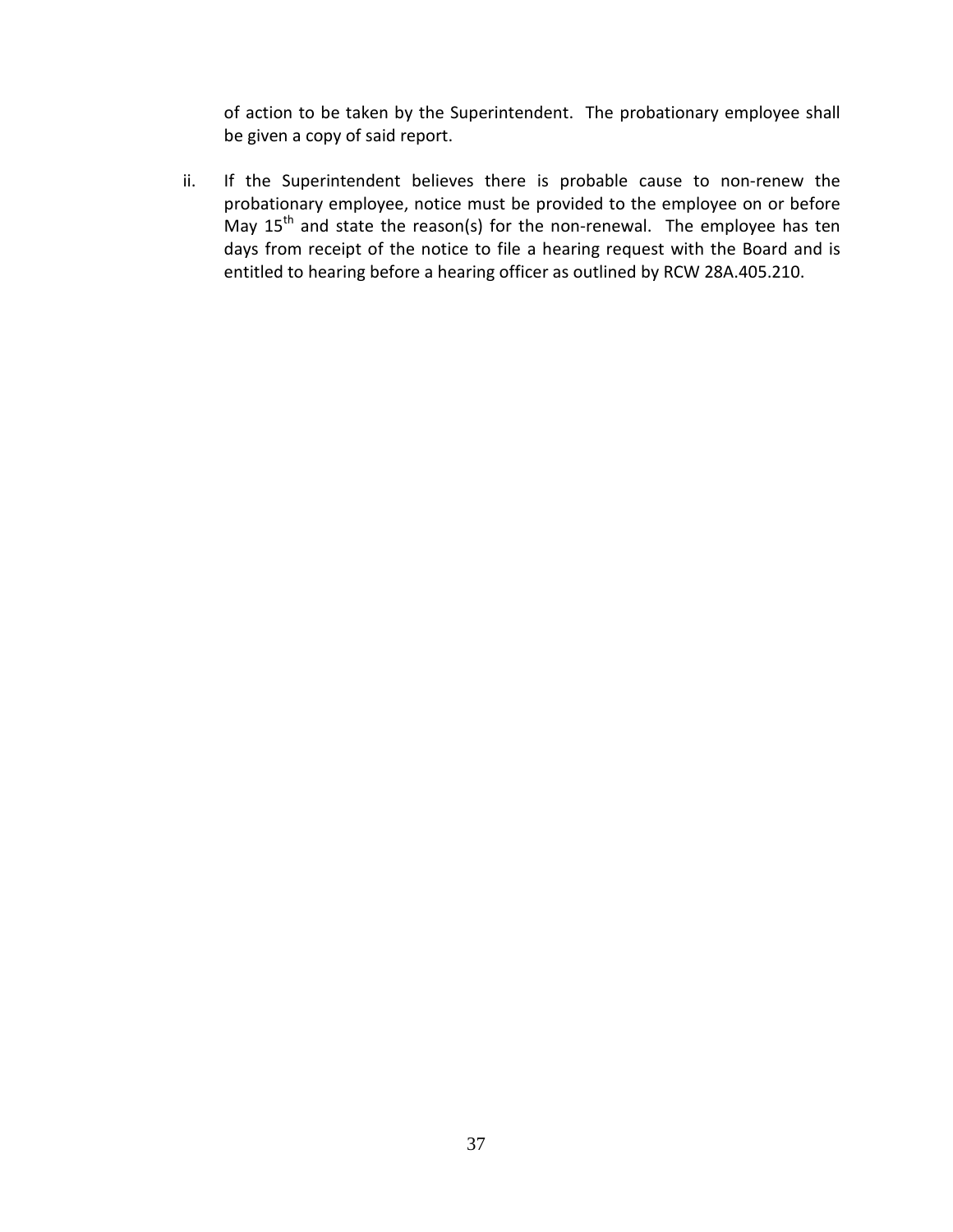#### <span id="page-41-0"></span>**Section 11: General Requirements**

- 1. **Work Site Limit:** All observations for the purpose of evaluation must be conducted with the knowledge of the employee at the employee's work site.
- 2. **Signatures:** The written observation report(s) and the written evaluation report(s) must be signed and dated by the observer and the evaluator respectively. Such reports are also to be signed and dated by the employee, provided that the employee's signature shall indicate only that he/she has received a copy of the observation and/or evaluation report, not that he/she necessarily agrees with its content.
- 3. **Copy and Response:** A copy of each observation shall be given to the observed employee within five (5) working days of the observation. A copy of the evaluation shall be given to the employee by June 1. Within seven (7) days, the employee may submit written comments concerning the report which shall be attached to the report in the employee's file.
- 4. **Principals' Yearly Evaluation Files:** The principal's yearly evaluation files shall be purged at the end of each school year or no later than June 30.
- 5. Unsatisfactory Notification**:** Any item on the Evaluation Form that is marked with an "Unsatisfactory" on final evaluation must have been preceded with a written statement and/or formal conference with the employee in order to provide notice of the problem, specific suggestions for improvement, and reasonable time and opportunity for improvement.

#### <span id="page-41-1"></span>**Section 12: Use of Evaluation Results**

Evaluation results shall be private and confidential and shall be used:

- A. **To Document Satisfactory Performance:** To document the satisfactory performance by an employee of his/her assigned duties;
- B. **To Identify Areas for Professional Growth:** To identify area(s) for professional growth according to the criteria included on the evaluation instrument;
- C. **To Document Unsatisfactory Performance:** To document performance by an employee judged unsatisfactory, based on the adopted evaluation criteria.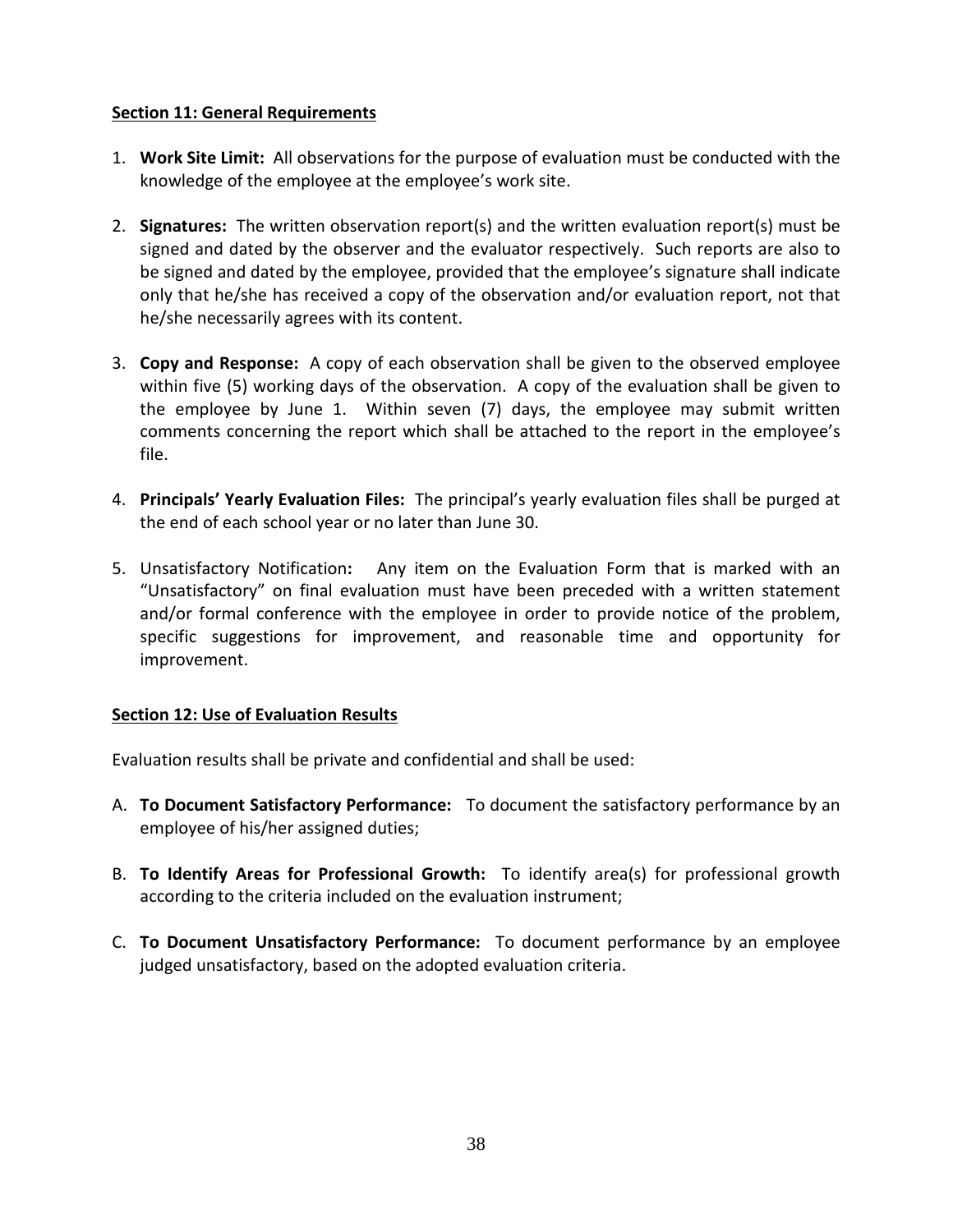#### **ARTICLE VIII - LEAVES**

#### <span id="page-42-1"></span><span id="page-42-0"></span>**Section 1: Sick, Injury and Emergency Leave**

Employees who are contracted to work a full school year shall be credited at the beginning of each year with twelve (12) days leave for personal or family illness, injury, disability, medical appointments, or emergencies. Any unused days of leave at the end of the year shall be accrued as sick leave. Employees who work a partial schedule or less than a full year shall be appropriately prorated.

Sick leave may be taken in quarter-hour increments.

Upon District request, a physician's signed statement will be required to support an absence of three (3) or more consecutive days. Employees who abuse the provisions of this section shall be subject to disciplinary action.

Notice of illness requiring time off from work shall be reported as soon as possible of the day to be missed. If an ill employee cannot return to work for the ensuing day, he/she shall notify the District office of such anticipated absence as soon as possible.

Employees who have depleted their sick leave will be required to use any available personal leave before taking leave without pay.

#### <span id="page-42-2"></span>**Section 2: Emergency Leave**

The District shall allow employees to use any of their accumulated leave balances in the event the employee has an emergency, as defined as, a problem that has been suddenly precipitated or is unplanned; or where preplanning could not relieve the necessity for the employee's absence during school hours up to three (3) consecutive days.

#### <span id="page-42-3"></span>**Section 3: Family Medical Leave Act (FMLA)**

At the exhaustion of an employee's sick leave, an employee may apply for Family Leave under FMLA.

#### <span id="page-42-4"></span>**Section 4: Shared Leave**

The District shall provide employees with access to leave sharing (sick leave bank) in accordance with state law.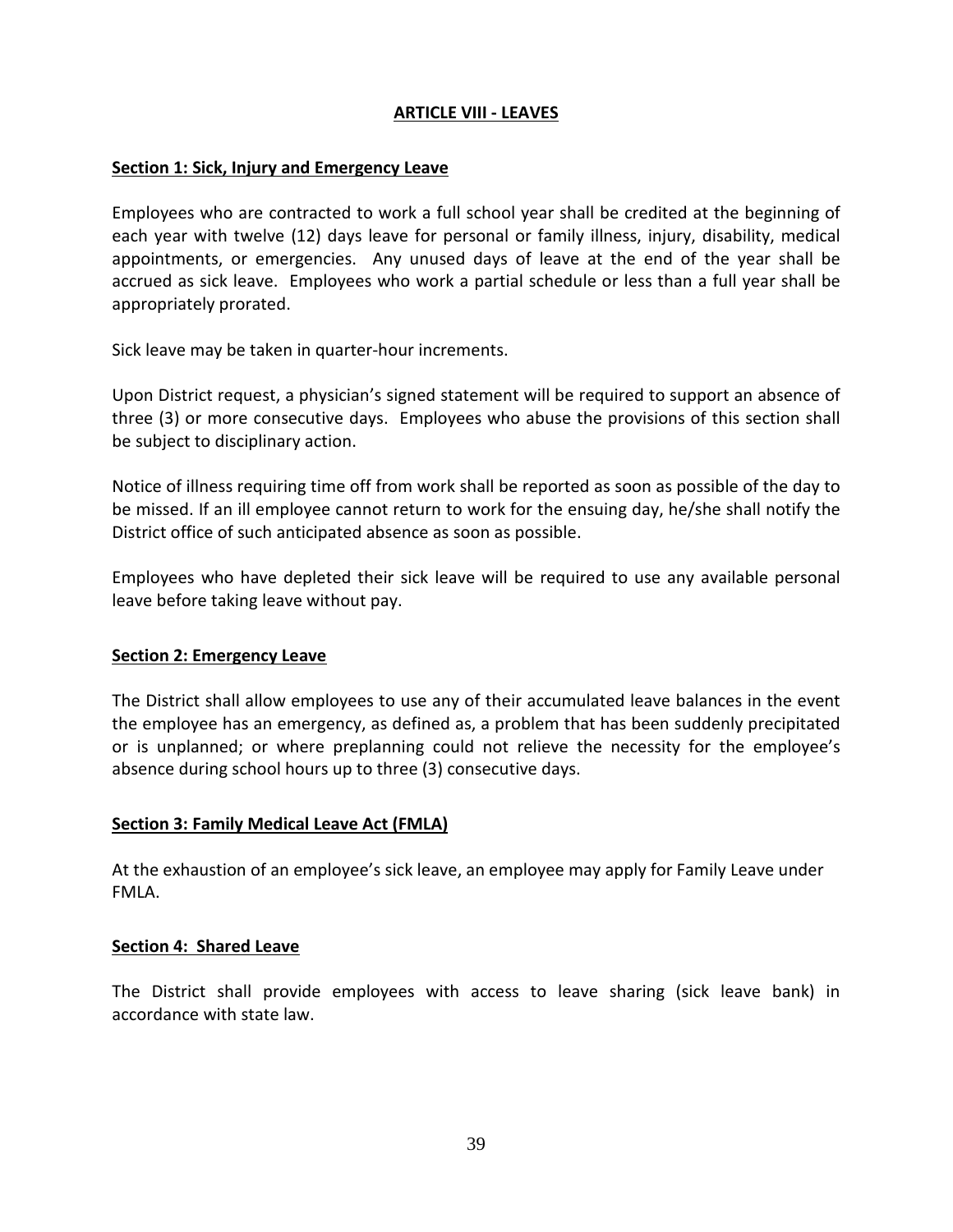#### <span id="page-43-0"></span>**Section 5: Parenting Leave**

Per the Pregnancy Discrimination Act of 1978, no employee shall be discriminated against in terms of employment on the basis of pregnancy, childbirth, or related conditions.

#### A. Childbirth, Adoption, Non-maternal Leave

- 1. Leave for childbirth shall be deducted from sick leave for pregnancy and childbirth to the extent the employee's physician certifies the employee's need for leave.
- 2. Employees requesting maternity leave shall notify the District as early as possible prior to the beginning of the leave and shall indicate the expected date of return at the time the leave is requested. Employees shall advise the District of the exact date of return as soon as that date is known to the employee.
- 3. An employee returning from maternity leave shall be assigned to her previous position, absent of Reduction in Force or other programmatic changes by the District.
- B. Adoption Up to five (5) days of accumulated sick leave may be used for adoption, court appearances regarding adoption, and family adjustment. Adoptive parents may be granted additional leave for family adjustment.
- C. Non-maternal Up to five (5) consecutive days of accumulated sick leave can be used for non-maternal childbirth leave (paternal, adoption,). Additional leave may be granted under provisions qualifying as family illness, or with approval of the Board in extenuating circumstances.

#### <span id="page-43-1"></span>**Section 6: Emergency Leave Without Pay**

Leave without pay may be granted, at the discretion of the Superintendent or designee, if an employee exhausts their sick and personal leave days and leave sharing is not available.

#### <span id="page-43-2"></span>**Section 7: Annual Sick-Leave Conversion**

The District will pay sick leave cash out as authorized by state law. Should the state rescind sick leave cash out, this provision will become immediately null and void.

#### <span id="page-43-3"></span>**Section 8: Retirement Buy Back or Death Conversion**

A. In accordance with RCW 28A.400.210 the District hereby adopts a pre-retirement and a post-retirement medical benefit plan for eligible employees with accumulated sick leave conversion funds.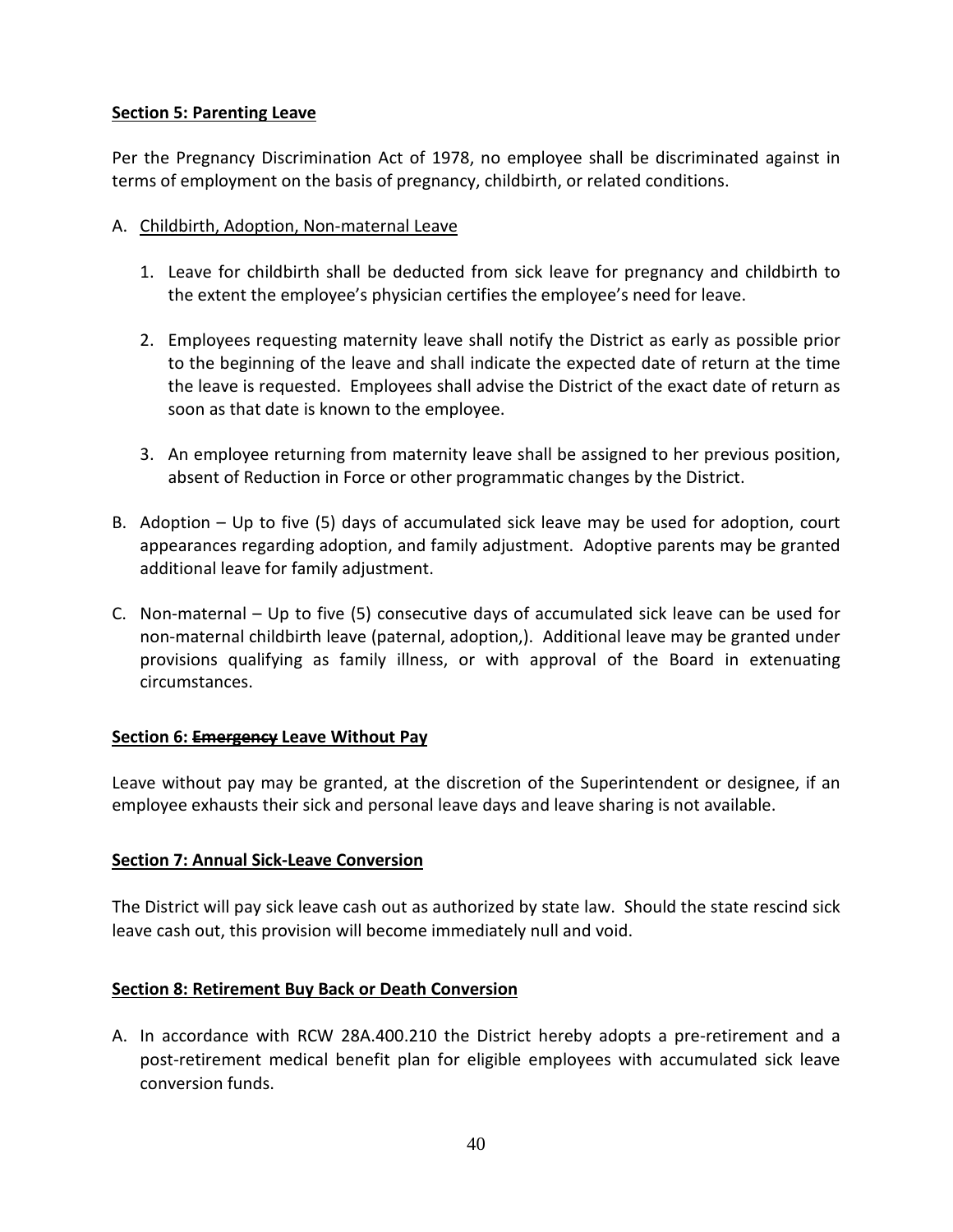- B. At the time of separation from Wellpinit School District employment due to retirement or death, an eligible employee or employee's estate shall receive remuneration at the rate equal to one day's current monetary compensation of the employee for each four full days of accrued leave for illness or injury. (RCW 28A.400.210).
- C. The administration of this plan shall be in accordance with RCW 28A.400.210 Employee attendance incentive program – Remuneration or benefit plan for unused sick leave and WAC 392-136 Finance – Conversion of Accumulated Sick Leave

#### <span id="page-44-0"></span>**Section 9: Personal Leave**

Each employee shall receive three (3) personal leave days per year, with pay. Up to two (2) days may be carried over into the next contract year. No employee shall accumulate more than four (4) days to be used in a contract year. Unused leave in excess of two (2) days shall be cashed out at the rate of \$225.00 per day. Employees can request pay out at any time of the year and if requested by the 15th <sup>d</sup>ay of the month will be in the month's pay. The following restrictions will apply:

- 1. Personal leave must be approved by the employee's immediate supervisor
- 2. Personal eave must be requested at least twenty-four (24) hours in advance and/or may not be taken the first or last day of school or be attached to other leaves or holidays unless approved by supervisor
- 3. The district shall retain the right to limit use of personal leave, when needed, if personal leave is requested by more than five (5) employees for the same day. Personal leave shall be granted on a first come, first serve basis

#### <span id="page-44-1"></span>**Section 10: Bereavement Leave**

Up to five (5) days shall be granted with pay per occurrence for bereavement of a relative in the immediate family or employee's partner's household or up to two (2) of sick leave, personal leave, or leave without pay days for extended family or close personal friend. Such leave shall be non-cumulative. Employees shall notify their immediate supervisor when taking bereavement leave and record such leave as per District procedures. If bereavement exceeds the allocated time, accumulated sick leave or personal leave can be used as an option.

Immediate Family: Parents, grandparents, siblings, or any family member who has lived in the household for the last five (5) consecutive years.

#### <span id="page-44-2"></span>**Section 11: Jury Duty and Subpoena Leave**

Leave of absence with pay shall be granted for jury duty. The employee shall notify the District when notification to serve jury duty is received.WAC 357-31-315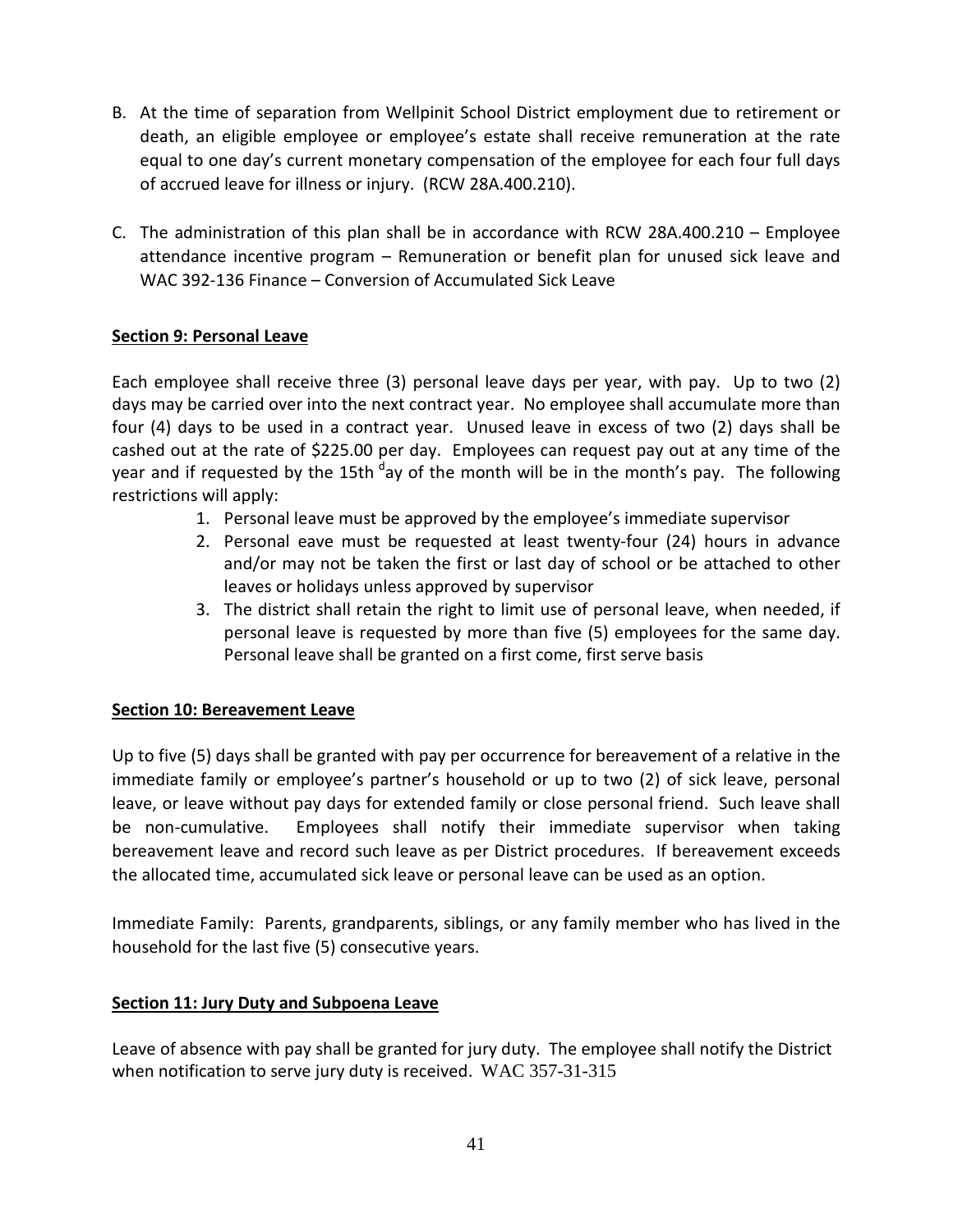Leave of absence with pay shall be granted when an employee is served a subpoena for a school related court case to appear in a court of law. Non-subpoenaed witness fees, including substitute cost may be deducted from the teacher's regular pay.

#### <span id="page-45-0"></span>**Section 12: Military Leave**

Employees shall be granted military leave in accordance with state and federal law.

#### <span id="page-45-1"></span>**Section 13: Association Leave**

Up to twelve (12) days per school year may be granted to authorized representatives for official Association business. No more than two (2) members of the association can take such leave on any given day (unless superintendent or designee permission). Leave shall be granted on Association's request provided that substitutes are available. The Association shall pay the costs of the substitute for the association leave.

#### <span id="page-45-2"></span>**Section 14: Leave of Absence**

- A. Leave of absence up to one (1) year without pay may be granted to employees by the discretion of the Board for personal or professional reasons such as but not limited to recuperation, child rearing, business related to a death in the family, working in a professional related field, study, or travel. Leave of absence may not be taken for teaching in another school district within Washington State. An employee wishing to maintain benefits during the leave may do so if the carrier is in agreement by notifying the District and paying for the cost of insurance on a monthly basis.
- B. Employees shall notify the District in writing on or before March 15 of their intent to return from leave of absence for the following school year. Upon return from leave the employee shall be placed in the last held position or in a similar position in the District absent of Reduction in Force or other programmatic changes by the District. The Board may extend the Leave of Absence for up to one (1) additional year.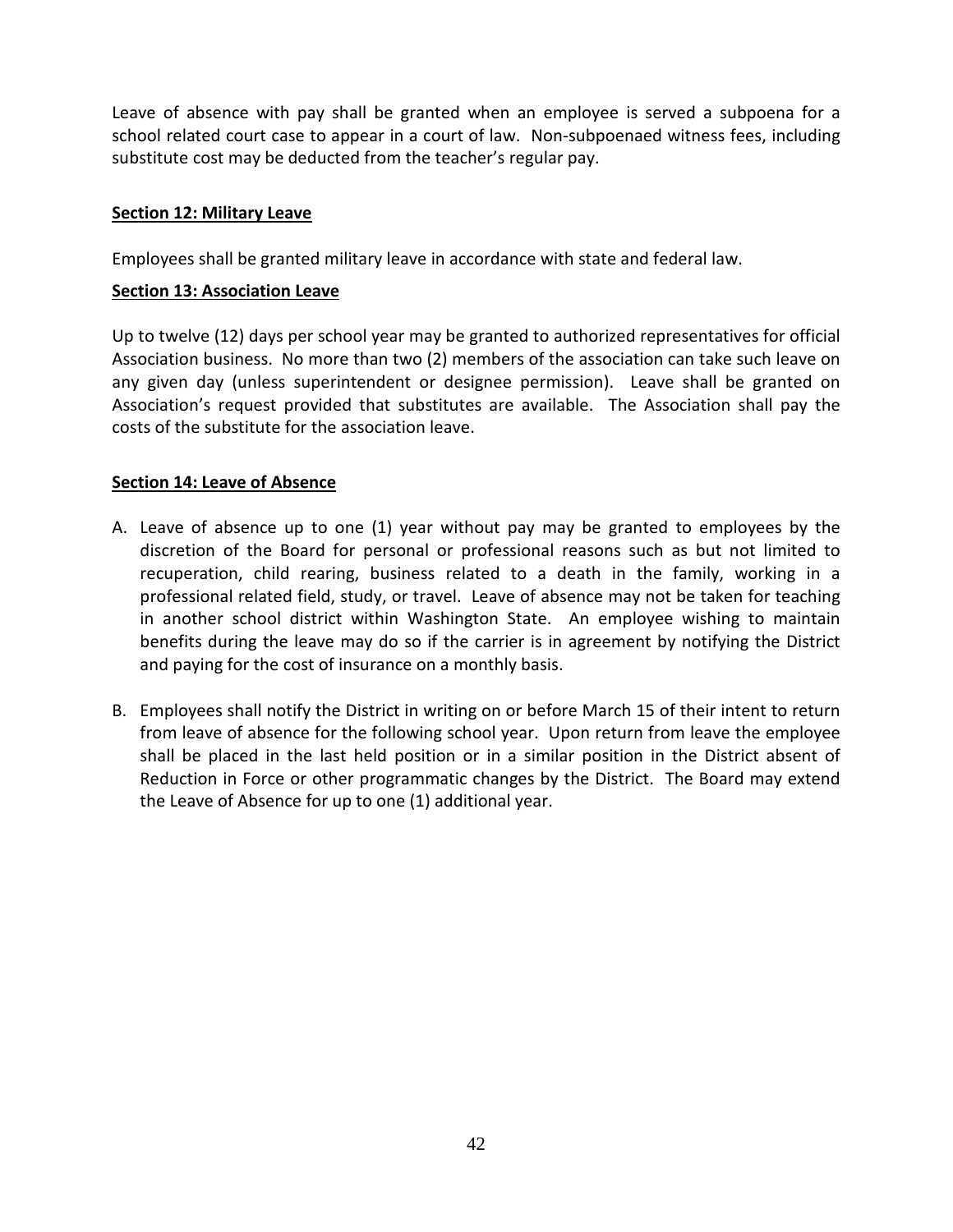#### **ARTICLE IX – FISCAL**

#### <span id="page-46-1"></span><span id="page-46-0"></span>**Section 1: Salary Schedule**

A. The annual salary schedule shall follow the Washington State Salary Allocation Schedule for Certificated Instructional Staff and apply to all certificated employees employed under annual teaching contracts (see Appendix A).

#### <span id="page-46-2"></span>**Section 2: Salary Placement**

- A. Salary schedule placement shall be according to each employee's qualifying highest degree, number of credits, and experience in accordance with regulations determined by the Office of Superintendent of Public Instruction and as prescribed by WAC 392.121.262 and RCW 28A.150.290.
- B. College/University credits shall be reported by means of Official Transcript or clock hours with appropriate documentation and sent to the District office by October  $1<sup>st</sup>$  in order to count toward the current year's salary. It is the employee's sole responsibility to provide the school District with official transcripts or documentation of any classes that may apply toward salary placement. It is the employee's responsibility to verify that their placement on the salary schedule each year is correct.

#### <span id="page-46-3"></span>**Section 3: Clock Hours**

The District guarantees to offer a minimum of thirty (30) clock hours of in-service on campus per year. Certificated employees are not required to take those classes. Ten (10) clock hours shall equal one (1) college credit. The Superintendent will require verification of all credits earned/received.

#### <span id="page-46-4"></span>**Section 4: Length of Workday**

- A. All certificated employees may be assigned appropriate starting and dismissal times, with a continuous thirty (30) minute duty free lunch period. Employees shall report to work at least thirty (30) minutes before the regular school day begins and continue to work at least thirty (30) minutes after the regular school day ends. The length of the assigned workday shall be considered a seven and one-half hour (7.5) day. Starting and dismissal times may vary.
- B. Additional school functions and building meetings may entail additional time beyond the employee's day. The District also recognizes as professional educators, extracurricular/informal instructional activity attendance is a priority for student growth.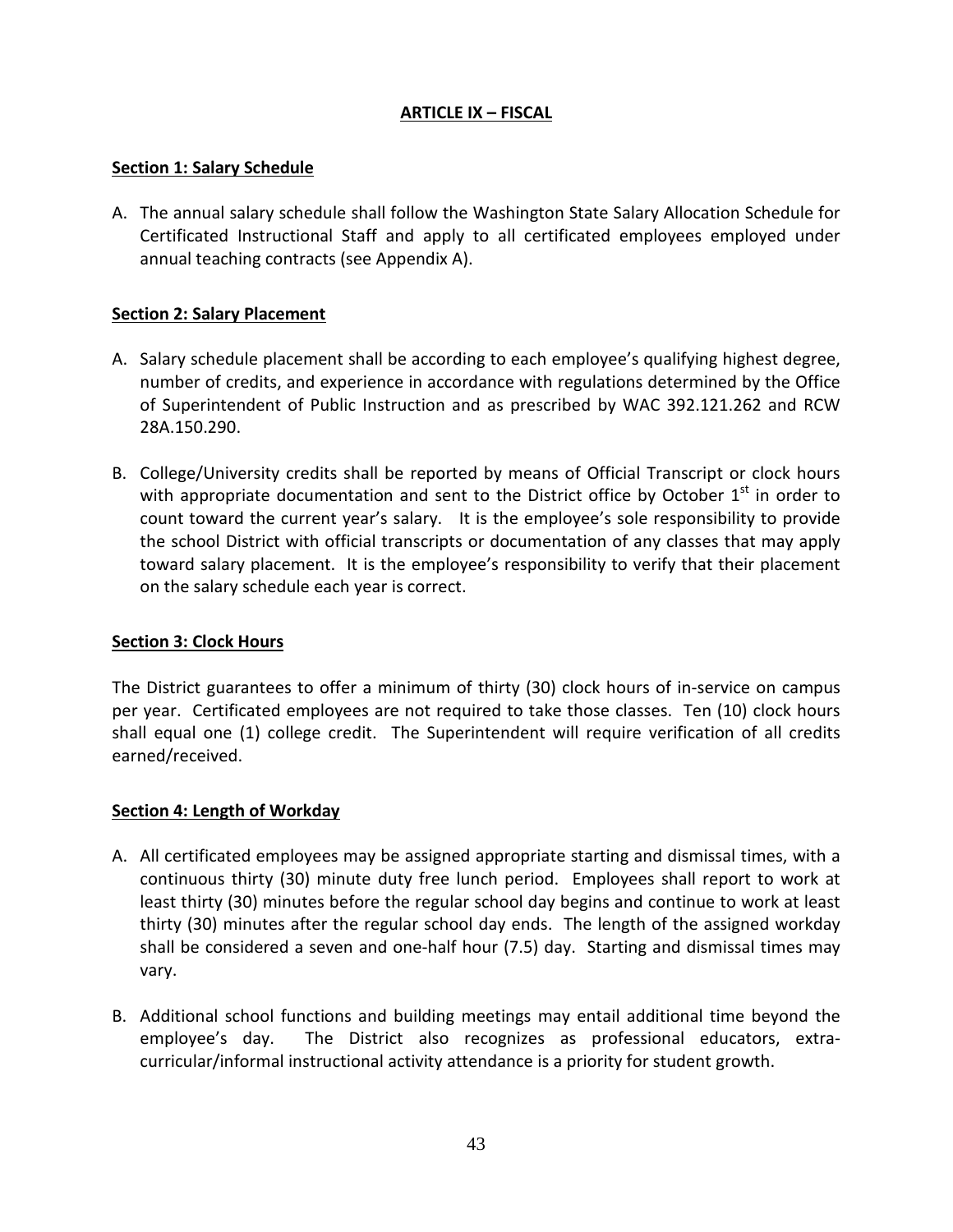#### <span id="page-47-0"></span>**Section 5: Length of Work Year**

The length of the regular certified individual teaching contract shall be one hundred eighty (180) days.

#### <span id="page-47-1"></span>**Section 6: Responsibility Contracts**

The District and the Association agree that because the success of the Wellpinit School District is dependent upon hiring and retaining the highest quality teachers, and that providing a quality education for students requires from teachers a commitment to the profession beyond the base contract, normal workday hours and school year and since state law allows additional compensation for additional time, additional responsibilities or incentives (TRI), staff will be offered a supplemental contract of six (6) additional days, payable at their per diem rate, which may be worked in increments of one or more hours.

The supplemental contract will be paid for activities including but not limited to:

- 1. Preparation for school opening;
- 2. Work connected with the conclusion of the school year;
- 3. Conferencing/communicating with students or parents above and beyond building-wide scheduled conferences;
- 4. Supporting school/student activities;
- 5. Providing individual help to students;
- 6. Evaluating student work;
- 7. Workshops, classes and in-service work;
- 8. Researching educational materials and supplies;
- 9. Improving and maintaining professional skills;
- 10. Preparation and revisions of materials;
- 11. Planning with other employees in areas of instruction and curriculum;
- 12. Working with computers and other technology as related to educational uses.

Staff will be responsible for submitting documentation of their additional hours to the District's Business Office on the agreed upon TRI Request Form. This form shall require the certificated employee's immediate supervisor's signature. The payment for the documented days will be paid in the earliest possible pay period.

A. Additional supplemental contracts may be issued. For work outside the employee's workday including the summer break, individuals shall receive a prorated daily rate of \$225. The length of the workday is defined in Article II, Section 2.14.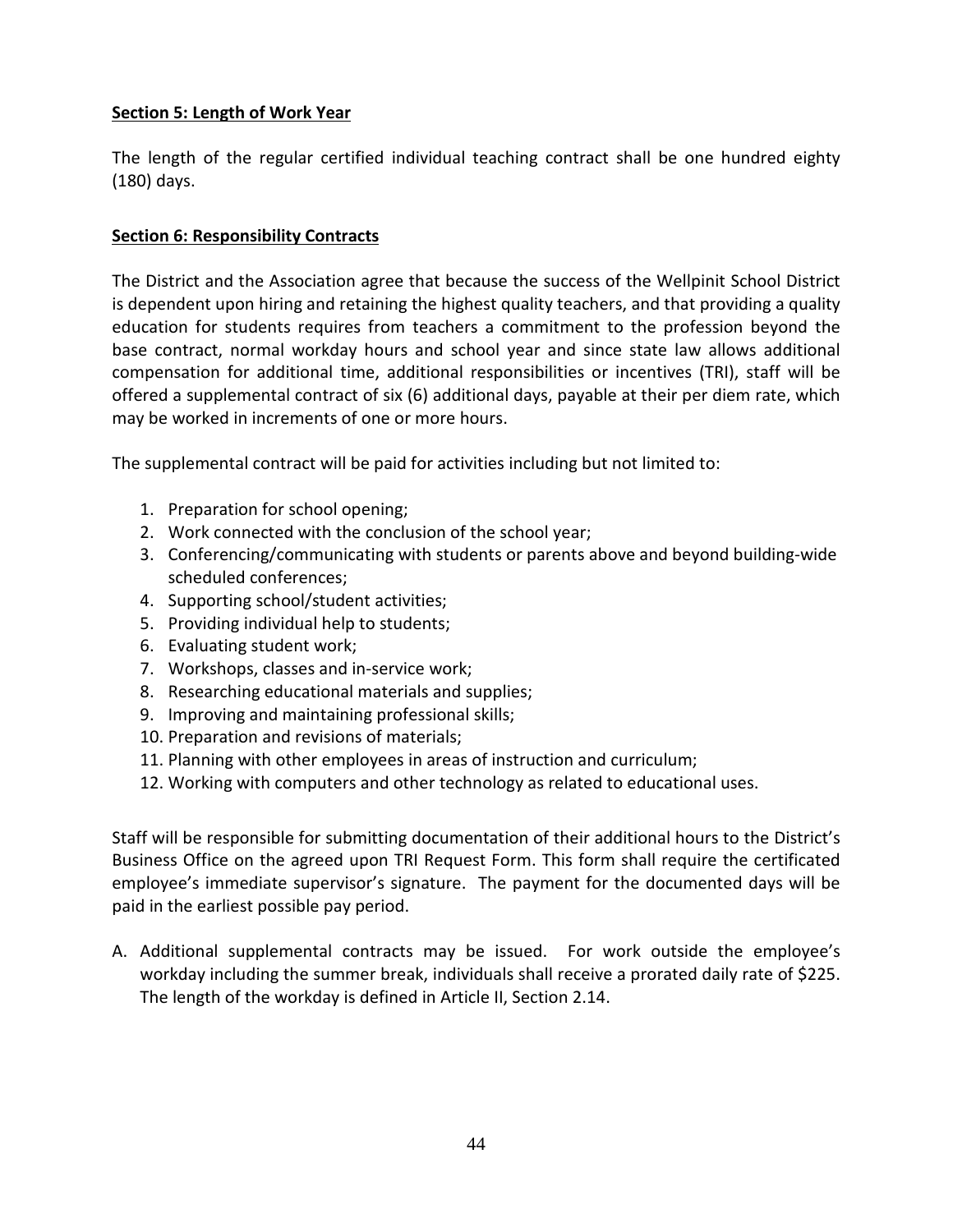#### <span id="page-48-0"></span>**Section 7: Extra-Curricular/Informal Instructional Activities**

The Extra-Curricular/Informal Instructional Activities Salary Schedule shall be attached thereto, and by reference incorporated herein. The Parties retains the right to add or revise this schedule as needed.

#### **Section 8:**

- A. The District shall provide a professional fund of \$400.00 (\$700.00 if there is no COLA) to be available annually to each employee. At the employee's discretion, this fund may be used to pay for a variety of professional expenses. All requests for reimbursement must be accompanied with receipts. Professional fund expenses may include:
	- 1. Instructional supplies and materials
	- 2. Professional publications
	- 3. Professional dues
	- 4. Conference registration/materials
	- 5. Tuition
	- 6. Clock hour payments
	- 7. Substitute costs
	- 8. Other related professional expenses

#### Professional Development Days:

There shall be two (2) districted directed professional development days. Such days will be used for employee orientation, training, and curriculum development and classroom preparation before the start and end of school year. These days shall be paid at the employees Per Diem rate of pay.

#### <span id="page-48-1"></span>**Section 9: Per Diem Rate of Pay**

Per diem rate of pay is calculated by using the employee's base salary/by the number of days in the employee's contract year. The hourly per diem rate equals the daily per diem rate divided by the number of hours in the work day as per Article IX, Section 3.

#### <span id="page-48-2"></span>**Section 10: Tax Shelter Annuities**

- A. The District shall provide through its payroll system the opportunity for its employees to participate in approved tax-sheltered annuities.
- B. Approved tax-sheltered annuity programs shall be defined as those programs approved by the Board.
- C. The Association may recommend tax-sheltered annuities to the Board.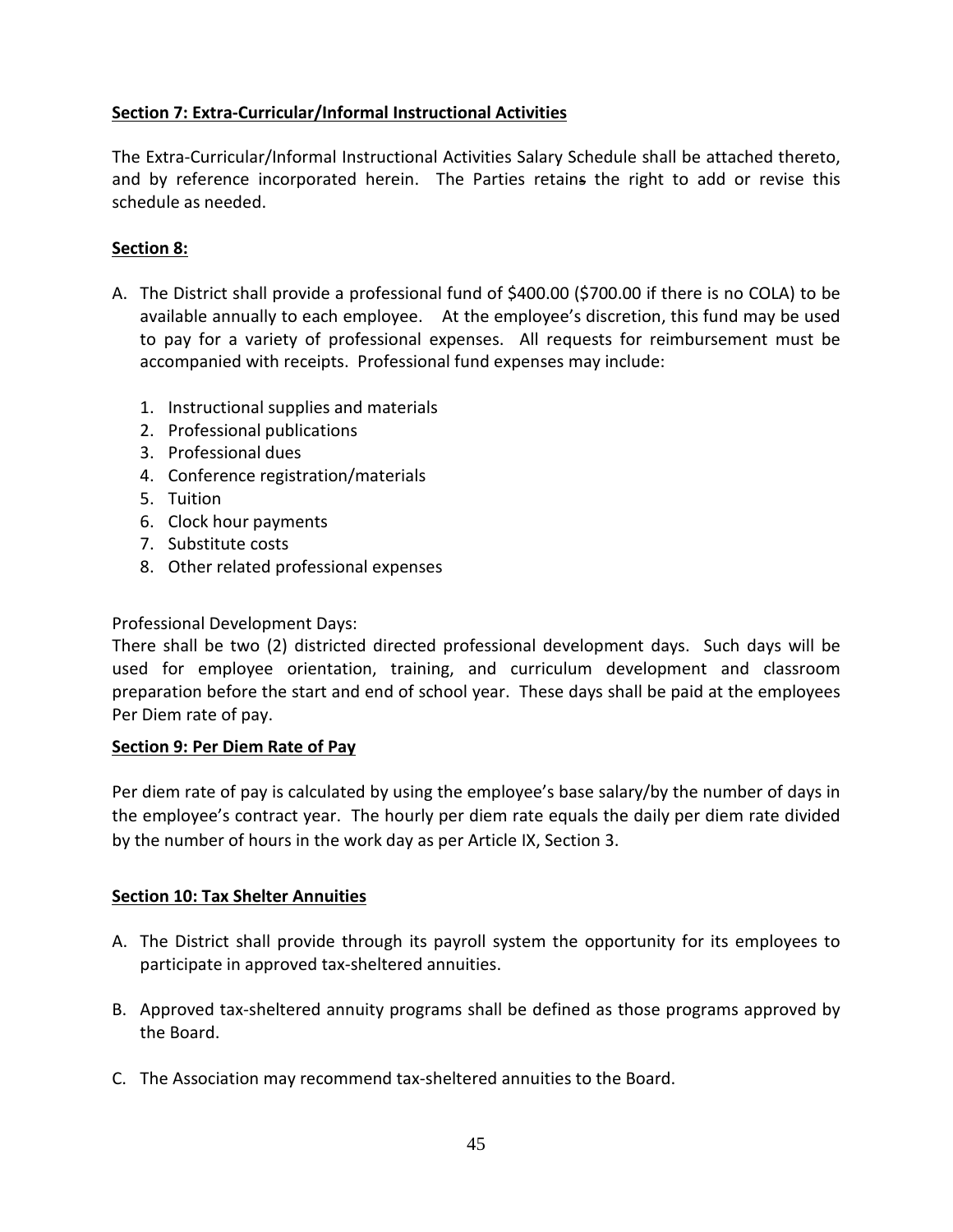#### <span id="page-49-0"></span>**Section 11: IRS Section 125 Plan**

The District will provide an IRS Section 125 plan (Flexible Savings Arrangement (FSA)) for use by individual employees. The District will pay required management fees for the IRS 125 plan.

#### <span id="page-49-1"></span>**Section 12: Travel Allowance**

An employee who is authorized in advance by the Superintendent to use his/her personal car on District business shall be compensated at the IRS rate. as outlined in Board Policy. The mileage shall be validated by the employee's immediate supervisor in accordance with regulations and procedures of the District.

#### <span id="page-49-2"></span>**Section 13: Health Insurance**

- A. The District shall pass through to each employee the full state allocation for insurance premiums. In addition to the state allocated FTE insurance benefits paid to the District, the District agrees to pay a monthly equivalent amount for each certificated employee above the state FTE that works within the District.
- B. The District shall pay to the carriers the full premium costs of the medical and dental programs, up to the maximum stated above.
- C. The District shall make payment of all premiums for such employee to assure coverage for the terms of this Agreement, subject to the no-strike provisions of the duration article of this Agreement. If such employee terminates his/her employment prior to June, coverage of insurance shall continue to the end of the month in which termination occurred.
- D. This Agreement is reached with the understanding that insurance benefits contributed by the state and the District go into an insurance benefit pool and insurance benefits are distributed according to the state recommended pooling plan. If an employee elects to purchase insurance coverage above the amount the pooling plan allows, the District shall deduct the additional amount from the employee's monthly check.
- E. In addition to the amounts described above, the District shall pay 100% of the State retiree subsidy owed to the State Health Care Authority.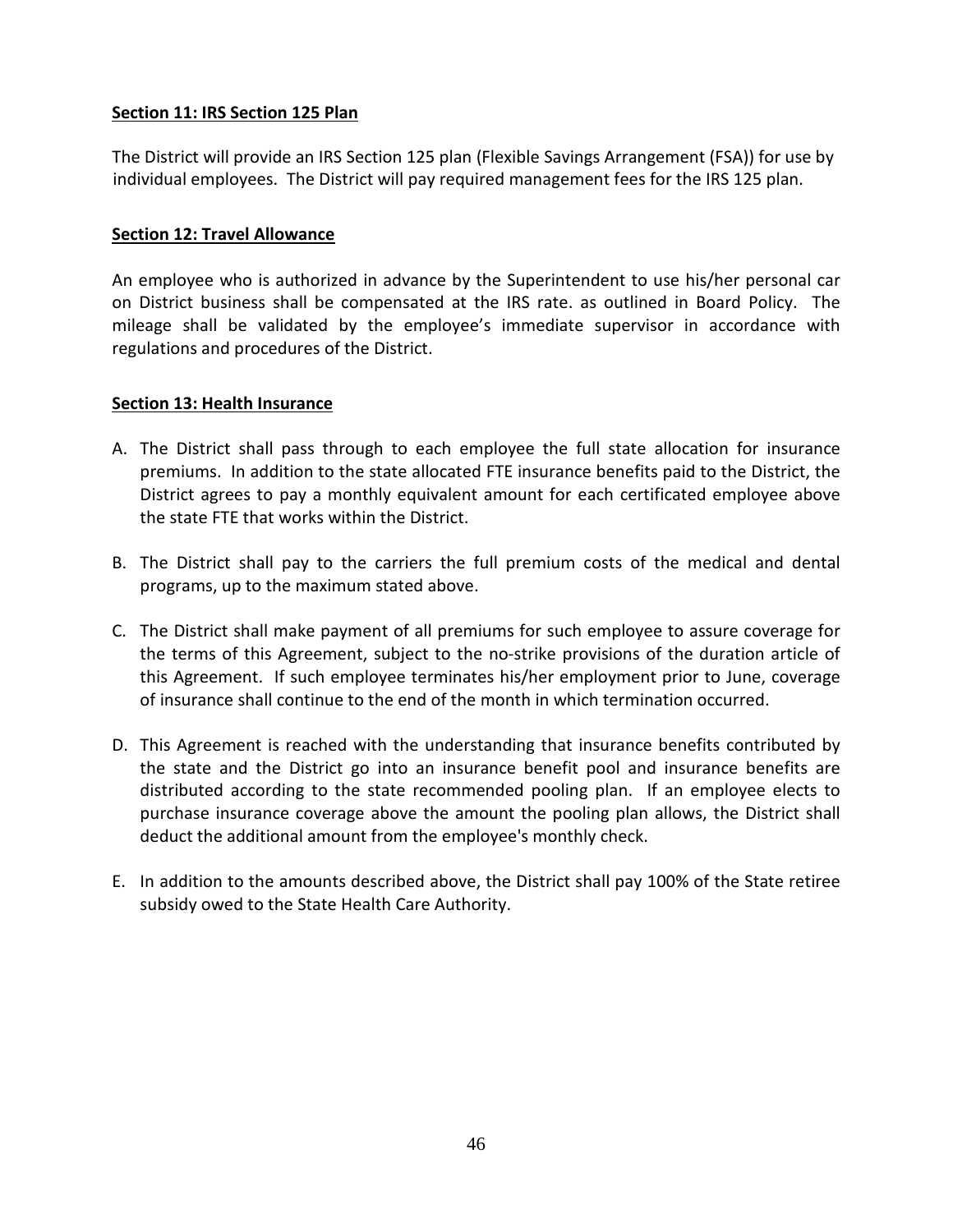#### **ARTICLE VI – GRIEVANCE PROCEDURE**

#### <span id="page-50-1"></span><span id="page-50-0"></span>**Section 1: Grievance Procedure**

The purpose of this grievance procedure is to secure at the lowest possible administrative level equitable solutions regarding problems arising over the meaning and interpretation of this Agreement.

- A. DEFINITIONS:
- **Grievant:** Shall mean one or more teachers who singularly or jointly allege a violation of the Agreement as it concerns their individual or collective interests. The Association shall be the grievant where class grievances are involved.
- **Class Grievance:** Shall mean grievances involving more than one supervisor and grievances involving the administrator above the building level may be filed by the Association on behalf of the grievant(s) at Step 2.
- **Grievance:** A claim by a teacher, group of teachers, the Association or the School District that there has been a violation or unjust application of the terms and conditions of this Agreement. Adverse changes of contract shall not be considered a grievance under this contract.

**Days:** Shall mean student days.

#### B. PROCESS:

STEP 1

The parties involved acknowledge that it is desirable for an employee and his/her immediate supervisor to resolve problems through free and informal communications. Within fifteen (15) working days following knowledge of the act or conditions which is the basis of the complaint, the grievant(s) must orally present his/her complaint to their immediate supervisor. If the issue remains unresolved, the grievance shall be submitted in writing within an additional five (5) working day period. The immediate Supervisor or Administrator will have seven (7) working days in which to reply should the grievance be appealed in writing.

#### STEP 2

In the event the dispute is not settled in STEP 1, within five (5) working days the grievance may be appealed to the Superintendent or an official designee. The Superintendent shall arrange for a hearing with the grievant and/or representative to take place within five (5)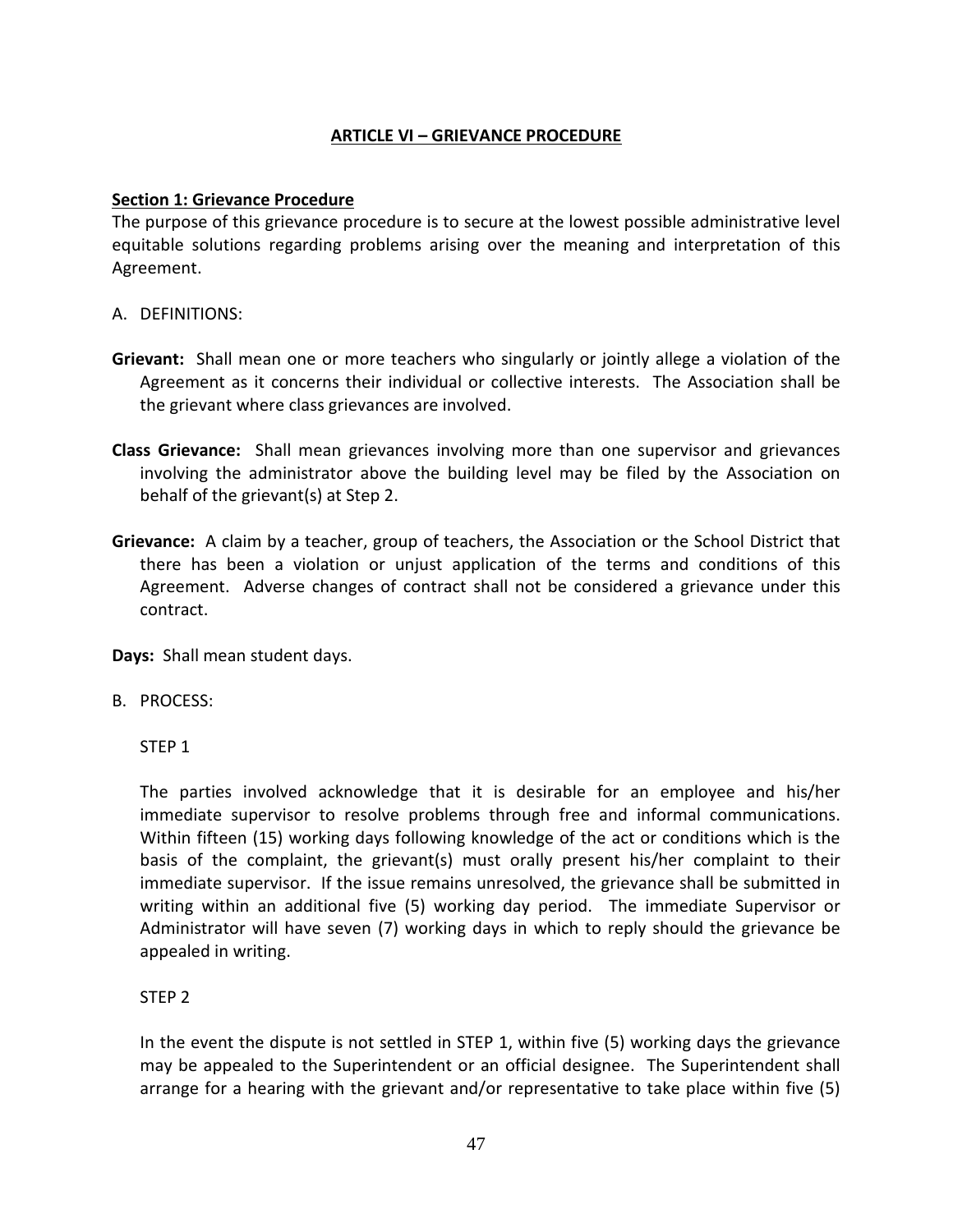working days of receipt of appeal. Upon conclusion of the hearing the Superintendent shall have five (5) working days to render a written decision.

#### STEP 3

If the decision reached at Step 2 of the procedure does not satisfactorily resolve the grievance, the grievant may submit their grievance to the School Board within ten (10) days of the decision in Step 2. Within twenty (20) days after receiving a request for a Board hearing, the Board shall schedule and conduct a hearing with the grievant and then render a written decision within five (5) days of the hearing.

#### STEP 4

If the Association is not satisfied with the disposition of the grievance at Step 3, or if no decision has been rendered within five (5) days of the hearing, the Association may request in writing within fifteen (15) days that the grievance be submitted to binding arbitration. If this notice is not submitted to the Superintendent within the fifteen day limit, the grievance shall be deemed withdrawn.

#### STEP 5

As soon as practical, on receipt by the District of a written request to arbitrate, the parties shall meet to select an arbitrator. If the parties fail to agree on an arbitrator, either party may request a list of arbitrators and agree to use the expedited voluntary rules of the American Arbitration Association.

- PARAGRAPH 6.1.3 The decision of the arbitrator shall be final and binding on the District, the Association, and the employee or employees involved. The arbitrator shall be limited in his/her jurisdiction by the provision of this Agreement and he/she shall not have the power to confer jurisdiction upon himself/herself to the agreement or to arbitrate a new provision into the agreement or arbitrate a provision away, in whole or part, and any award doing any of these is void.
- C. The cost of the arbitration shall be shared equally by the District and the Association.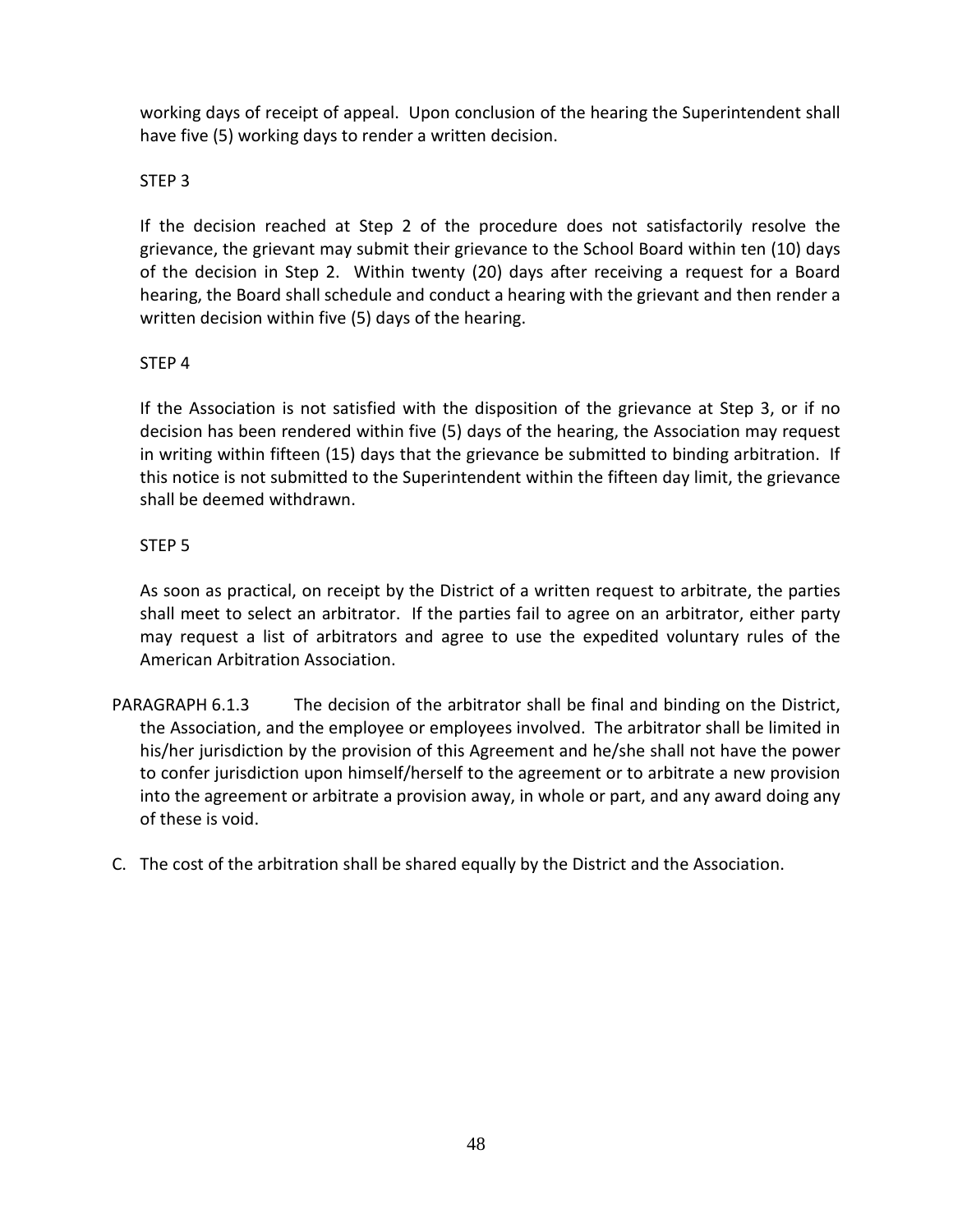#### **ARTICLE VII - DURATION**

<span id="page-52-0"></span>This Agreement shall be effective August 1, 2017. The remainder of the provision shall be effective upon ratification by both parties and shall continue in effect through September 1, 2020.

Dated the  $\frac{a^{nd}}{d}$  day of *November* 2017.

Wellpinit Certified Teachers Association

Superintendent

Chairman the Boar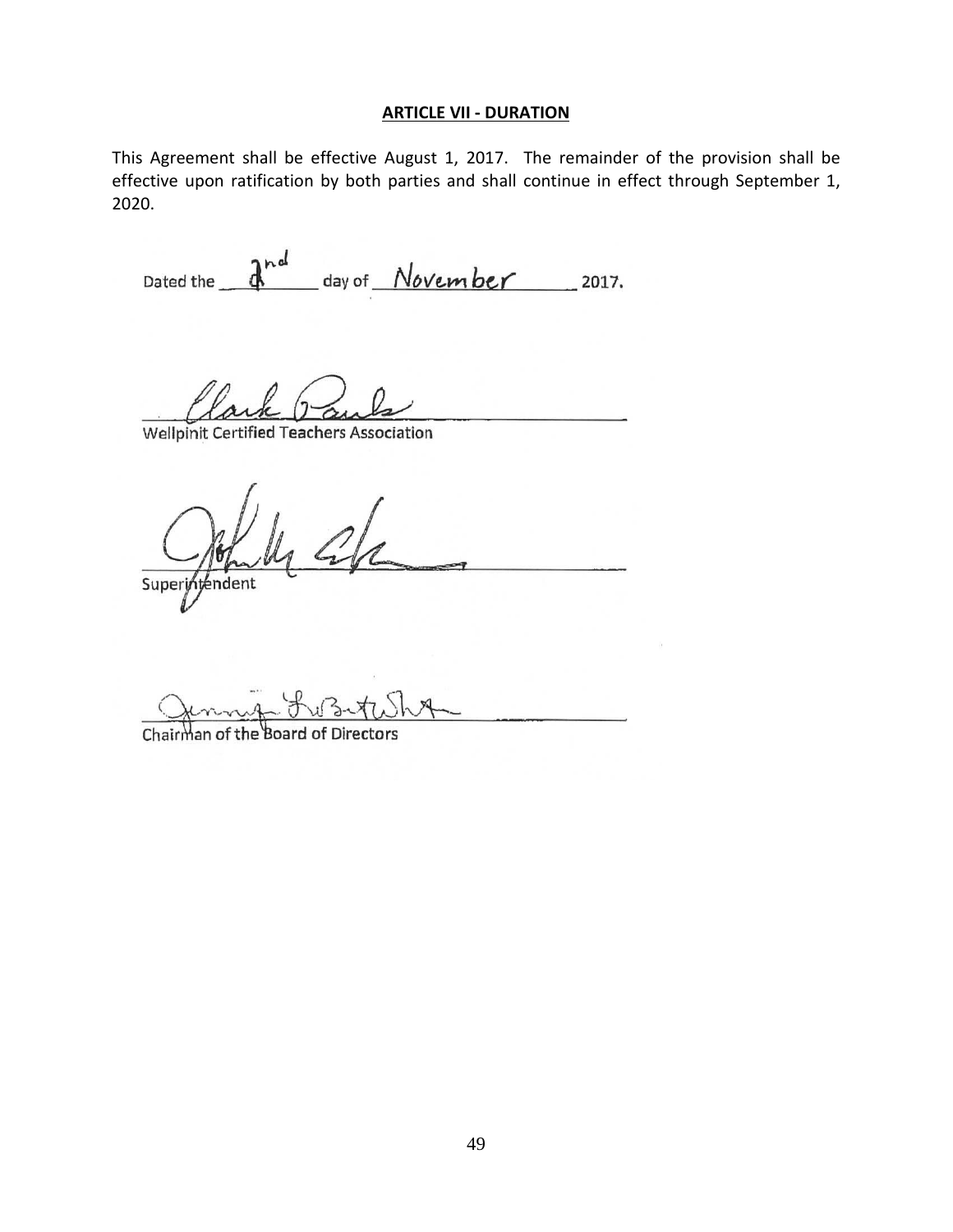#### **APPENDIX A - 2017-2018 SALARY SCHEDULE**

#### **WELLPINIT SCHOOL DISTRICT**

#### <span id="page-53-0"></span>Table Of Total Base Salaries For Certificated Instructional Staff

For School Year 2017-18

\*\*\* Education Experience \*\*\*

| Years<br>of    |           |         |              |         |              |               |           |         | $MA+90$<br><b>OR</b> |
|----------------|-----------|---------|--------------|---------|--------------|---------------|-----------|---------|----------------------|
| <b>Service</b> | <b>BA</b> | $BA+15$ | <b>BA+30</b> | $BA+45$ | <b>BA+90</b> | <b>BA+135</b> | <b>MA</b> | $MA+45$ | Ph.D.                |
| $\mathbf{0}$   | 36,521    | 37,507  | 38,529       | 39,554  | 42,840       | 44,957        | 43,785    | 47,072  | 49,191               |
| 1              | 37,013    | 38,013  | 39,048       | 40,117  | 43,438       | 45,543        | 44,272    | 47,593  | 49,697               |
| $\overline{2}$ | 37,481    | 38,491  | 39,537       | 40,688  | 44,000       | 46,127        | 44,762    | 48,073  | 50,201               |
| 3              | 37,964    | 38,983  | 40,040       | 41,229  | 44,534       | 46,712        | 45,227    | 48,529  | 50,709               |
| $\overline{4}$ | 38,437    | 39,501  | 40,565       | 41,794  | 45,119       | 47,313        | 45,714    | 49,038  | 51,234               |
| 5              | 38,926    | 39,995  | 41,069       | 42,367  | 45,679       | 47,918        | 46,209    | 49,522  | 51,760               |
| 6              | 39,428    | 40,474  | 41,585       | 42,948  | 46,244       | 48,494        | 46,716    | 50,013  | 52,262               |
| 7              | 40,312    | 41,373  | 42,498       | 43,935  | 47,280       | 49,593        | 47,666    | 51,010  | 53,324               |
| 8              | 41,604    | 42,724  | 43,876       | 45,431  | 48,822       | 51,219        | 49,161    | 52,552  | 54,949               |
| 9              |           | 44,122  | 45,332       | 46,943  | 50,413       | 52,892        | 50,672    | 54,143  | 56,623               |
| 10             |           |         | 46,805       | 48,533  | 52,049       | 54,611        | 52,263    | 55,780  | 58,340               |
| 11             |           |         |              | 50,169  | 53,761       | 56,375        | 53,899    | 57,492  | 60,104               |
| 12             |           |         |              | 51,753  | 55,520       | 58,211        | 55,600    | 59,250  | 61,942               |
| 13             |           |         |              |         | 57,322       | 60,093        | 57,360    | 61,052  | 63,823               |
| 14             |           |         |              |         | 59,132       | 62,046        | 59,172    | 62,981  | 65,776               |
| 15             |           |         |              |         | 60,671       | 63,660        | 60,710    | 64,618  | 67,486               |
| 16 or more     |           |         |              |         | 61,884       | 64,932        | 61,924    | 65,910  | 68,836               |
|                |           |         |              |         |              |               |           |         |                      |

| For credits earned after the BA degree but before the MA degree: |  |
|------------------------------------------------------------------|--|
| Any credits in excess of 45 may be counted after the MA degree.  |  |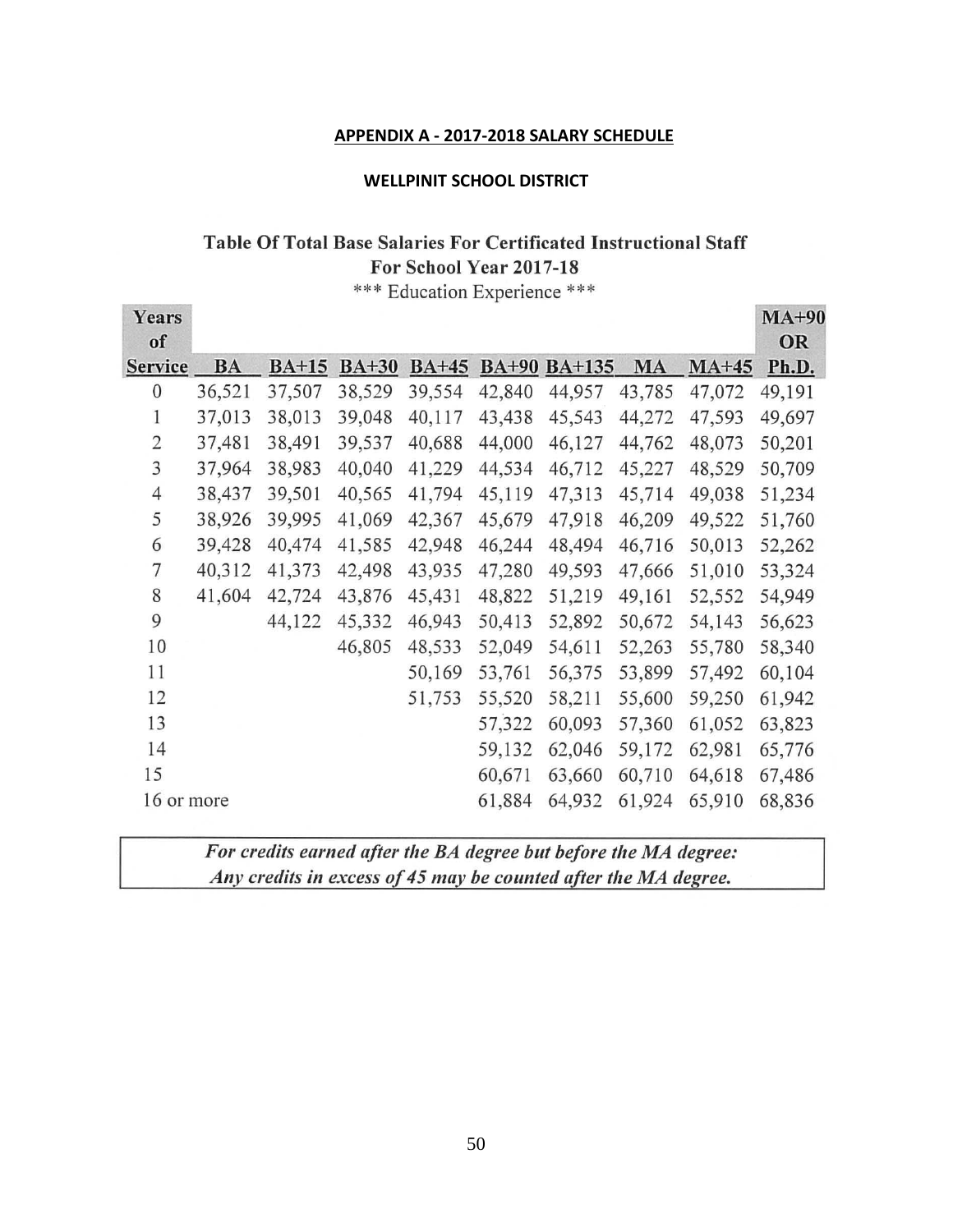#### <span id="page-54-0"></span>**APPENDIX A-1 - EXTRACURRICULAR/INFORMAL INSTRUCTION ACTIVITIES LIST WELLPINIT SCHOOL DISTRICT**

Other paid activities:

All activity programs that may be considered as a paid activity are based upon a supplemental contract and a time sheet submitted to the school administration. An agreement is made between the supervisor of that activity and the school administration that a program is of an extra duty or non-school or of a curricula nature and may be considered an extra pay activity.

The list of activity programs includes but is not limited to the following:

Student Supervision **Christmas Program Director** Christmas Program Director High School Graduation Tutorial Teaching  $8<sup>th</sup>$  Grade Graduation Curriculum Writing District Approved After School Clubs or Activities Grant Training ASB Advisor (If not in class schedule) Grant Implementation After Hour School Meetings/Training Carnival Director Overnight Activities

The programs or activities that are part of the daily activities and are concurrent with a teaching assignment are not considered extra pay activities. However, duties that may be of an extra "assignment of responsibility" shall be paid positions and a rider contract will be completed and added to the regular teaching contract.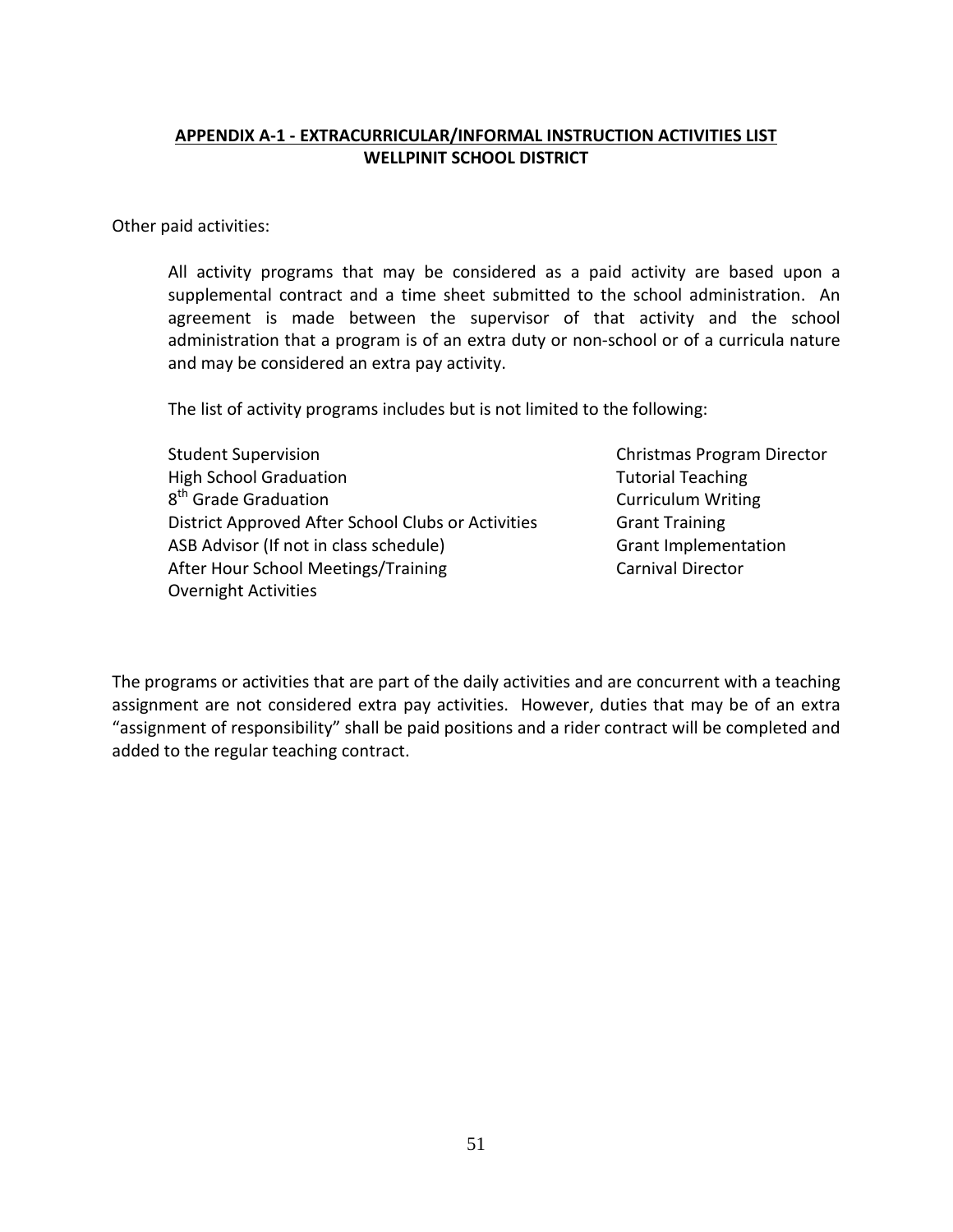#### **APPENDIX B - TEACHER EVALUATION SUMMARY**

<span id="page-55-0"></span>

| <b>Rating Scale:</b> | "P"<br>"U" | $=$<br>$=$ | <b>Professionally Competent</b><br>Unsatisfactory (comments required) |              |              |
|----------------------|------------|------------|-----------------------------------------------------------------------|--------------|--------------|
|                      |            |            |                                                                       | $\mathbf{P}$ | $\mathbf{U}$ |
| Comments:            |            |            |                                                                       |              |              |
| Comments:            |            |            |                                                                       |              |              |
| Comments:            |            |            |                                                                       |              |              |
| Comments:            |            |            |                                                                       |              |              |
| Comments:            |            |            |                                                                       |              |              |
| Comments:            |            |            |                                                                       |              |              |
| Comments:            |            |            |                                                                       |              |              |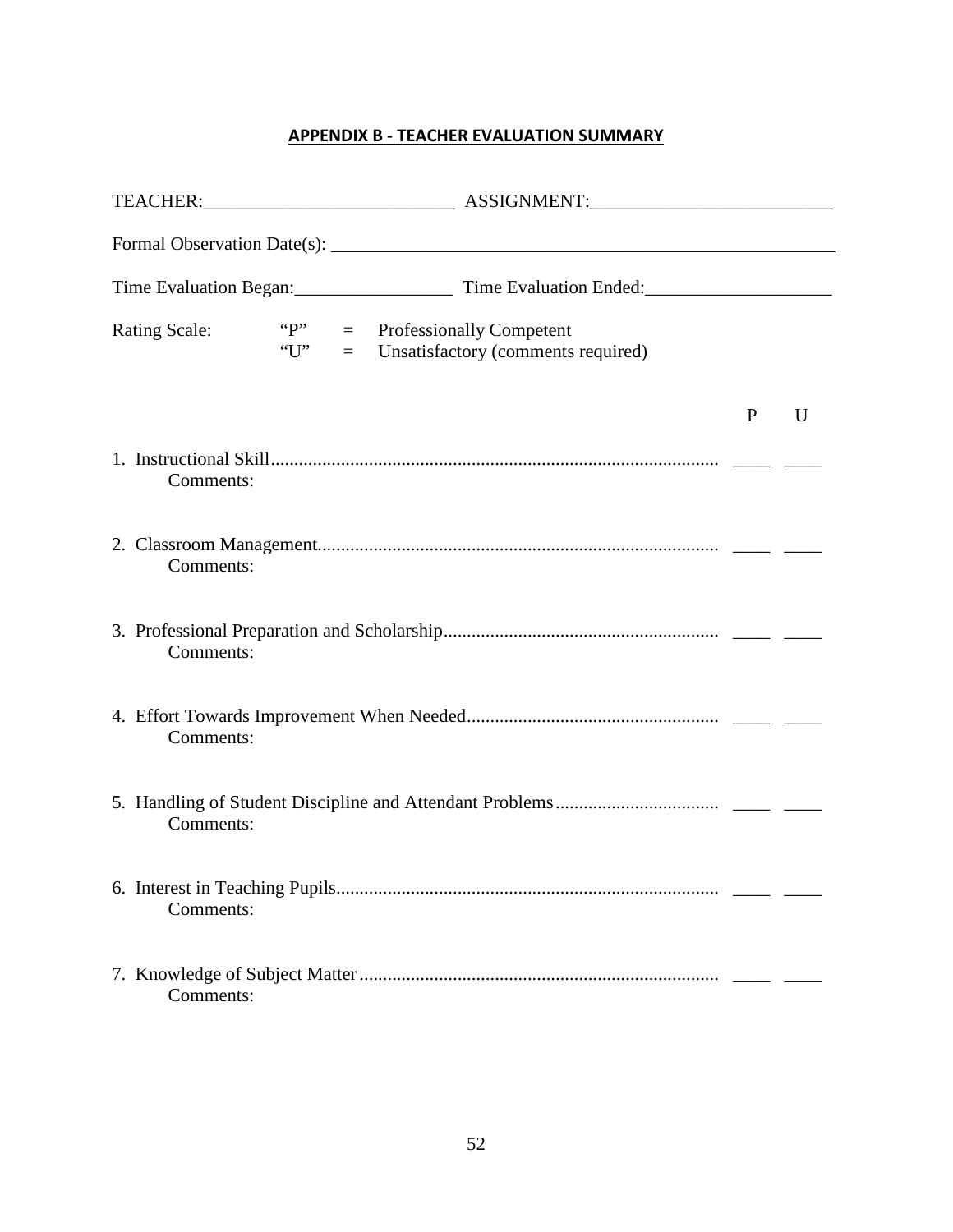| PLAN FOR IMPROVEMENT: (Must be noted for any item rated "U") |  |  |  |
|--------------------------------------------------------------|--|--|--|
|--------------------------------------------------------------|--|--|--|

#### TEACHER EVALUATION SUMMARY:

**Supervisor Comments:** 

Supervisor Recommendations and/or Plan for Improvement:

**Teacher Comments:** 

Administrator

Date

Teacher

Date

 $\overline{\phantom{a}}$ 

The teacher's signature above represents the receipt of the Teacher Evaluation Summary. It Note: does not necessarily indicate an agreement with the findings.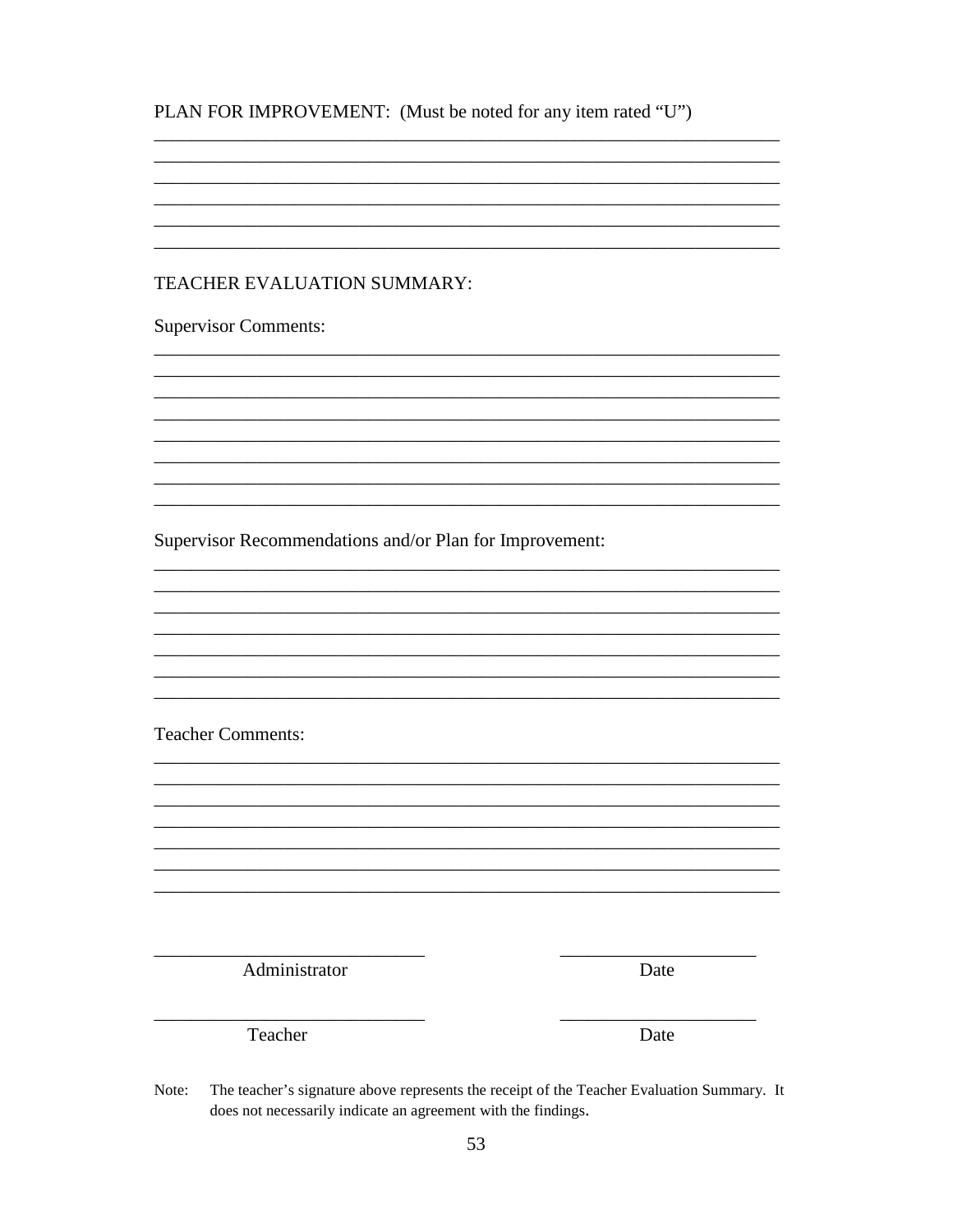#### **APPENDIX C - GRIEVANCE PROCEDURE**

<span id="page-57-0"></span>

| Step 1 - Part 1: Informal communication between employee and immediate supervisor.                  |  |
|-----------------------------------------------------------------------------------------------------|--|
| Employee completes notes and orally presents information to immediate supervisor.                   |  |
| Grievance to be presented to:                                                                       |  |
|                                                                                                     |  |
| Aggrieved Individual: ___________________________________ Date of Grievance: ______________________ |  |
|                                                                                                     |  |
|                                                                                                     |  |
| <b>Statement of Grievance</b>                                                                       |  |
| 1. Nature of Grievance                                                                              |  |
|                                                                                                     |  |
|                                                                                                     |  |
| 2. Specific term or provision of agreement allegedly violated:                                      |  |
|                                                                                                     |  |
|                                                                                                     |  |
|                                                                                                     |  |
|                                                                                                     |  |
| 3. Requested Remedy:                                                                                |  |
|                                                                                                     |  |
|                                                                                                     |  |
| Signature: Management Communications                                                                |  |

Within fifteen (15) working days following the knowledge to the act or conditions which are the basis of the complaint, the grievant must ORALLY present his/her complaint to his/her immediate supervisor.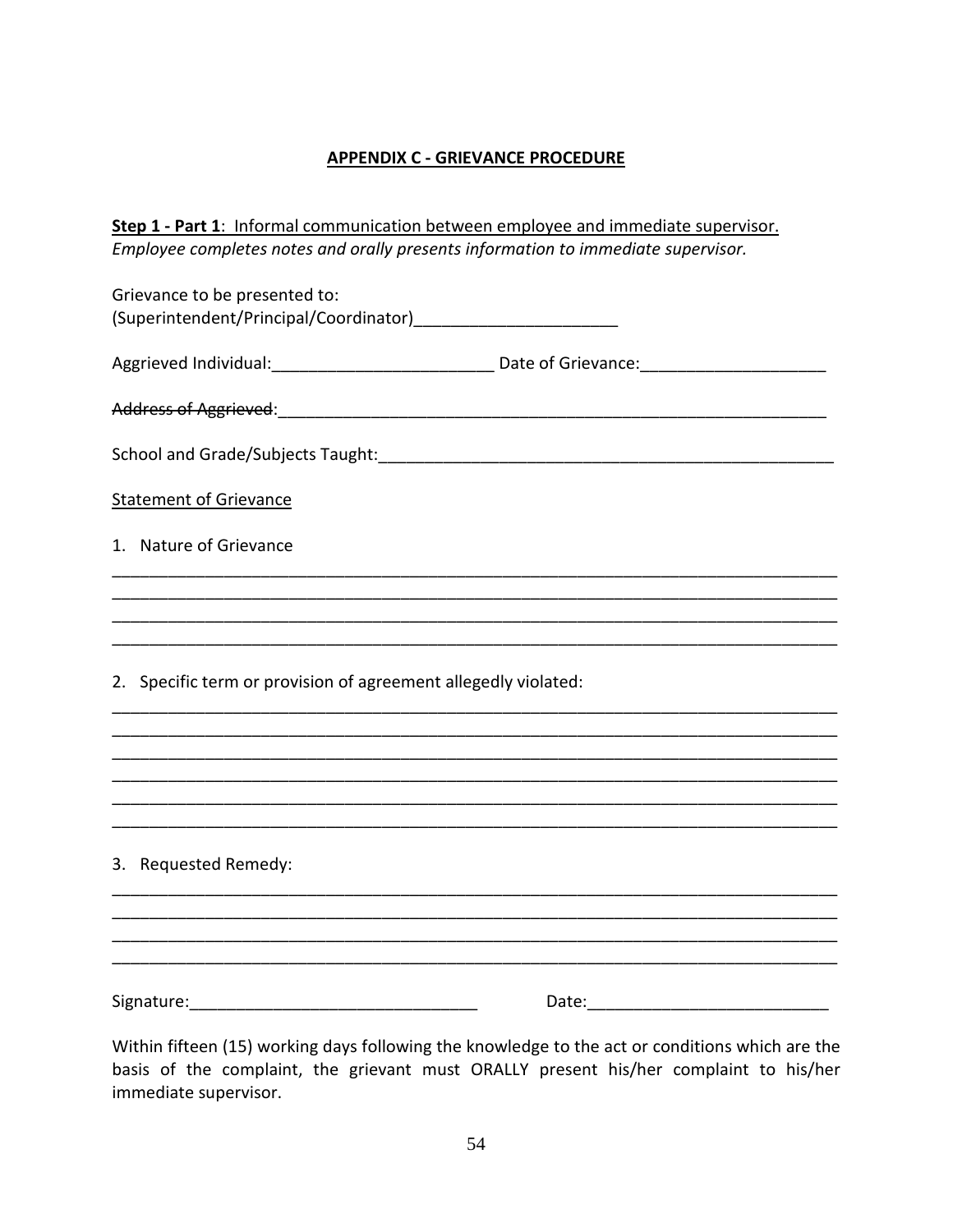Usually no copies are sent at the time of informal communication. If the grievant wishes, copies may be sent to relevant people.

#### **Step 1 - Part 2**: Written notification to immediate supervisor.

**If the grievance is not submitted in writing within an additional five (5) working day period, it shall be considered resolved under this agreement. The immediate supervisor or administrator will have seven (7) working days in which to reply should the grievance be appealed in writing.**

| Grievance<br>to: ___________________________ | to                                                             | be                                                                                                   | presented |
|----------------------------------------------|----------------------------------------------------------------|------------------------------------------------------------------------------------------------------|-----------|
|                                              |                                                                | Aggrieved Individual: ___________________________________ Date of Grievance: _______________________ |           |
|                                              |                                                                |                                                                                                      |           |
|                                              |                                                                |                                                                                                      |           |
| <b>Statement of Grievance</b>                |                                                                |                                                                                                      |           |
| 1. Nature of Grievance                       |                                                                |                                                                                                      |           |
|                                              |                                                                |                                                                                                      |           |
|                                              | 2. Specific term or provision of agreement allegedly violated: |                                                                                                      |           |
| 3. Requested Remedy:                         |                                                                |                                                                                                      |           |
|                                              |                                                                |                                                                                                      |           |
| Copies to:<br>Principal or Coordinator       |                                                                |                                                                                                      |           |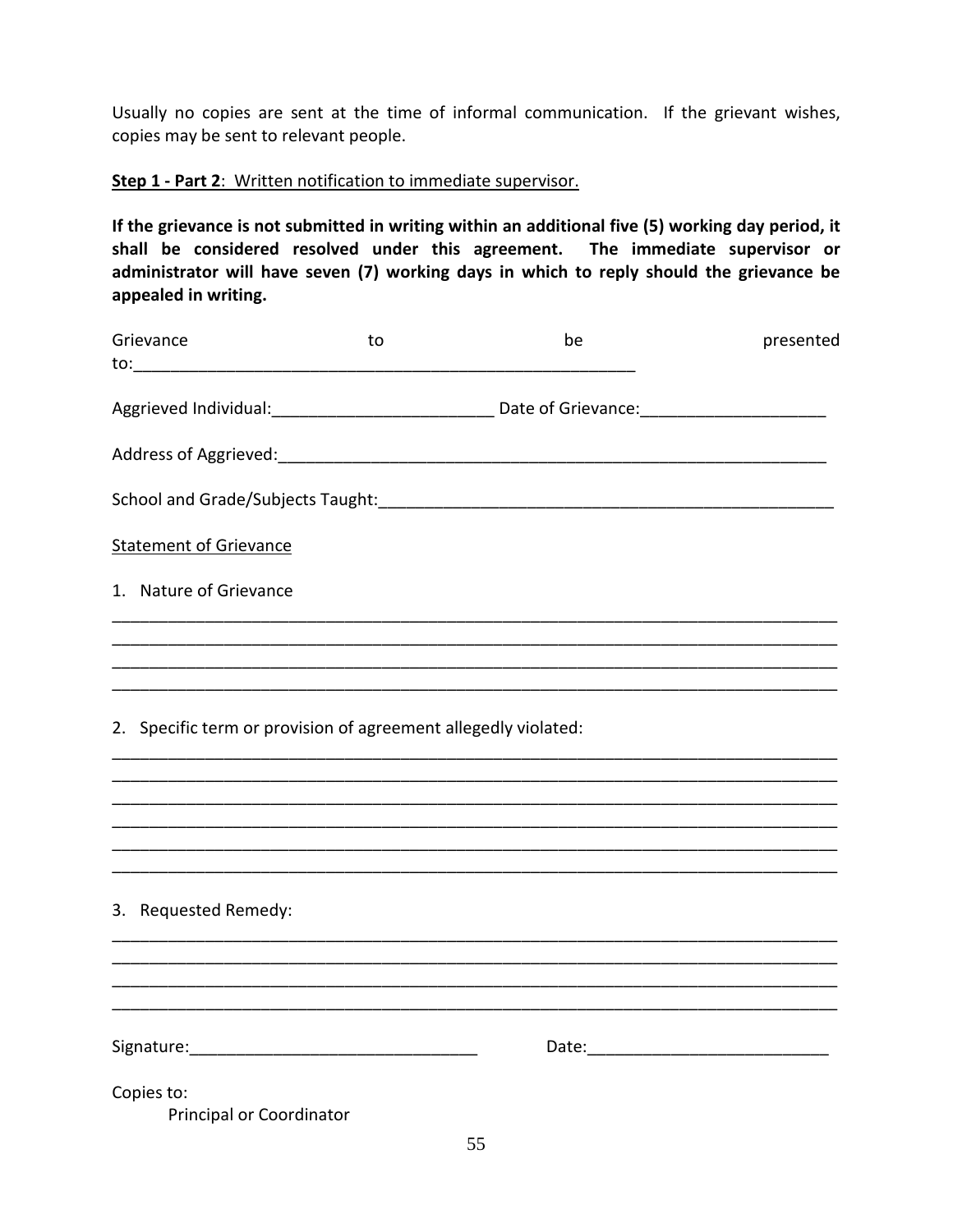Grievant Superintendent

#### **Step 2**: Appealing grievance to the Superintendent.

**In the event the dispute is not settled in STEP 1, within five (5) working days the grievance may be appealed to the Superintendent or an official designee. The Superintendent will arrange for a hearing with the grievant and/or representative to take place within five (5) working days of receipt of appeal. Upon conclusion, the Superintendent will have five (5) working days to render a written decision.**

| Grievance                                                      | to | be                                                                                                   | presented |
|----------------------------------------------------------------|----|------------------------------------------------------------------------------------------------------|-----------|
|                                                                |    | Aggrieved Individual: ___________________________________ Date of Grievance: _______________________ |           |
|                                                                |    |                                                                                                      |           |
|                                                                |    |                                                                                                      |           |
| <b>Statement of Grievance</b>                                  |    |                                                                                                      |           |
| 1. Nature of Grievance                                         |    |                                                                                                      |           |
|                                                                |    | <u> 1980 - Jan Barnett, fransk politik (d. 1980)</u>                                                 |           |
|                                                                |    |                                                                                                      |           |
| 2. Specific term or provision of agreement allegedly violated: |    |                                                                                                      |           |
|                                                                |    |                                                                                                      |           |
|                                                                |    |                                                                                                      |           |
|                                                                |    |                                                                                                      |           |
| 3. Requested Remedy:                                           |    |                                                                                                      |           |
|                                                                |    |                                                                                                      |           |
|                                                                |    |                                                                                                      |           |
|                                                                |    |                                                                                                      |           |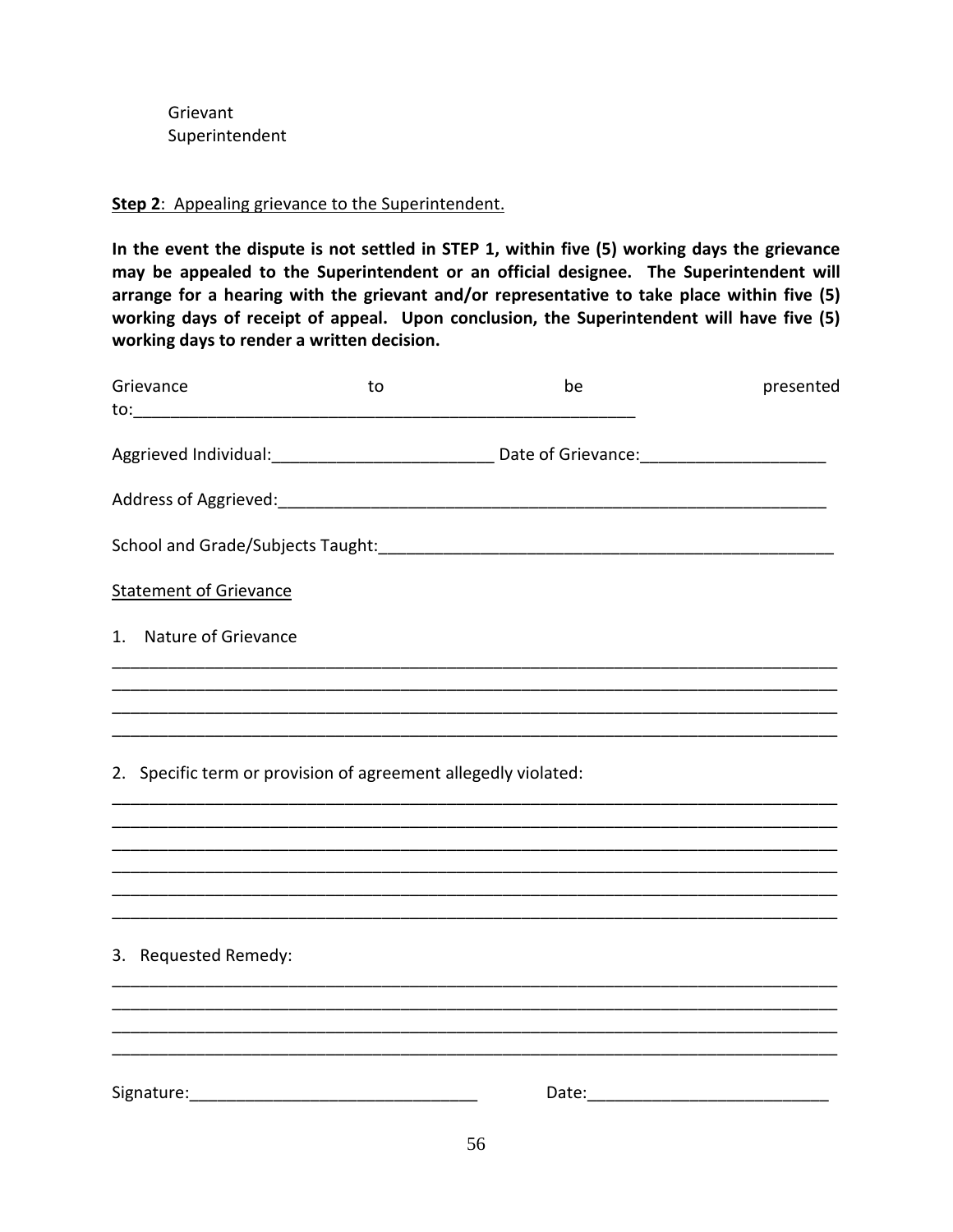Copies to: Principal or Coordinator Grievant Superintendent

#### Step 3: Meet with the Board to mediate circumstances.

In the event the dispute is not settled in STEP 2, the grievant can meet with the Board prior to arbitration being called in to mediate the circumstances for the grievance.

| Grievance                                                      | to | be                                                                                                   | presented |
|----------------------------------------------------------------|----|------------------------------------------------------------------------------------------------------|-----------|
|                                                                |    | Aggrieved Individual: ___________________________________ Date of Grievance: _______________________ |           |
|                                                                |    |                                                                                                      |           |
|                                                                |    |                                                                                                      |           |
| <b>Statement of Grievance</b>                                  |    |                                                                                                      |           |
| 1. Nature of Grievance                                         |    |                                                                                                      |           |
|                                                                |    |                                                                                                      |           |
|                                                                |    |                                                                                                      |           |
| 2. Specific term or provision of agreement allegedly violated: |    |                                                                                                      |           |
|                                                                |    |                                                                                                      |           |
|                                                                |    |                                                                                                      |           |
|                                                                |    |                                                                                                      |           |
| 3. Requested Remedy:                                           |    |                                                                                                      |           |
|                                                                |    |                                                                                                      |           |
|                                                                |    |                                                                                                      |           |
|                                                                |    |                                                                                                      |           |
| Copies to:<br>Board                                            |    |                                                                                                      |           |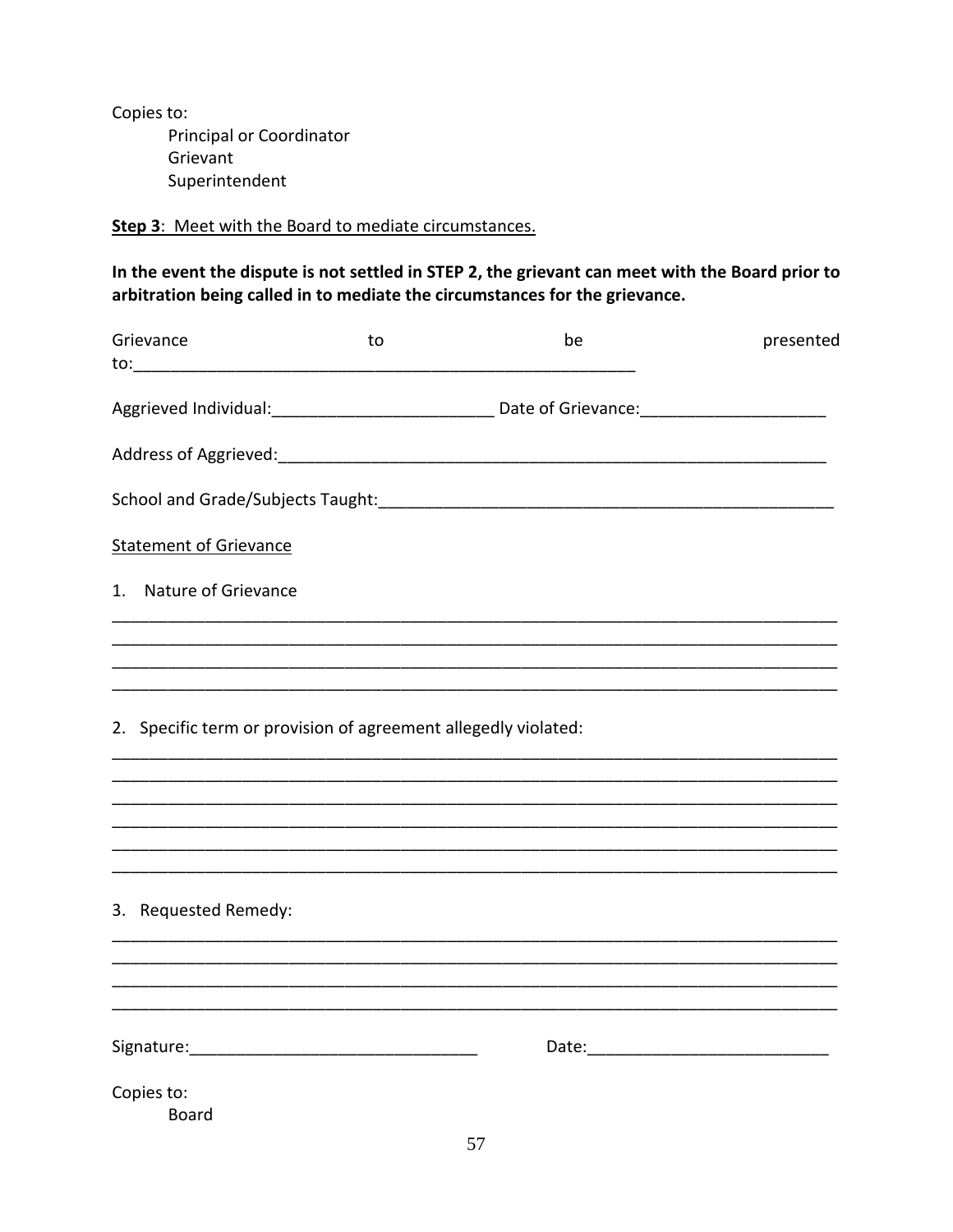Principal or Coordinator Grievant Superintendent

#### **Step 4**: Request for Arbitration.

**In the event the Board and the grievant fail to settle the grievance in STEP 3, the grievant may serve notice on the District of his/her desire to refer the grievance to arbitration. Any such notice shall be served with five (5) working days after receipt of the Board's answer under STEP 3. The cost of arbitration shall be shared equally by the District and the Association and/or Grievant.**

| Grievance                                                      | to | be                                                                                                  | presented |
|----------------------------------------------------------------|----|-----------------------------------------------------------------------------------------------------|-----------|
|                                                                |    | Aggrieved Individual: ___________________________________Date of Grievance: _______________________ |           |
|                                                                |    | Address of Aggrieved: Manual Address of Aggrieved: Manual Address of Aggrieved:                     |           |
|                                                                |    |                                                                                                     |           |
| <b>Statement of Grievance</b>                                  |    |                                                                                                     |           |
| 1. Nature of Grievance                                         |    |                                                                                                     |           |
|                                                                |    |                                                                                                     |           |
|                                                                |    |                                                                                                     |           |
| 2. Specific term or provision of agreement allegedly violated: |    |                                                                                                     |           |
|                                                                |    |                                                                                                     |           |
|                                                                |    |                                                                                                     |           |
|                                                                |    |                                                                                                     |           |
| 3. Requested Remedy:                                           |    |                                                                                                     |           |
|                                                                |    |                                                                                                     |           |
|                                                                |    |                                                                                                     |           |
|                                                                |    |                                                                                                     |           |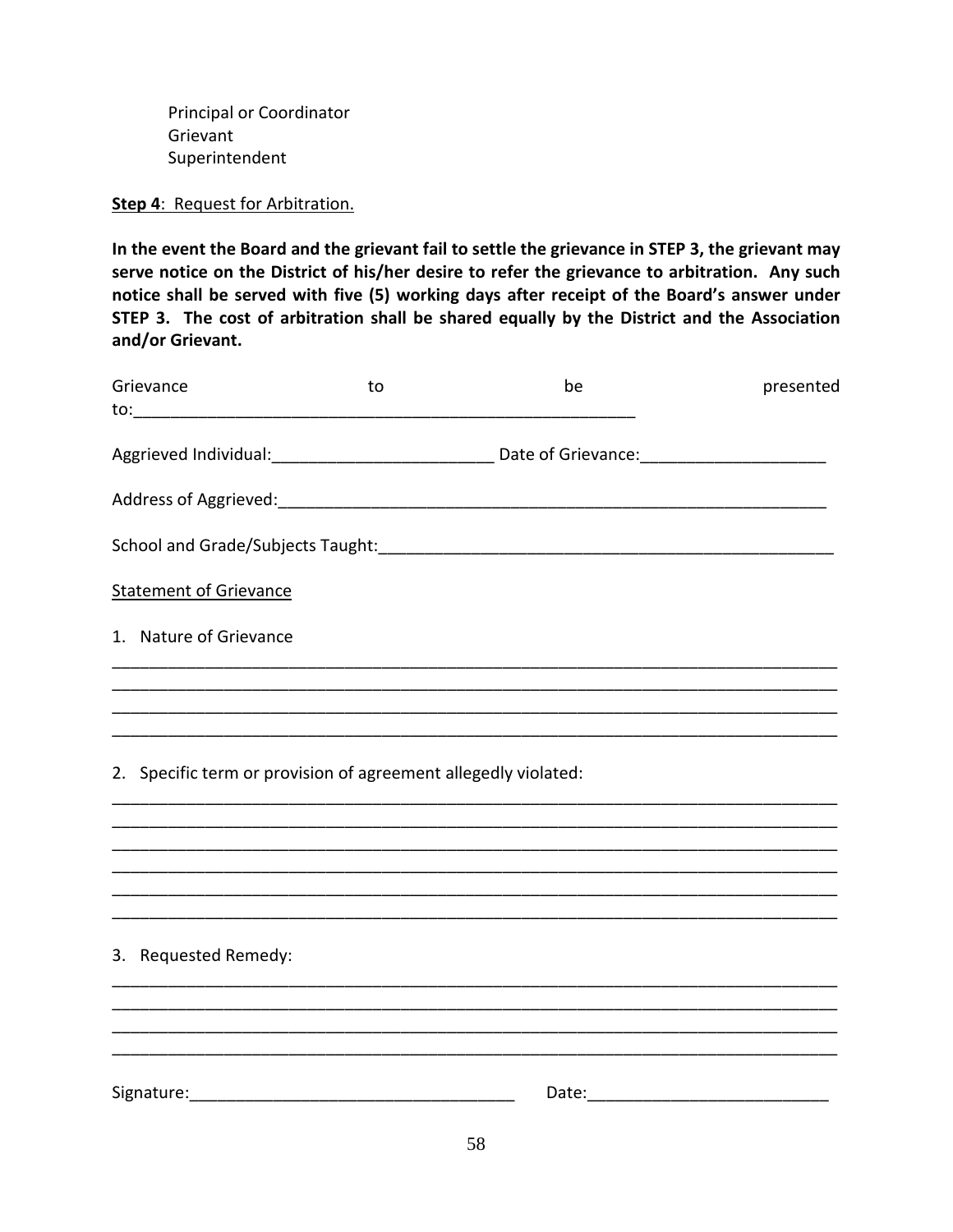Copies to: Board Principal or Coordinator Grievant Superintendent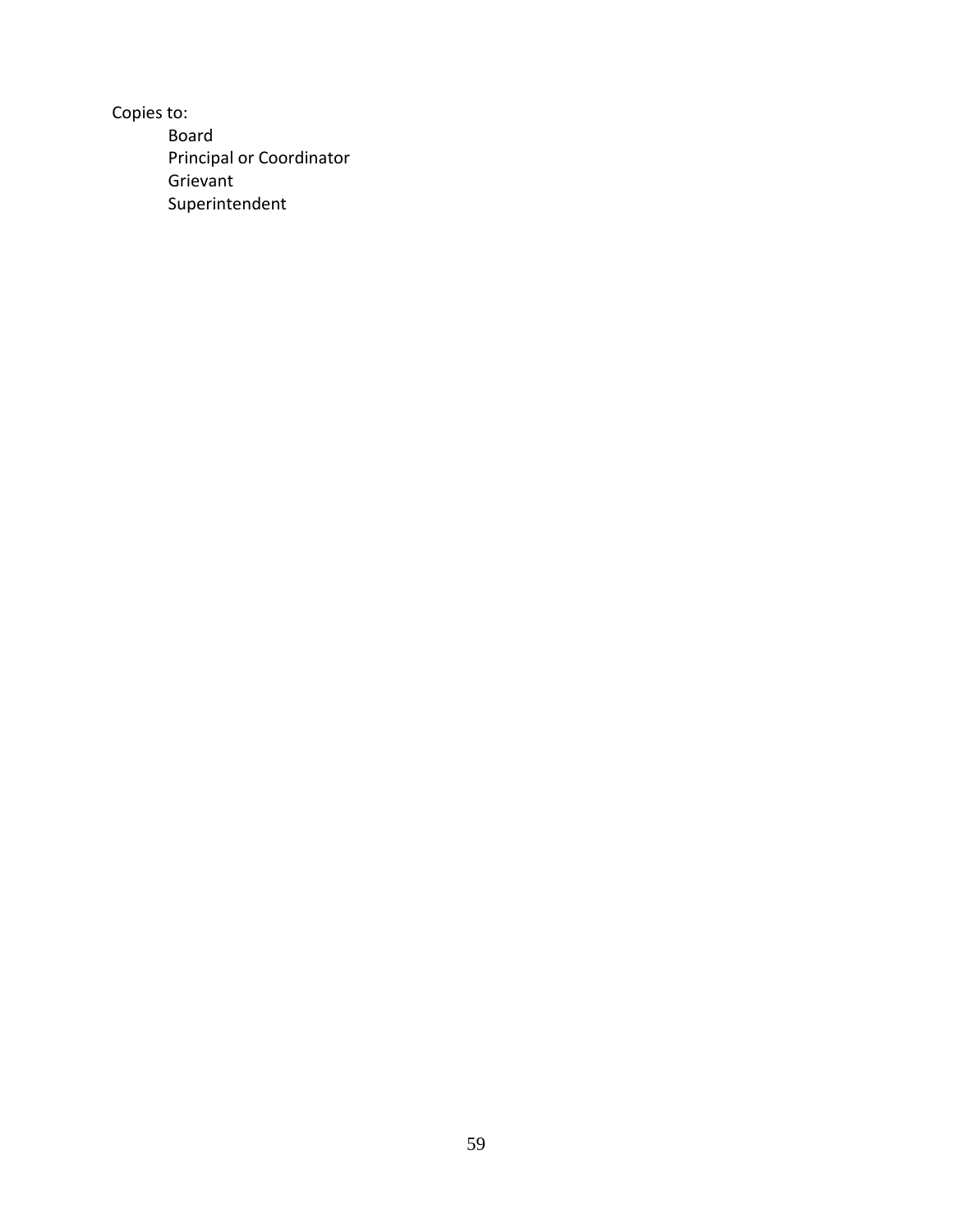### **APPENDIX D – JUST CAUSE/SEVEN KEY TESTS**

<span id="page-63-0"></span>The basic elements of just cause which different arbitrators have emphasized have been reduced by Arbitrator Carrol R. Daugherty to seven tests. These tests, in the form of questions, represent the most specifically articulated analysis of the just cause standard as well as an extremely practical approach.

A "no" answer to one or more of the questions may mean that just cause either was not satisfied or at least was seriously weakened in that some arbitrary, capricious, or discriminatory element was present.

- 1. **NOTICE:** "Did the employer give to the employee forewarning or foreknowledge of the possible or probable consequences of the employee's disciplinary conduct?"
- 2. **REASONABLE RULE OR ORDER:** "Was the Employer's rules or managerial order reasonably related to (a) the orderly, efficient, and safe operation of the Employer's business, and (b) the performance that the Employer might properly expect of the employee?"
- 3. **INVESTIGATION:** "Did the Employer, before administering the discipline to an employee, make an effort to discover whether the employee did in fact violate or disobey a rule or order of management?"
- 4. **FAIR INVESTIGATION:** "Was the Employer's investigation conducted fairly and objectively?"
- 5. **PROOF:** "At the investigation, did the 'judge' obtain substantial evidence or proof that the employee was guilty as charged?"
- 6. **EQUAL TREATMENT:** "Has the employer applied its rules, orders and penalties evenhandedly and without discrimination to all employees?"
- 7. **PENALTY:** "Was the degree of discipline administered by the Employer in a particular case reasonably related to
	- a. the seriousness of the employee's proven offense, and
	- b. the record of the employee in his service with the Employer?"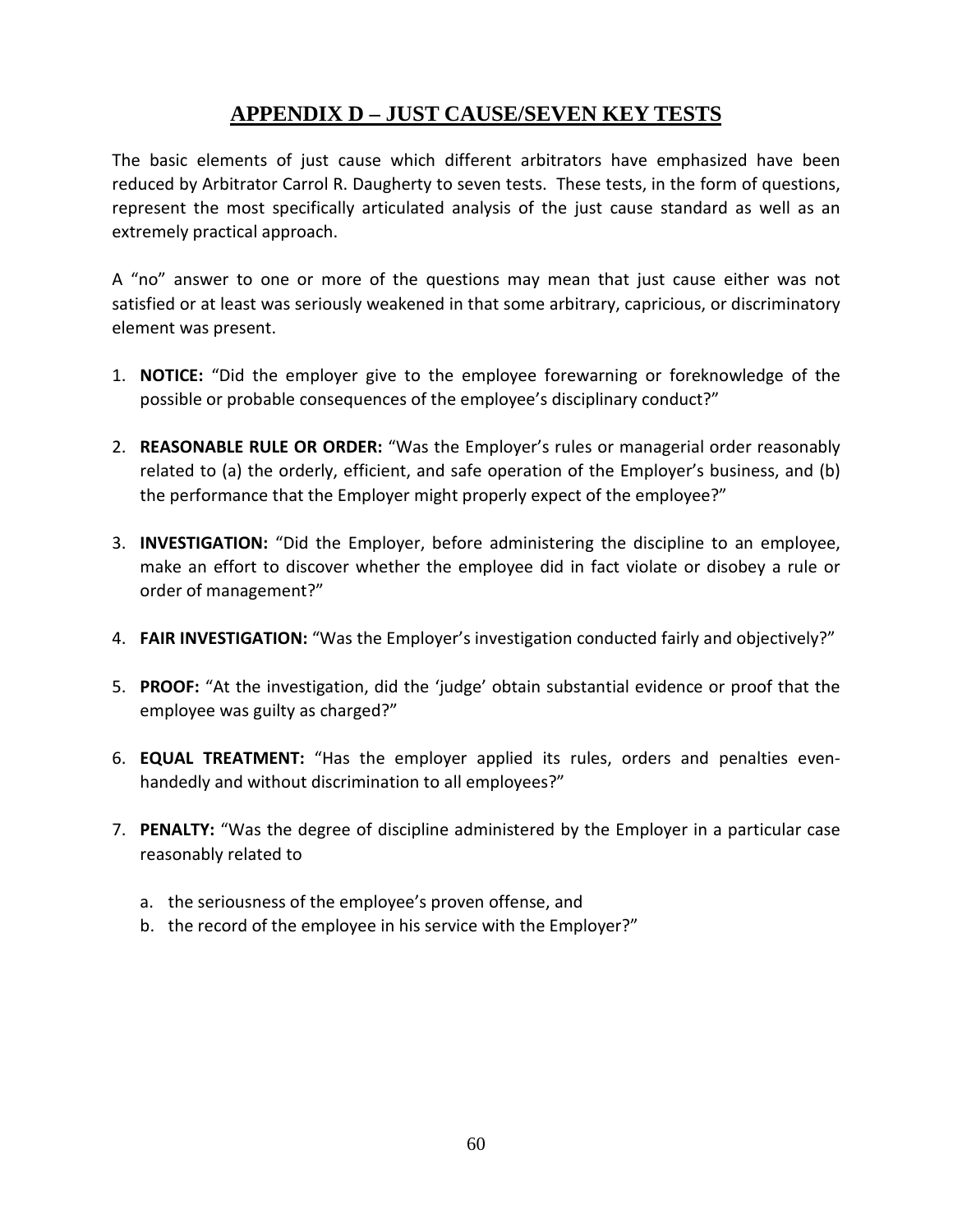#### **CERTIFICATION**

<span id="page-64-0"></span>This administrative agreement certifies that all parties recognize that this contract shall commence on September 1, 2017 and shall end August 31, 2020. By signing this Agreement, all parties acknowledge and agree to the terms and components listed herein.

Dated the  $\frac{d^{nd}}{dx^{nd}}$  day of *November* 2017.

 $\mathcal{A}$ ark $\mathcal{D}$ ants

Wellpinit Certified Teachers Association

 $\frac{1}{\sqrt{2\pi}}$ 

 $S$ uper $y$ iyend

Chairman of the Board of Directors